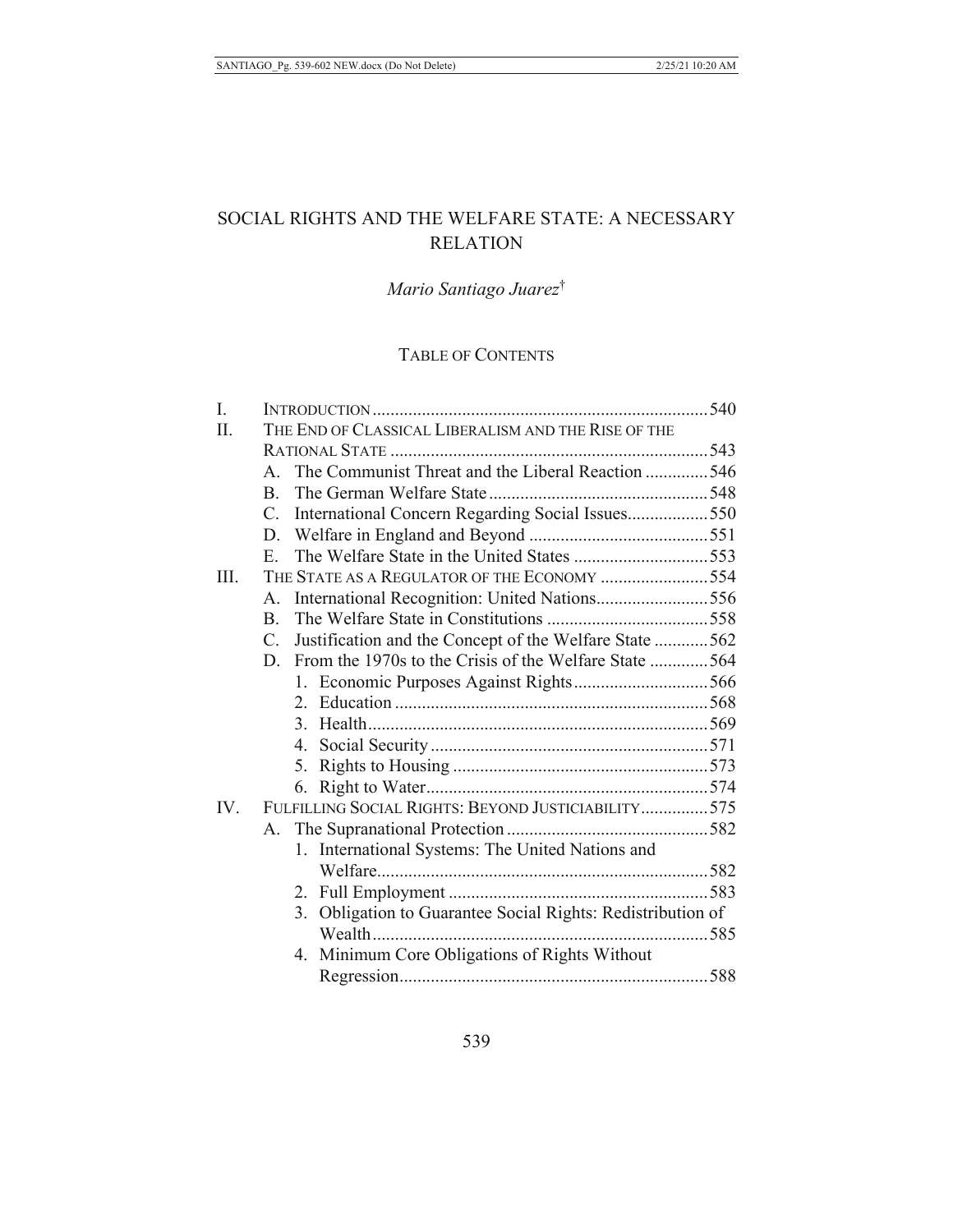J

|  | B. Europe: From the European Court of Human Rights to the     |  |
|--|---------------------------------------------------------------|--|
|  |                                                               |  |
|  | C. Economic Crisis, Social Rights, and the Welfare State  595 |  |
|  | D. From Minimum Core Obligations to Reasonableness 596        |  |
|  |                                                               |  |
|  |                                                               |  |

#### L. **INTRODUCTION**

Contemporary ideas about social rights have origins within the industrialized world, as well as in notions of the modern state.<sup>1</sup> Even though it is possible to mark remote backgrounds of each social right, their present concept is related to modernity.<sup>2</sup> It was during the Industrial Revolution when the ideas of social justice and social rights were established, $3$  and the level of complexity accompanying the state obligations began to develop from that moment forward. The formal recognition of the state's responsibility is seemingly universal for some of those rights. While the right to education is protected even in the United States, where the legal system is openly unsusceptible to the recognition of all other social rights,<sup>4</sup> the same does not apply, for

<sup>&</sup>lt;sup>†</sup> Professor of Law, Autonomous University of Tlaxcala, Mexico. Member of the Academic group "International Justice, local contexts of injustice and human rights." The text was written during the Research Fellowship, in 2019, at Centre for Legal Studies in Welfare and Market (WELMA) at Copenhagen University. I gratefully acknowledge comments on the earlier versions of this Paper from Mette Hartlev, Søren Stig Andersen, Stina Rose Hansen, Ida Gundersby Rognlien, and the rest of members at WELMA. I also appreciate the revision of the text made by Lucia Duero and Stephanie Knutson.

<sup>&</sup>lt;sup>1</sup> The notion of social justice emerged as an expression of protest against what was perceived as the capitalist exploitation of labour (labor in American English) and as a focal point for the development of measures to improve the human condition. See UNITED NATIONS, THE INTERNATIONAL FORUM FOR SOCIAL DEVELOPMENT: SOCIAL JUSTICE IN AN OPEN WORLD; THE ROLE OF THE UNITED NATIONS 11 (2006).

<sup>2</sup> See BURNS H. WESTON, HUMAN RIGHTS IN THE WORLD COMMUNITY: ISSUES AND ACTION (Richard P. Claude & Burns H. Weston eds., 2016); Neil Stammers, Social Movements and the Social Construction of Human Rights, 21 HUMAN RIGHTS Q. 980, 989 (1999) (Economic, social, and cultural rights find their "origins primarily in the socialist tradition that was foreshadowed among the Saint-Simonians of early nineteenth-century France and variously promoted by revolutionary struggles and welfare movements ever since.").

<sup>3</sup> We will use the notion of social rights as synonymous with economic, social, and cultural rights.

<sup>4</sup> The right to education is guaranteed in all local constitutions. Even though there is not an express recognition in the United States Constitution. Derek W. Black, The Fundamental Right to Education, 94 NOTRE DAME L. REV. 1059, 1093 (2019). For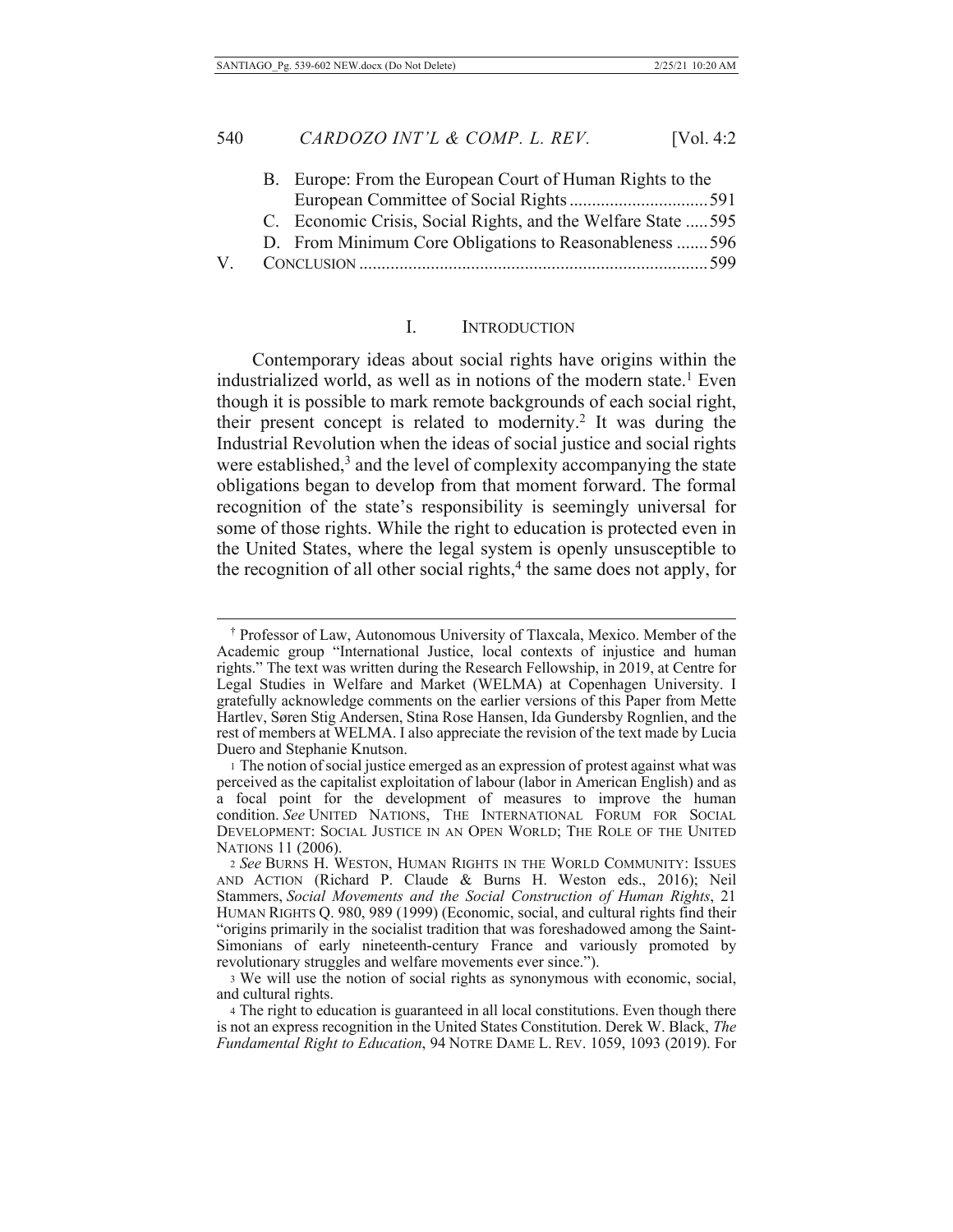instance, to the right to housing or to the right to food and water, which have not yet been recognized at the constitutional level by a large number of states.<sup>5</sup>

The international law of human rights has played an enormous role in producing references for each social right.<sup>6</sup> Nevertheless, as this article argues, recognition is not a guarantee of fulfillment from a historical perspective. The formula of success behind the generalized fulfillment of social rights in some countries, has consisted of a commitment to the welfare state, a set of economic principles, and a balance among social actors (such as unions, employers, and civil societies). $<sup>7</sup>$ </sup>

One of the features of the welfare state in the decades after World War II, was the prominent role of the state as a regulator in the political field, from its economic planning and commitment to income redistribution, to its awareness of the inconveniences behind capitalism and a free market.<sup>8</sup> The government put special emphasis on the policies of full employment: "the mobilization of labor force during the war had proved that in the real world, full employment could be achieved. Keynesian ideas showed that also theoretically full employment was possible and that deep recessions, such as those appearing between the two world wars, could be avoided."<sup>9</sup> Obviously, many circumstances have changed since then. Phenomena such as globalization, post-industrialism, population growth, and changes in the economy provoked the retrenchment of the welfare state. $10$ 

However, not only has the legitimacy of social rights continued to prevail since then, but they are also becoming increasingly

7 The Danish case is a good example of the agreement among actors. See Lars Bo Kaspersen, The Formation and Development of the Welfare State, in NATIONAL IDENTITY AND THE VARIETIES OF CAPITALISM 99 (John L. Campbell et al. eds., McGill-Queen's University Press 2006).

8 See GEORGE R. BOYER, ECONOMIC INSECURITY AND SOCIAL WELFARE POLICY IN BRITAIN 16 (2019).

9 Walter Korpi, Welfare-State Regress in Western Europe: Politics, Institutions, Globalization, and Europeanization, 29 ANN. REV. Soc. 589, 594 (2003).

10 See id. at 605.

more about social rights in U.S., see Francesca Bignami & Carla Spivack, Social and Economic Rights as Fundamental Rights, 62 AM. J. COMP. L. 561 (2014).

<sup>5</sup> While the right to education is recognized in 80% of national constitutions, only 22% recognize the right to food and water, and 41% recognize the right to housing. See Courtney Jung et al., Economic and Social Rights in National Constitutions, 62 AM. J. COMP. L. 1043, 1054 (2014).

<sup>6</sup> See e.g., MALCOLM LANGFORD, SOCIAL RIGHTS JURISPRUDENCE. EMERGING TRENDS IN INTERNATIONAL AND COMPARATIVE LAW (Cambridge University Press 2008).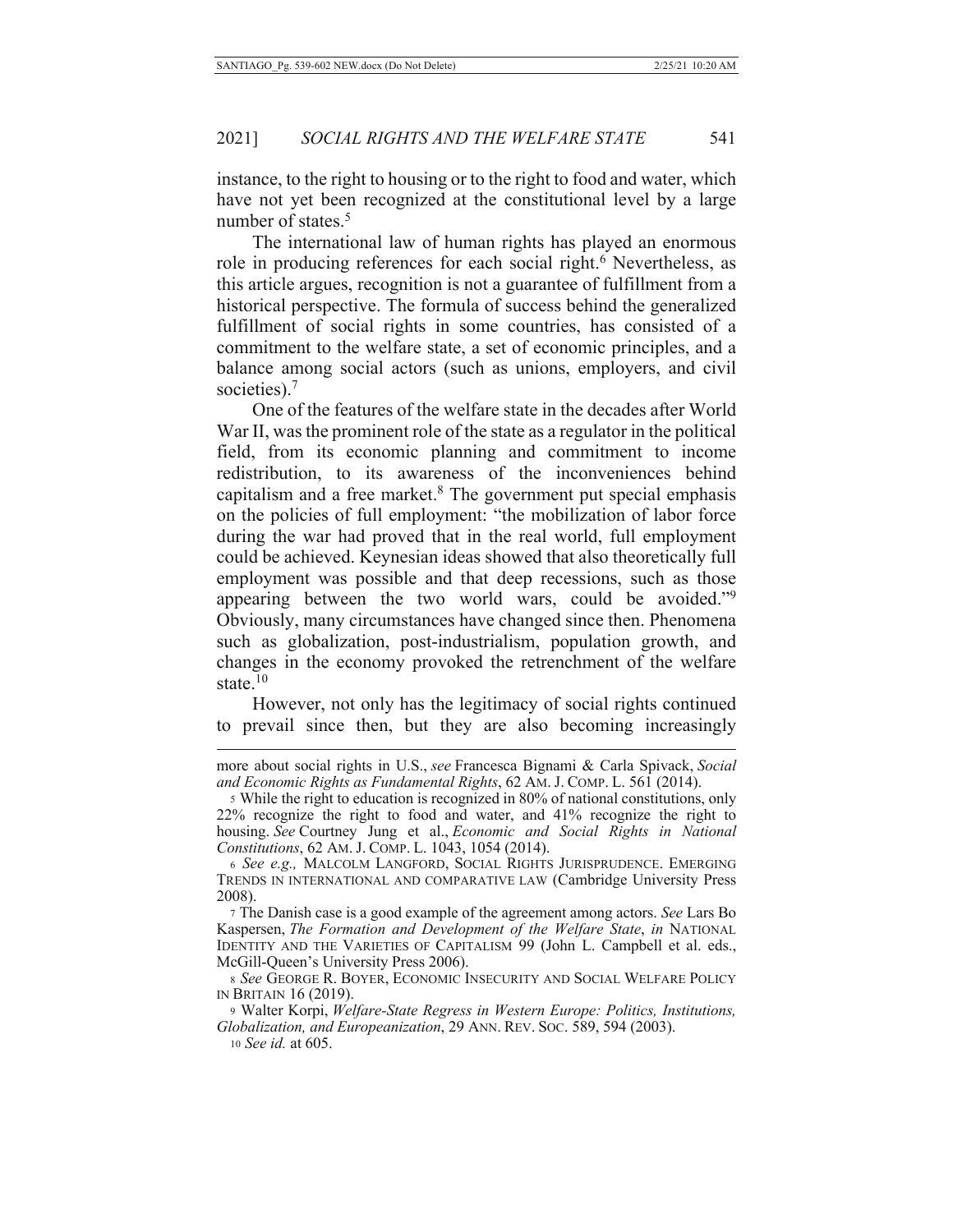universal. In the field of international law, social rights are regarded on the same level as other rights.<sup>11</sup> In practice, however, the economic decisions of governments are commonly taken to their detriment.<sup>12</sup> This was not always the case, however, for social rights, as we know them today, were born alongside the welfare state.

As such, my intention is to show that in order to comply with the obligation to guarantee social rights, the state must therefore develop a welfare state. This assertion has significant consequences at a time when many state institutions are required to comply with their legal obligations.

In the first section, we will explore the roots of the conceptions of social rights and the parallel rise of the welfare state in Europe and western countries between the nineteenth and twentieth centuries. We will show that the process of industrialization, the recognition of social rights, and the conception of the welfare state were closely related.

In the second section, we will examine the situation after World War II, when a consensus was reached that the regulation of the capitalist system was necessary, in order to address its consequences and protect people from the effects of economic liberalism. We will argue that the welfare state and social rights, from the 1940s to the 1970s, were understood as expressions of the same paradigm. We will further explore the background of the welfare state in the United States as well as in European countries, such as Germany. We advocate the postulates that ensure the possibility and even the necessity of the existence of a welfare state for the protection of a market economy. During the 1970s and 1980s, Western governments opted for an open economy. One of the consequences of this, was the constriction of the welfare state and the growing participation of private capital in social

<sup>&</sup>lt;sup>11</sup> The Universal Declaration of Human Rights by the U.N. in 1948 included in its scope not only traditional civil and political rights, but also economic, social, and cultural rights. G.A. Res. 217 (III) A, Universal Declaration of Human Rights (Dec. 10, 1948). Human rights are enshrined in two major covenants of the U.N., the International Covenant on Civil and Political Rights (ICCPR) and the International Covenant on Economic, Social, and Cultural Rights (ICESCR). G.A. Res. 2200A  $(XXI)$  (Dec. 16, 1966).

<sup>12</sup> This is the result of the decisions of political power, which is usually the same as economic power. This is explained by Katharine Young in the following way: The Universalism of rights is confronted with the age-old problem of distributive politics: that political power usually corresponds with economic power, and that political disadvantage usually corresponds with economic disadvantage. Katharine G. Young, Freedom, Want, and Economic and Social Rights: Frame and Law, 24 MM. J. INT'L L. 182, 193 (2009).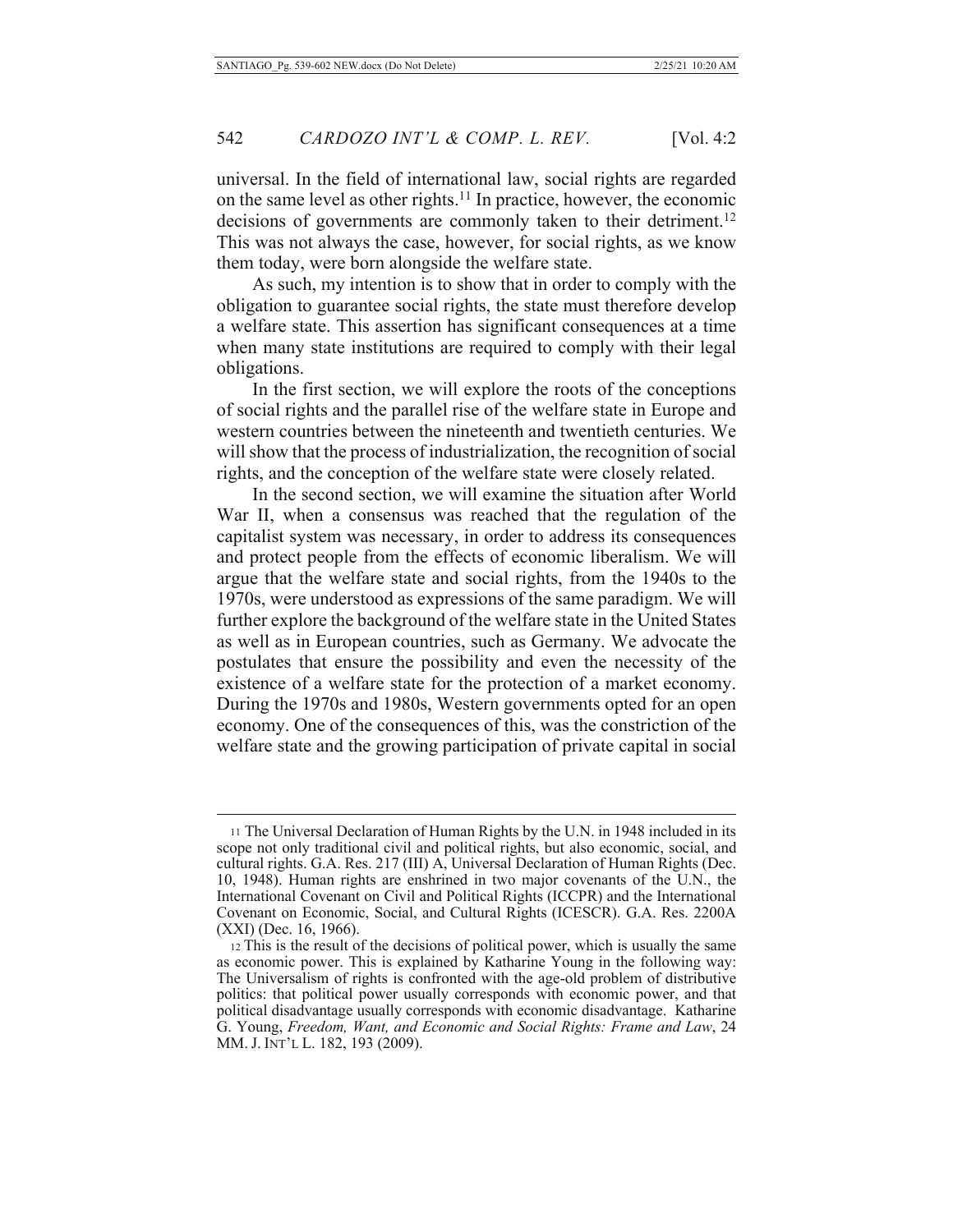services. <sup>13</sup> Our objective is to show that, beyond the paradigm shift in economic matters, the principles of the welfare state continue to be legitimate.

In the third section, we study the notion of justiciability of social rights.<sup>14</sup> This concept has been very important as related to the search for an effective exercise of rights.<sup>15</sup> However, in this article we analyze the relationship between the fulfillment of social rights and the economic policies of the welfare state. This assertion could allow us to perceive the structural nature of the problem, seek systemic solutions, and likely be useful in emphasizing the responsibility of lawmakers and the government in the fulfillment of human rights.

In the conclusion, we propose solutions to reinforce the state's commitment to social rights that go beyond justiciability. Instead of opting for judicial activism, whose effects will always be reduced and partial, <sup>16</sup> it is preferable to take actions that have a general impact and are recommended by international human rights organizations, such as implementing public policies that promote full employment, progressive taxes, and public budgets with a social perspective.

# II. THE END OF CLASSICAL LIBERALISM AND THE RISE OF THE RATIONAL STATE

The concept of social rights is more modern than initially imagined. During the second half of the nineteenth century, the most important social problems were related to the labor standards and fair distribution of land.<sup>17</sup> The social demands in Europe were mainly

<sup>13</sup> See ANITA CHARIA, POLITICAL ECONOMY OF THE SENSES. NEOLIBERALISM, REIFICATION, CRITIQUE (Columbia University Press 2015).

<sup>14</sup> See Frank I. Michelman, Socioeconomic Rights in Constitutional Law: *Explaining America Away*, 6 INT'L J. CONST. L. 663 (2008). In this field, the studies around the judgments related social rights are fundamental, principally in India and South that Africa that have generated great academic stir during the last decade. See the much-cited article: David Landau, The Reality of Social Rights Enforcement, 53 HARV. INT'L L.J. 190 (2012).

<sup>15</sup> See Malcolm Langford, The Justiciability of Social Rights: From Practice to *Theory, in* SOCIAL RIGHTS JURISPRUDENCE: EMERGING TRENDS IN INTERNATIONAL AND COMPARATIVE LAW 1-44 (2009); see also Victor Abramovich & Christian COURTIS, LOS DERECHOS SOCIALES COMO DERECHOS EXIGIBLES [SOCIAL RIGHTS AS ENFORCEABLE RIGHTS] (Editorial Trotta, 2002).

<sup>16</sup> See David Landau, *The Reality of Social Rights Enforcement*, 53 HARV. INT'L L. J. 190, 2016 (2012).

<sup>17</sup> See generally THE LIFEWORK OF A LABOR HISTORIAN: ESSAYS IN HONOR OF MARCEL VAN DER LINDEN (Ulbe Bosma & Karin Hofmeester eds., 2018).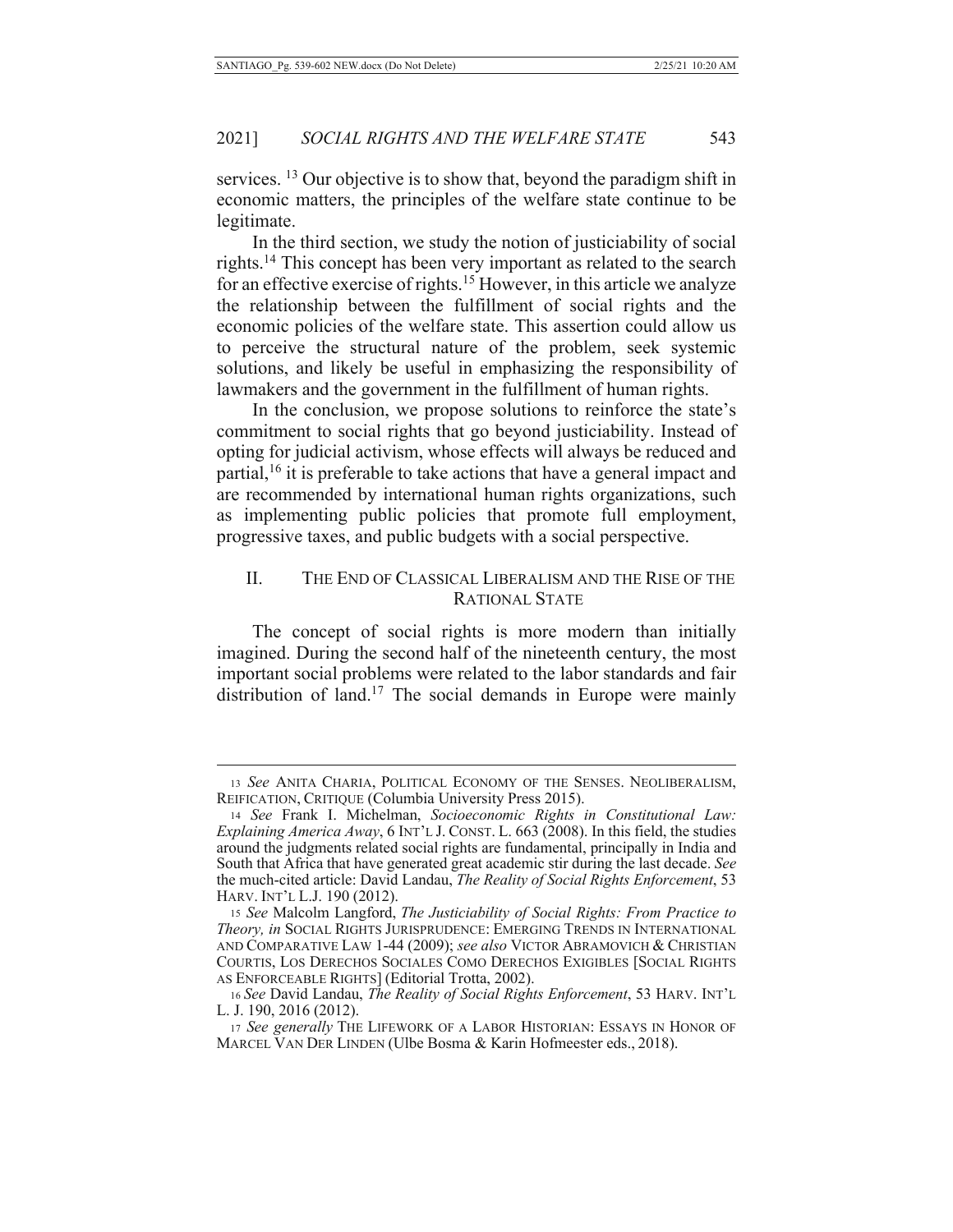associated with socialist, anarchist, and communist movements.<sup>18</sup> A certain discomfort emerged as a consequence of the social and economic changes that subsequently affected the working class. As Jürgen Kocka explains, during industrial capitalism, the commodification was fully extended into the sphere of work and labor, and into human activities on a grand scale.<sup>19</sup> Work relations were quickly evolving into capitalist ones, which meant that they were becoming dependent on changing market mechanisms, subject to ever-stricter calculation:

At the same time, industrial wealth was accumulated to an unprecedented degree, due to increasing large-scale fixed capital mines, factories, railways, and other institutions of industrial capitalism. As a result wealth differences became more visible, and stricter controls of profitability over time were felt to be needed and were practiced by employers and managers. $20$ 

Under the classical conception of the liberal paradigm, the state intervention in the economy should be minimal. In that context, the idea of social rights remained a non-issue. It was understood that providing what was necessary to live, was an individual responsibility. However, dissenting views were developing, principally in Europe. For instance, John Stuart Mill, argued that state institutions have to be designed to eradicate the poverty of the working class.<sup>21</sup> Mill, following David Ricardo, observed that the "industrial community may be considered as divided into landowners, capitalists, and productive laborers."<sup>22</sup> Mill asserted that "these classes, as such, obtain a share of the [national] produce: no other person or class obtains anything, except by concession from them. The remainder of the community is, in fact, supported at their expense."<sup>23</sup> Hence, Mill

22 *Id.* at 497.

<sup>18</sup> N. Geoffrey Parker et al., *History of Europe*, ENCYCLOPEDIA BRITANNICA (Feb. 4, 2020), https://www.britannica.com/topic/history-of-Europe.

<sup>19</sup> Jan Lucassen, *Workers: New Developments in Labor History Since the 1980s*, in THE LIFEWORK OF A LABOR HISTORIAN: ESSAYS IN HONOR OF MARCEL VAN DER LINDEN 22, 33 (Ulbe Bosma & Karin Hofmeester eds., 2018).

<sup>20</sup> Jürgen Kocka, Capitalism and Its Critics. A Long-Term View, in THE LIFEWORK OF A LABOR HISTORIAN: ESSAYS IN HONOR OF MARCEL VAN DER LINDEN 71, 81 (Ulbe Bosma & Karin Hofmeester eds., 2018).

<sup>21</sup> See Hans E. Jensen, John Stuart Mill's Theories of Wealth and Income Distribution, 59 (4) REV. Soc. ECON. 491, 491 (2001).

 $23$  *Id.*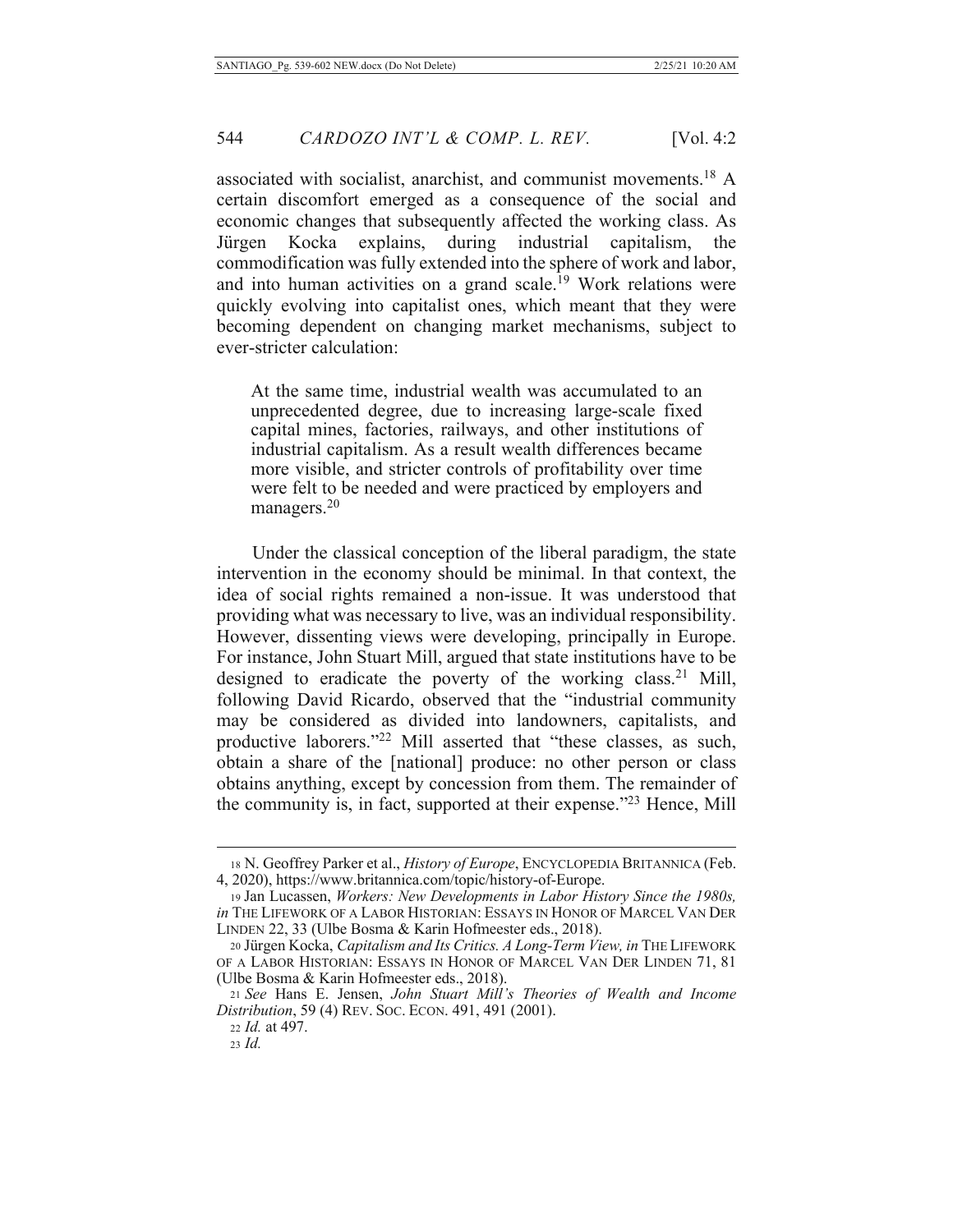dogmatically declared that these "three classes.... are considered in [his] political economy as those that make up the whole community. $"^{24}$ 

We can find defenders of social rights as early as the nineteenth century. For instance, in the field of education, Thomas Jefferson argued that democracy required educated citizens who could employ reason and publicly deliberate about competing ideas to guide the nation.<sup>25</sup> To serve this end, Jefferson claimed that the government should provide every "non-slave child" with three years of schooling to ready them for citizenship.<sup>26</sup> In Europe, during the nineteenth century, schools were in the hands of churches. However, a growing interest in education generated the idea of free and—in some countries—secular education.<sup>27</sup> In England, Stuart Mill proposed the establishment of a state-supported system of "national education" for children and youth, without distinction of sect or social class. Mill held that "universal education" would create new abilities and novel types of behavior for future descendants of the present and different currents of thought that had started to question the principles of economic liberalism.<sup>28</sup>

There were similar occurrences in the field of health. In England, during the nineteenth century, under the influence of Jeremy Bentham, public health became an institutional concern. The state began considering itself obligated to seek the welfare of the majority.<sup>29</sup> The Public Health Act of 1875, represented the culmination of such a new concept. The Act established an obligation on local authorities to provide clean water, dispose of sewage and refuse, and ensure only safe food be sold.<sup>30</sup> Although it is true that during the nineteenth century, basic education began to be perceived as transcendent in social life, and that the state began to recognize its responsibility in the protection of certain aspects of health, it is also true that the state was

 $26$  *Id.* 

28 See Jensen, *supra* note 21, at 504.

29 F.-X. KAUFMANN, VARIATIONS OF THE WELFARE STATE: GREAT BRITAIN, SWEDEN, FRANCE AND GERMANY BETWEEN CAPITALISM AND SOCIALISM, GERMAN SOCIAL POLICY 95 (Springer-Verlag Berlin Heidelberg ed., 2013).

 $24$  *Id.* 

<sup>25</sup> Jeannie Oakes et al., Grassroots Organizing, Social Movements, and the Right to High-Quality Education, 4 Stan. J. C.R. & C.L. 339, 342 (2008).

<sup>27</sup> For England's history see, e.g., Jaqueline Batt, Compulsory and Free *Education: A Content Analysis of Nineteenth Century British Opinion, 6 (2) COMP.* EDUC. REV. 93 (1962).

<sup>30</sup> COLIN PALFREY, THE FUTURE FOR HEALTH PROMOTION 33 (Bristol University Press, Policy Press ed. 2018).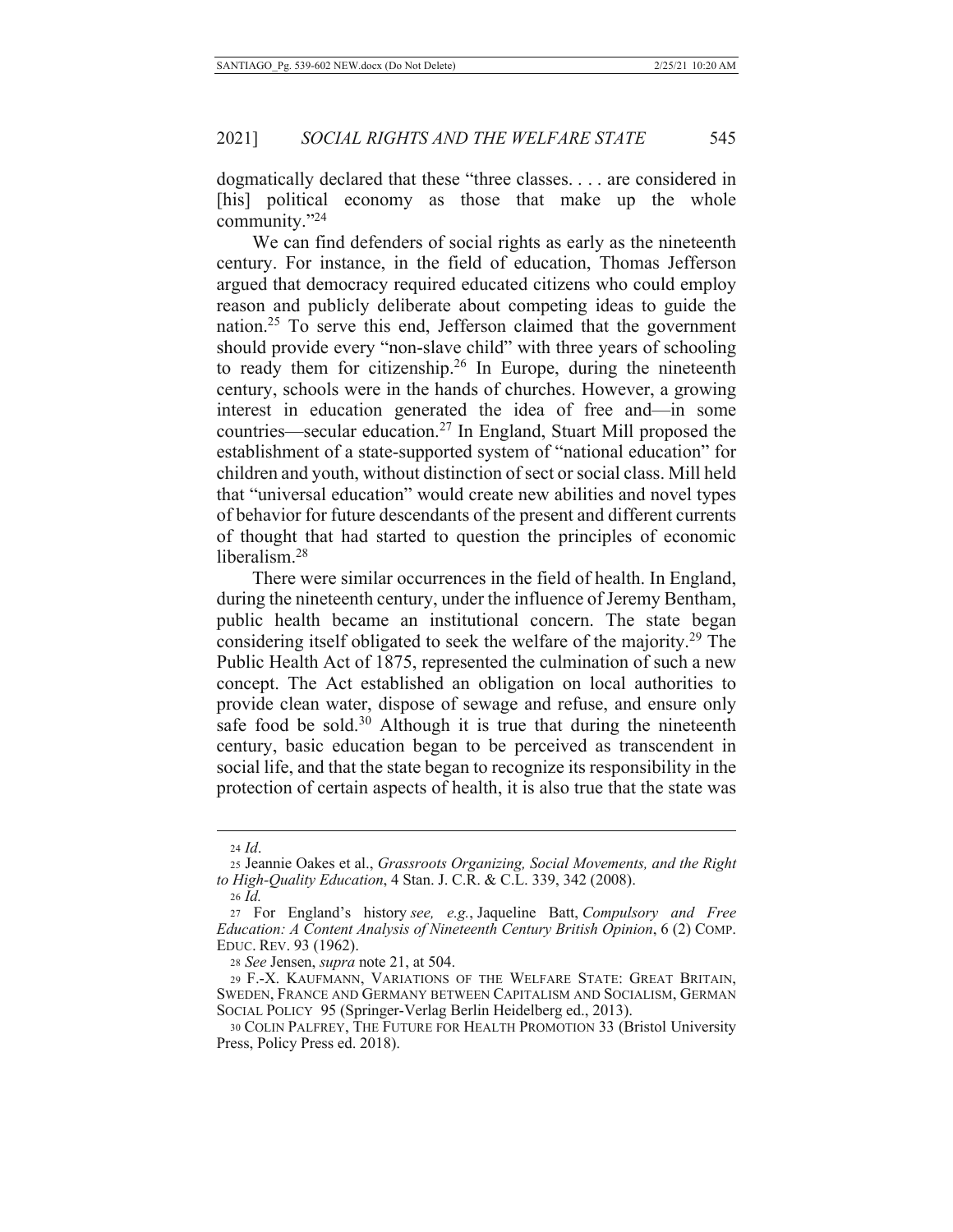not exactly what we would nowadays call "socially right," since the idea of universality and enforceability of rights was not as precise as it is today.<sup>31</sup> In any case, the search for a more just society, and the role of the state in achieving this goal, began to germinate. Beyond education and health, the vision of social services was seen as a matter of charity, which was sustained by Christian values. During the twenty-first century, under the perspective of economic liberalism, charity began to be seen as a vice of institutions, with pernicious effects on the economy: if workers were fed for free, they would stop working in factories.<sup>32</sup>

# A. The Communist Threat and the Liberal Reaction

The biggest challenges that liberalism faced were the ideas and the movement brought about by Karl Marx. Marx understood the flaws of the liberal economy and the role that the state played during the first industrialization as protecting capital above the interests of the working class.<sup>33</sup> Additionally, the threat of communism lead to a change in the policies related to the working class.<sup>34</sup> European governments were aware of the scale of this danger. For that reason, the reaction of the United Kingdom, which was at the core of industrialization, served as a palliative recognition of some social rights, especially those involving the working class.<sup>35</sup> Marx however,

<sup>31</sup> MANFRED NOWAK, HUMAN RIGHTS OR GLOBAL CAPITALISM: THE LIMITS OF PRIVATIZATION 14 (2016).

<sup>32</sup> Francisco Monín, El Surgimiento y Desarrollo del Estado del Bienestar (1883-1980) [The Emergence and Development of the Welfare State] (1883-1980), in SALVADOR SALORTI I VIVES Y RAMIRO MUNOZ HAEDO ED. EL ESTADO DE BIENESTAR EN LA ENCRUCIJADA [THE WELFARE STATE AT THE CROSSROADS] 72 (Universitat d'Alacant / Universidad de Alicante, 2007).

<sup>33</sup> KARL MARX AND FREDERICK ENGELS, MANIFESTO OF THE COMMUNIST PARTY 15 (Charles H. Kerr & Company eds., 1888, 1910). ("The executive of the modern state is but a committee for managing the common affairs of the whole bourgeoisie.").

<sup>34</sup> HAROLD J. LASKI. THE RISE OF EUROPEAN LIBERALISM. AN ESSAY IN INTERPRETATION 241 (George Allen & Unwin Ltd. eds., 1936) ("The conception of progressive taxation in the interest of the masses then became an essential part of the liberal idea. The revolutionary challenge was to be evaded by the gospel, as Mr. Chamberlain termed it, of 'ransom', a gospel which, in essence, was the notion that wealth must justify its possessors by paying reasonable amenities for the poor.").

<sup>35</sup> Asa Briggs, The Welfare State in Historical Perspective, 2 EUR. J. Soc. 221, 241 (1961). <sup>"</sup>It was argued, and has often been argued since, that the successful achievement of a program based on individual 'palliatives' would represent a victory for 'working-class values' within a capitalist, market society. Marx himself had claimed that the passing of the Ten Hours Act of 1847 was the first great occasion on which 'in broad daylight the political economy of the middle class" has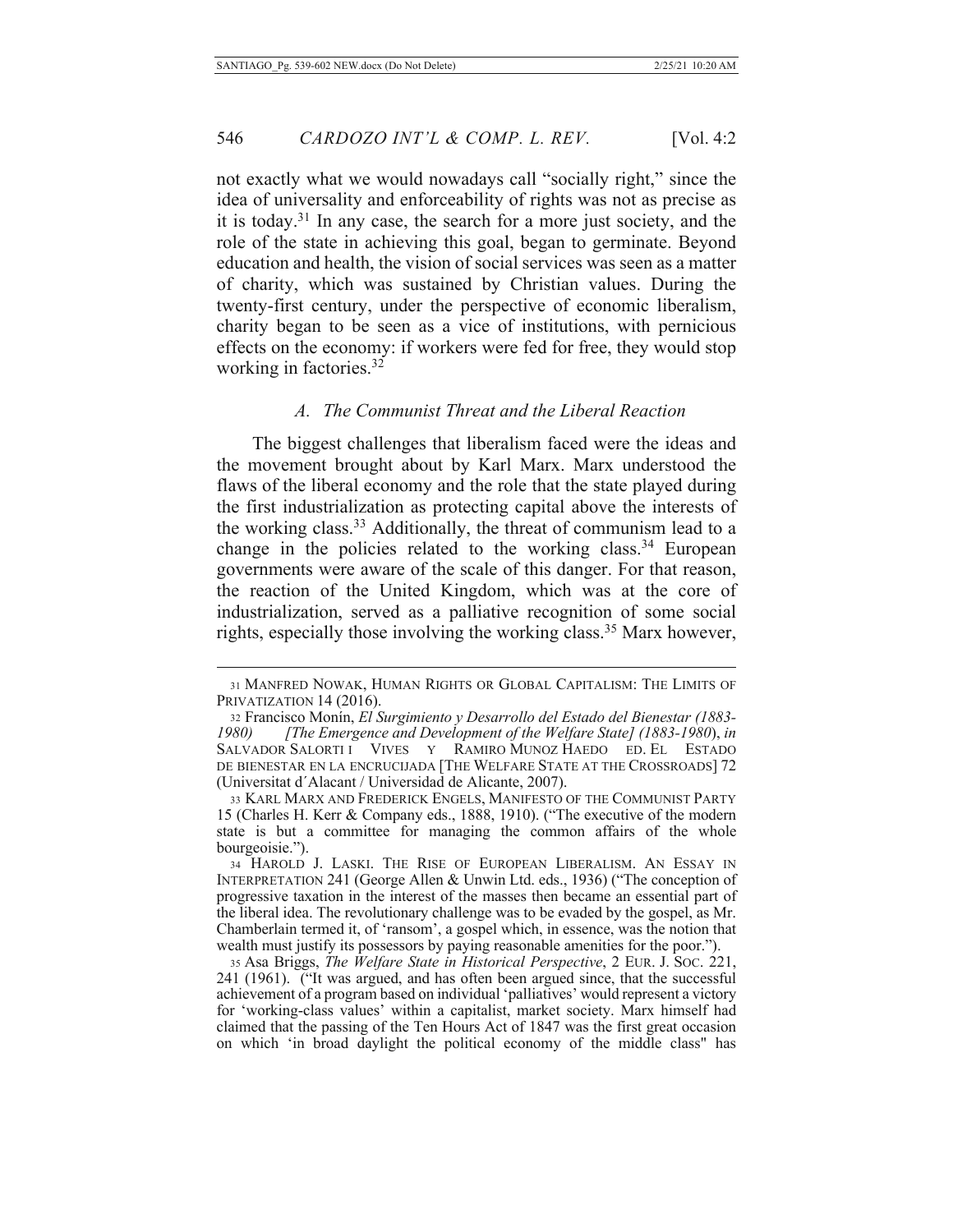underestimated the ability of capitalist states to absorb and adapt to the demands of the working class.<sup>36</sup> In the last quarter of the nineteenth century, the labor law represented a limit for classical contractual freedom. In developed economies, workers were not united in support of revolution, though they did unite in championing trade unions, and other movements that became political forces within increasingly democratic political processes.<sup>37</sup> The obligation of companies regarding work conditions was an important wink from the state to the working class. As a result, the demands of Marxism were silent in the United Kingdom, which remained at the core of the industrial world. It is clear that several factors modified the liberal paradigms, particularly the growing power of unions controlled by Fabianism,<sup>38</sup> greater education and democracy—with the generalization of suffrage—which increased the collectivist sentiment.<sup>39</sup> The workers' situation gradually improved they then integrated into the capitalist system; for the state, it was better to be reformed than to face the threat of a revolution.<sup>40</sup>

In the words of Karl Popper: "The development which led to this intervention started in Marx's own day, with British factory legislation. It made its first decisive advances with the introduction of the 48-hour week, and later with the introduction of unemployment insurance and other forms of social insurance."<sup>41</sup> The western world at the time began to recognize the rights of workers.<sup>42</sup> However, the state continued being a good manager of business interests. This is especially true within the field of land property. During the eighteenth the industrialization process nineteenth centuries, and was

39 Francisco Monín, *supra* note 32, at 80.

40 *Id.* at 82.

41 POPPER, supra note 36 at 129.

<sup>&#</sup>x27;succumbed to the political economy of the working class.' Certainly the ten hours agitation, led by Oastler and supported by Ashley, marked a genuine stage in a process of conversion of values.").

<sup>36</sup> See Chapter 20, in KARL R. POPPER, THE OPEN SOCIETY AND ITS ENEMIES (George Routledge & Sons, LTD ed., 1945).

<sup>37</sup> R. J. Ormerod, The History and Ideas of Marxism: The Relevance for OR, 59 (12) J. OPERATIONAL RES. Soc'y. 1573, 1581 (2008).

<sup>38</sup> See Ronald J. Yalem, British Fabianism, 38 Soc. Sci. 35 (1963) ("[T]he Fabian Society, composed of leading British intellectuals, produced vigorous and articulate proposals for reform that permeated many areas of British society and reached fruition in the legislation introduced between 1945 and 1951 by the Labor Party.").

<sup>42</sup> Id. at 177 ("There are countries, for instance the Scandinavian democracies, Czechoslovakia, Canada, Australia, New Zealand, to say nothing of the United States, in which a democratic interventionism secured the workers with a high standard of living, in spite of the fact that colonial exploitation had no influence there, or was at any rate far too unimportant to support the hypothesis.").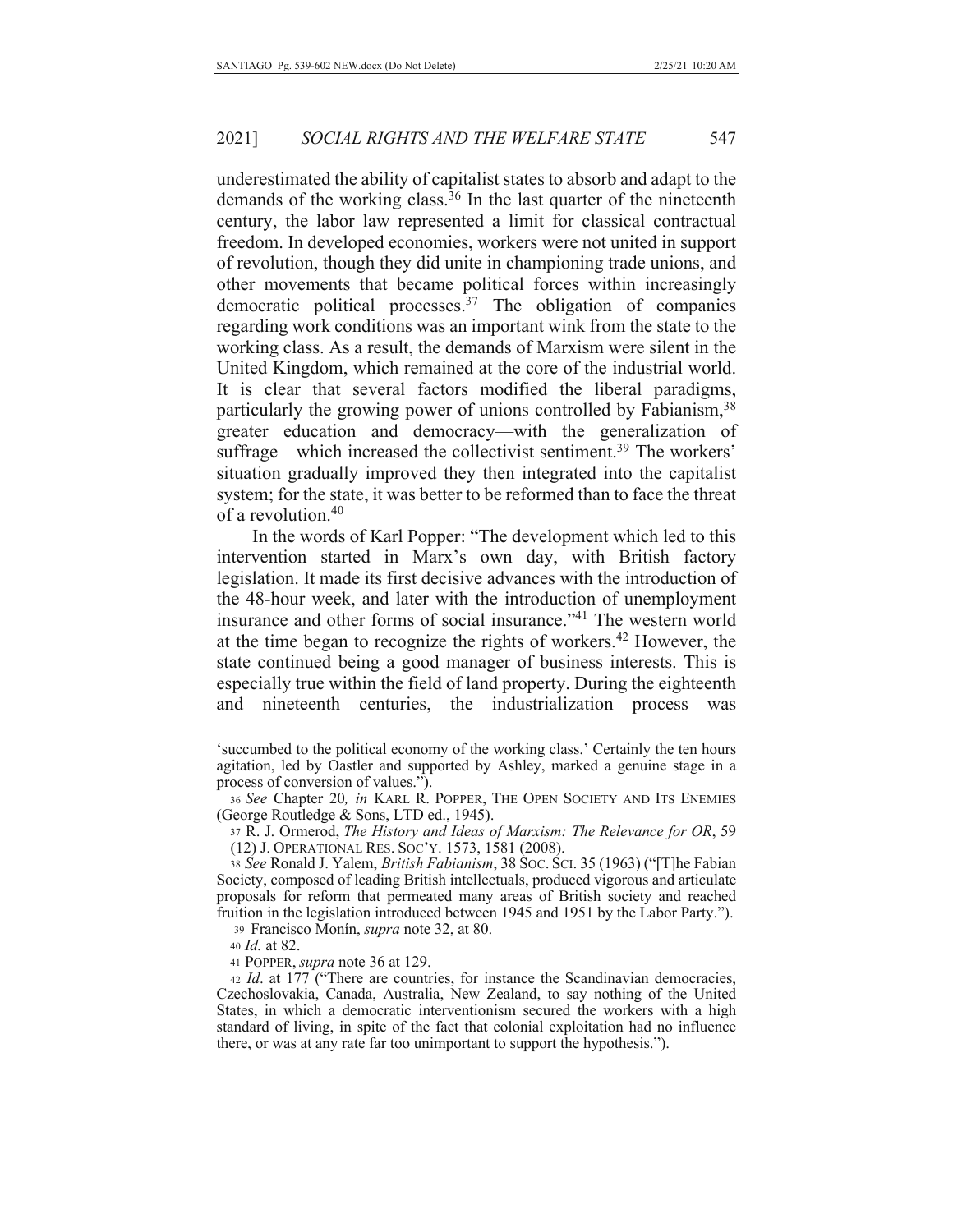significantly related to land.<sup>43</sup> The concentration of land property was a generalized phenomenon all over the world. To help solve the problem, in as early as 1795, Thomas Paine suggested a plan, which combined land and social policy.<sup>44</sup> Moreover, the roles of the governments were, in many cases, to serve as the protectors of the landowners. Franz Oppenheimer (1864-1943) defended the idea that a land monopoly is not natural, but artificial.<sup>45</sup> He blamed the defects of capitalism on the fact that monopolies associated freedom and welfare with real competition in a monopoly-free set-up.<sup>46</sup> Property institutions, rather than resource scarcity, excluded most people from owning land, asserted Oppenheimer. "The entitlement approach applies a similar idea to explain the relationship between poverty and famines."<sup>47</sup> In the first decades of the twentieth century, the question of land continued to be a topic of concern. The recognition implied a change in the classical perspective of the state's role. It is not a coincidence that the first social revolutions of the twentieth century (i.e., the Mexican Revolution of 1910 and the Russian Revolution of 1917) had important agrarian components.<sup>48</sup> Similar occurrences were taking place simultaneously in Germany and Ireland.<sup>49</sup>

### **B.** The German Welfare State

The adjustments to laissez-faire capitalism in continental Europe began in Bismarck's Germany.<sup>50</sup> The idea of social assistance was developed under the influence of Lorenz von Stein's thought, who,

45 *Id.* at 592.

<sup>43</sup> See Rafael Calduch Cervera, La Estructura Económica Internacional del Siglo XIX [The International Economic Structure of the 19th Century], 8 ESTUDIOS INTERNACIONALES COMPLUTENSE 43 (2006).

<sup>44</sup> Lutz Leisering, Benjamin Davy & Ulrike Davy, The Politics of Recognition: Changing Understandings of Human Rights, Social Development and Land Rights as Normative Foundation of Global Social Policy, 18 MAX PLANCK Y.B. UNITED NATIONS L. 565, 592 (2014).

<sup>46</sup> Oppenheimer "defines monopoly as a position of economic power which makes exchange differently urgent for the partners, thus violating the equivalence of exchange essential for a free society." Eduard Heimann, Franz Oppenheimer's Economic Ideas, 11 Soc. RES. 27, 33 (1944).

<sup>47</sup> Leisering, *supra* note 44, at 592.

<sup>48</sup> ALAN KNIGHT, THE MEXICAN REVOLUTION, VOL. 1. PORFIRIANS, LIBERALS AND PEASANTS 79 (University of Nebraska Press, Lincoln and London, 1990).

<sup>49</sup> See Thomas Murray, Socio-Economic Rights Versus Social Revolution? Constitution Making in Germany, Mexico and Ireland, 1917-1923, 24 Soc. & LEGAL STUDY 487 (2015).

<sup>50</sup> Joachim Singelmann & Peter Singelmann, Lorenz von Stein and the Paradigmatic Bifurcation of Social Theory in the Nineteenth Century, 37 BRIT. J. Soc. 431, 444 (1986).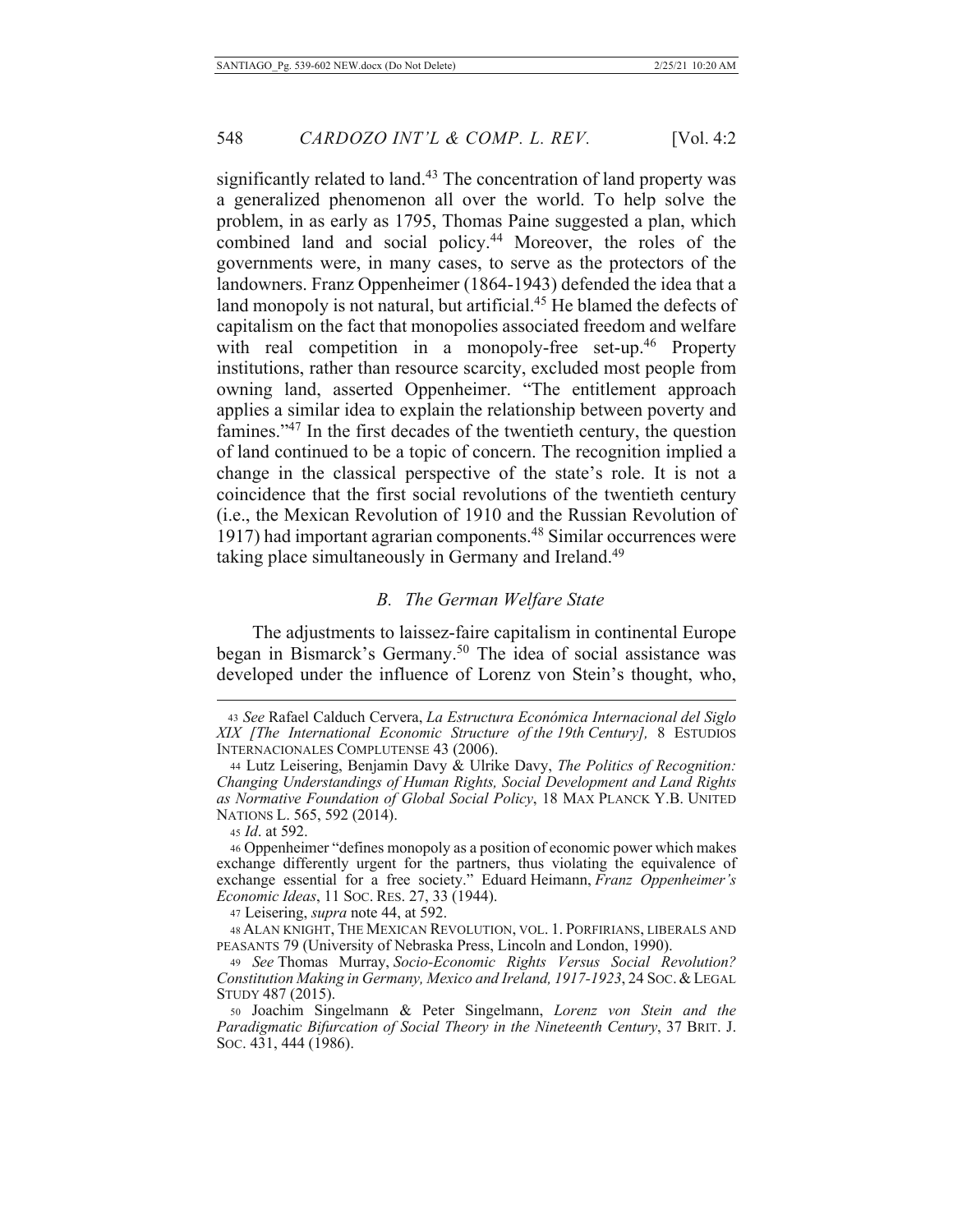besides advocating for the improvement of living conditions of the working class, proposed an alternative to the violent solution of social problems, for which Marx had been advocating.<sup>51</sup> Lorenz, a student of Hegel who had rejected the idealistic approach of his teacher, "anticipated the major arguments of historical materialism; but, unlike Marx, he did not postulate an inexorable proletarian revolution which would ultimately resolve societal contradictions."<sup>52</sup>

As a reaction to the social context, in 1883, compulsory health insurance was established for workers financed by employers and by the workers themselves. Benefits are generally determined by the contributions of both. In 1884, a law was established which regulated work accident insurance, in 1889, one which regulated disability insurance and, finally, in 1891, one that regulated old-age insurance upon reaching seventy years of age.<sup>53</sup> Social reforms continued, and in 1899, laws were passed limiting hours of the working day; labor inspection was improved, and the first labor courts were created. It was during the Weimar Republic (1918-1933) when the social state was constitutionalized. In its title relative to "social justice," it traces the economic principles of the social state.<sup>54</sup>

The social state implies a qualitative leap that involves questioning the capitalist system of production based on the assumption that substantial reforms are needed so as not to violate the dignity of the person.<sup>55</sup> The idea that capitalism is incompatible with human dignity is one of the foundational ideas of nineteenth century socialism, which is articulated in Title V of the Constitution of Weimar, outlining a just socio-economic order.<sup>56</sup> The weak validity of the Weimar Constitution made the realization of its postulates impossible. It was in Sweden where the social democratic model was brought to its fullest expression.<sup>57</sup> Under the government of Nils Eden, universal suffrage was granted to all persons over eighteen years of age: "The conquest of universal suffrage, the first and most substantial

 $51$  Id.

<sup>52</sup> *Id.* at 431.

<sup>53</sup> *Id.* at 431. Social reforms continued, and in 1899, laws that limited the working day were passed; During the Weimar Republic (1918-1833), the labor inspection was improved, and the first labor courts were created.

<sup>54</sup> See David J. Gerber, Constitutionalizing the Economy: German Neo-liberalism, Competition Law and the New Europe, 42 AM. J. COMP. L. 25, 25 (1994).

<sup>55</sup> IGNACIO SOTELO, EL ESTADO SOCIAL. ANTECEDENTES, ORIGEN, DESARROLLO Y DECLIVE [THE SOCIAL STATE. BACKGROUND, ORIGIN, DEVELOPMENT AND DECLINE], 197 (Trotta ed., 2010).

 $56$  *Id.* 

<sup>57</sup> *Id.* at 203.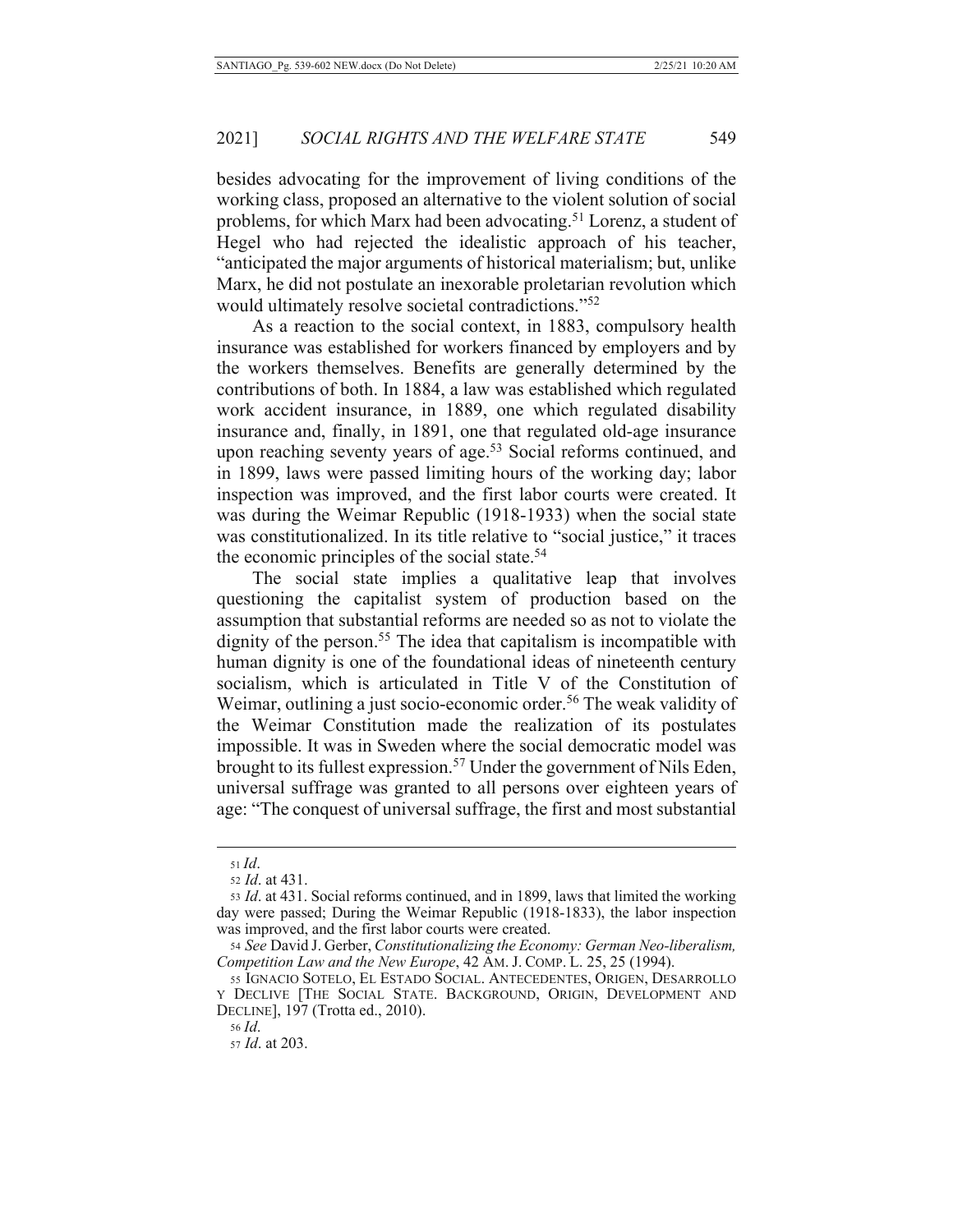of the workers' demands, highlights the reforming capacity of the labor movement."58

# C. International Concern Regarding Social Issues

The development of labor law in the national field and the situation after the First World War, engendered the idea of protecting labor rights in the international arena. The International Labor Organization (ILO) was not only a reaction against exploitation, but was also intended to quell worker's unrest.<sup>59</sup> The first General Director of this establishment stated: "Economic and social questions are indissolubly linked and economic reconstruction can only be sound and enduring if it is based on social justice (ILO, 1919)."<sup>60</sup> Phelan, the civil servant who wrote the preparatory papers on labor matters for the British delegation to the Paris Peace Conference, had witnessed the dire conditions of the working class, while working on surveys for the Board of Trade.<sup>61</sup> He had been in St. Petersburg in the early months of 1918 and had seen firsthand the substantial deprivation and social turmoil caused by the Bolshevik Revolution.<sup>62</sup>

Labor unions played a significant role in the constitution of the ILO in 1919. The ILO was (and still is) constituted on a tripartite basis: four delegates represent each country with one vote each. Two of whom represent the current national labor ministry and two who represent the trade unions and the employers' organization, respectively. Kaufmann observes that this pattern of representation, unusual in international organizations, emphasizes the representatives of capital and labor recognizing co-responsibility towards social problems related to labor and employment.<sup>63</sup> As Janice Bellace notes, "in its formative years, the ILO did not distinguish between standards, decent work and human rights."<sup>64</sup> These conventions were seen as instruments, which were to serve to protect the dignity of the workers and as a means of achieving social justice.<sup>65</sup>

<sup>58</sup> *Id.* 

<sup>59</sup> Janice R. Bellace, Achieving Social Justice: The Nexus between the ILO's Fundamental Rights and Decent Work, 15 EMP. RTS. & EMP. POL'Y J. 5, 8 (2011).

<sup>60</sup> Rene Huyser & Paul Smit, A Social Justice Score Card for Dismissal Protection, 51 IND. J. INDUS. REL. 187, 191 (2015).

<sup>61</sup> Janice R. Bellace, Achieving Social Justice: The Nexus between the ILO's Fundamental Rights and Decent Work, 15 EMP. RTS. & EMP. POL'Y J. 5, 8 (2011).  $62$  *Id.* 

<sup>63</sup> Franz-Xaver Kaufmann, The Idea of Social Policy in Western Societies: Origins and Diversity, 3 INT'L J. SOC. QUALITY 16, 25 (2013).

<sup>64</sup> Bellace, *supra* note 59, at 11.

 $65$  *Id.*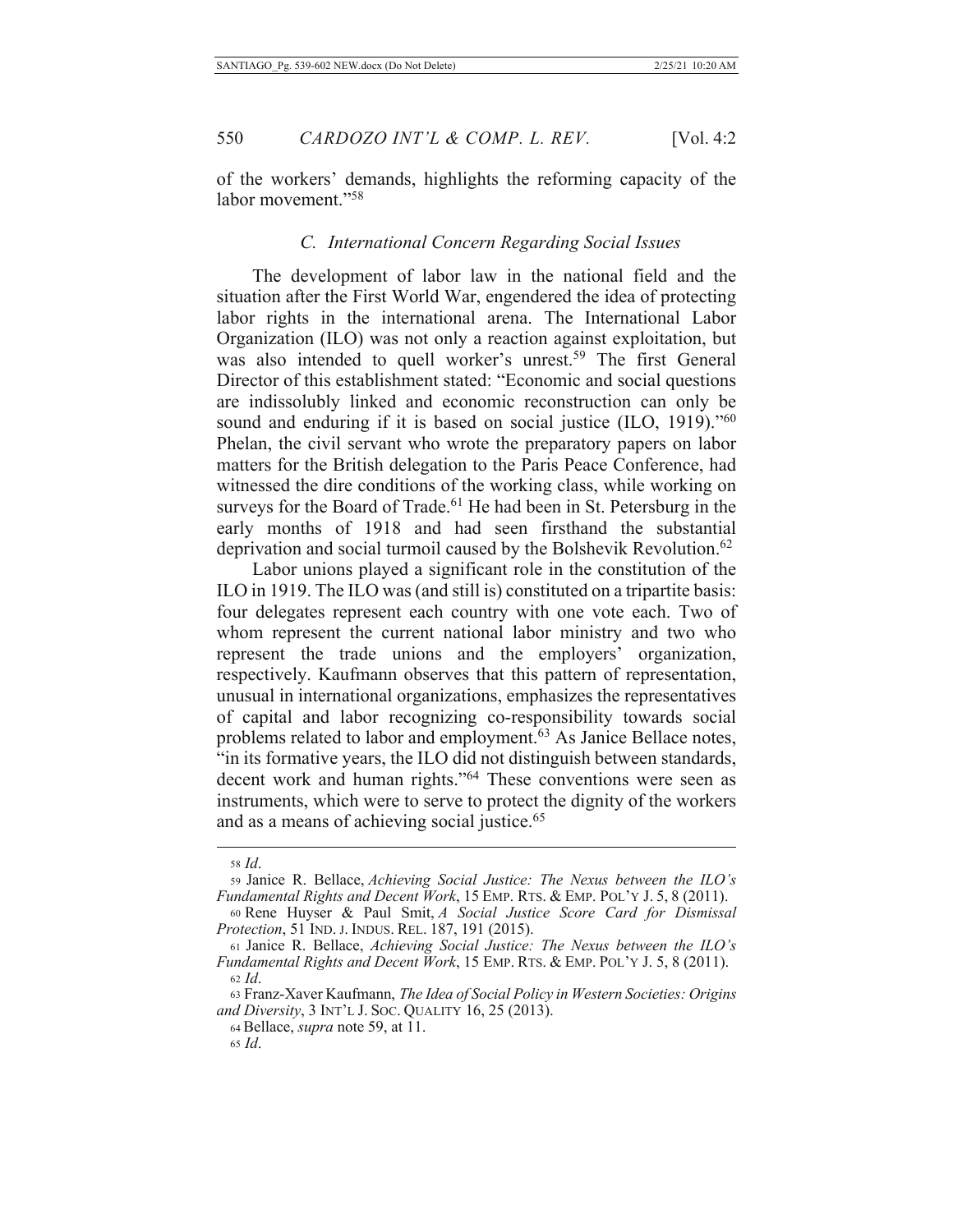As described by Guy Standing, "every period of economic reconstruction, associated with major technological changes and the renewed pursuit of flexibility, has eventually induced a countermovement to provide new systems of social protection compatible with new structures and processes."<sup>66</sup> The reaction to the effects of the Great Depression serves as a good example of that. In 1932 the Swedish government established a public works program and increased government borrowing in order to undertake a countercyclical fiscal policy.<sup>67</sup> In addition, the government hoped to introduce a public unemployment insurance system, in addition to establishing a series of important changes to the administration of labor market programs.<sup>68</sup>

# D. Welfare in England and Beyond

According to Daniel J. Whelan and Jack Donnelly, the true beginning of the British welfare state is likely dated between 1905-1909, during the tenure of the new Poor Laws Commission.<sup>69</sup> The Minority Report, drafted by Beatrice and Sydney Webb, provided the first clear, semi-official conceptualization of welfare as an issue of industrial organization, suggesting that the distinctive threats to human dignity posed by an industrial economy required a new system of social provision.<sup>70</sup>

The term "Welfare State" was coined by William Temple in 1941 as a result of the differences between the Welfare State of the German

<sup>66</sup> Judy Fudge, The New Discourse of Labor Rights: From Social to Fundamental Rights?, 29 COMP. LAB. L. & POL'Y J. 29, 32-33 (2007).

<sup>67</sup> JOHANNES LINDVALL, POLITICS AND POLICIES IN TWO ECONOMIC CRISES: THE NORDIC COUNTRIES, IN COPING WITH CRISIS, 246 (Bermeo & Pon-tusson eds., 2012).

<sup>68</sup> Id. at 247 ("Most economists and economic historians consequently believe that fiscal policy had a relatively minor impact on Sweden's economic recovery in the mid- to late 1930s.").

<sup>69</sup> Daniel J. Whelan & Jack Donnelly, The West, Economic and Social Rights, and the Global Human Rights Regime: Setting the Record Straight, 29 Hum. Rts. Q. 908, 923 (2007).

<sup>70</sup> Id. ("The period 1905-1911 also saw a flurry of social legislation that began to point towards a welfare state. The 1905 Unemployed Workman Act, for all its inadequacies, clearly established the principle of national responsibility. Lloyd George's Peoples' Budget of 1909 transformed the parameters of British political debate. And the 1911 National Insurance Act was the first big step towards the post-World War II welfare state.").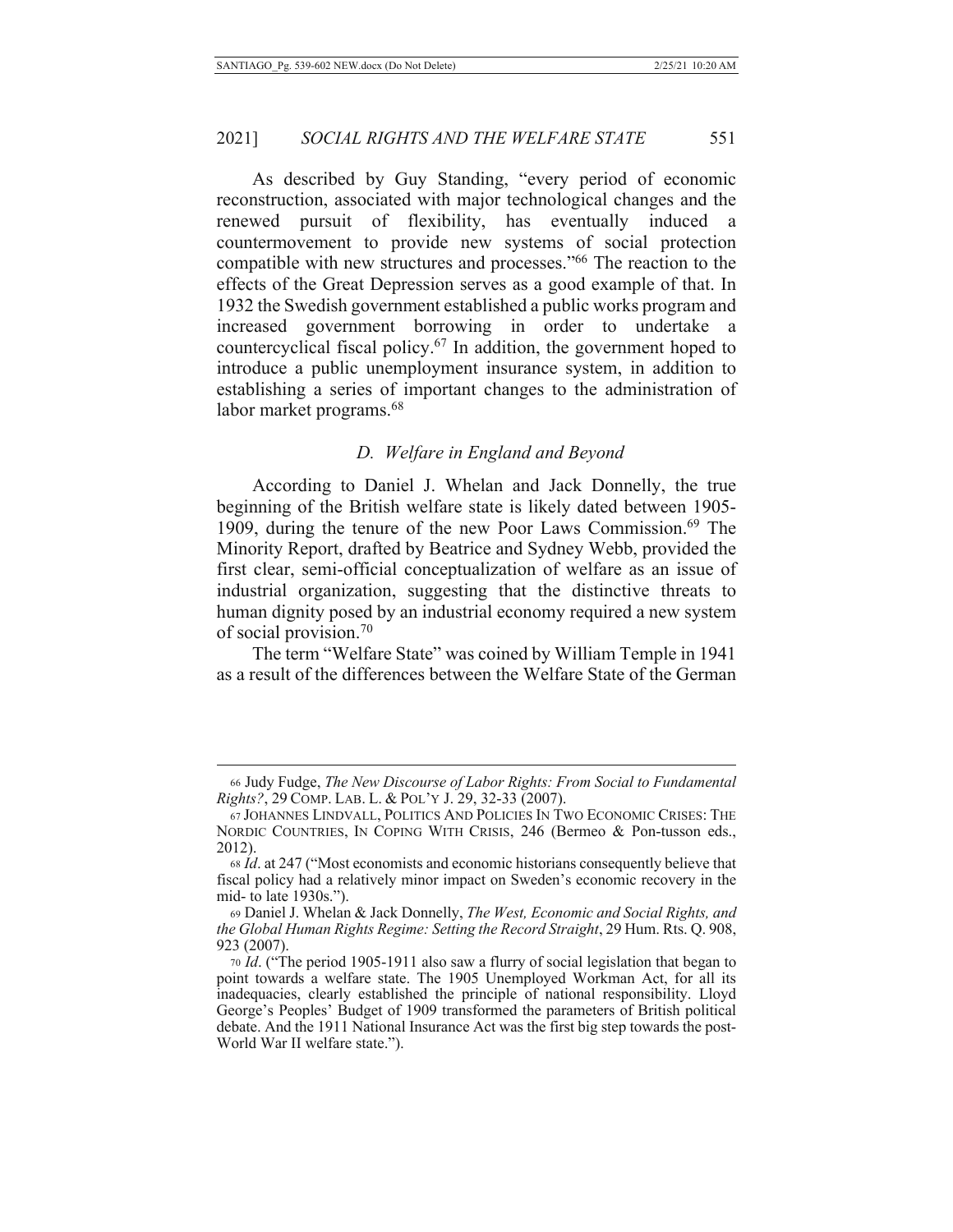National Socialism and the British society Welfare State.<sup>71</sup> The English version is committed to achieving full employment and guaranteeing a subsidy that ensures a decent life for all and in all circumstances, without a time limit, thus eradicating poverty.<sup>72</sup> In order to achieve the above, there is a clear and extended scheme of the transfer and mechanism of redistribution of the national wealth, which seeks to reduce economic and social inequality among the population. The 1942 Social Security Report by William Beveridge played a fundamental role in the configuration of the welfare state.<sup> $\overline{73}$ </sup> The report reviews the state of the British social security system and grants recommendations to improve it with the aim of achieving universal protection. The report begins by praising the social security system, qualifying it as one of the world's best, but later concludes that it does not encompass an important part of the working class, who lived below the poverty line.<sup>74</sup> In 1944, Beveridge published a second report entitled "Full Employment in a Free Society," in which he recommended seeking full employment without eliminating private initiative and the market economy (in order to avoid the Soviet model).<sup>75</sup> The development of Welfare was one in which an individual sought full employment without sacrificing private property, economic freedom or the market. Without those features, personal and political freedom would disappear.<sup>76</sup>

The new social functions of the State, which include the expenses related to education, were developing in all the countries that were in the process of industrialization or democratization at the time, or that had a high per capita income.<sup>77</sup> In general, European governments increased public spending to maintain full employment policy and guaranteed agricultural prices, as well as the generalization of unemployment insurance.<sup>78</sup> Public health and education plans generalized access to these public services for the bulk of the population. This was possible with an increase in a progressive

<sup>71</sup> Schulz-Forberg, Hagen, Welfare State, ENCYCLOPEDIA OF GLOBAL STUDIES (Helmut K. Anheier, Mark Juergensmeyer, and Victor Faessel, eds., 2012) https://sk.sagepub.com/reference/download/globalstudies/n562.pdf.

<sup>72</sup> See Sotelo, *supra* note 55, at 247.

<sup>73</sup> *Id.* at 221.

<sup>74</sup> Id. at 222.

<sup>75</sup> *Id.* at 227.

<sup>76</sup> Id.

<sup>77</sup> F.-X. Kaufmann, Variations of the Welfare State: Great Britain, Sweden, France and Germany between Capitalism and Socialism, in GERMAN SOCIAL POLICY 29 (Springer-Verlag Berlin Heidelberg ed., 2013).

<sup>78</sup> *Id.* at 60.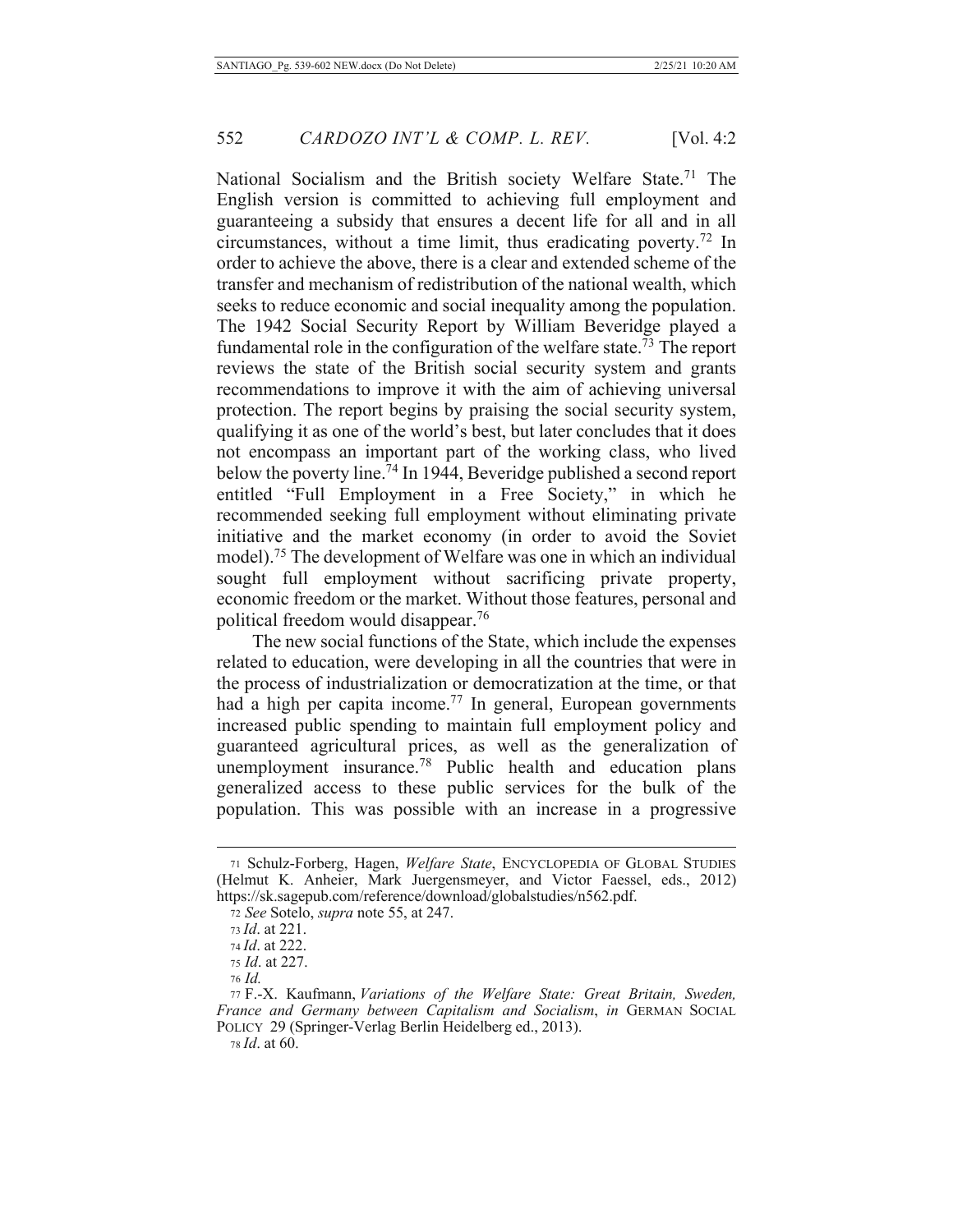taxation on higher incomes.<sup>79</sup> For example, in France, the state transformed the agrarian society of the nineteenth century into a competitive and prospering industrial economy.<sup>80</sup> Germans, similarly, returned to the bank-centered financial system that had helped drive industrialization from the mid-to-late nineteenth century.<sup>81</sup> After 1945, the banks again assumed their role as the motor of economic development, but now, within the context of a stable democracy and an export-driven economy. All of this was upheld by an extensive welfare state.<sup>82</sup>

#### E. The Welfare State in the United States

The recognition of social rights in modern societies has been related to a constraint of actions to limit the abuse of so-called economic freedom, even in the United States.<sup>83</sup> However, this change occurred gradually and was not always peaceful. Gary Vause explains that during the nineteenth century, there was little effort made by Congress to consolidate or codify a set of legal principles applicable to the new relationships being developed between organized labor and employers.<sup>84</sup> In the late nineteenth and early twentieth centuries, courts very often favored the employers, who held great political and economic power.<sup>85</sup> The idea of a welfare state was introduced in the United States later than in Europe and with a greater reliance on market regulation in relation to direct state provision.<sup>86</sup> During the time of Franklin D. Roosevelt's presidency, the general idea was that the industrial market economy needed to reconsider traditional liberties, and that economic and social rights were, and are, no less central to the functioning and legitimacy in the United States, just as they are than in Europe.<sup>87</sup> The conditions of the working class in the United States started to improve from the implementation of the New

84 *Id.* at 230.

<sup>79</sup> See Robert J. Lampman, Recent Thought on Egalitarianism, 2 THE Q. J. OF ECON. 234 (1957).

<sup>80</sup> See MARK I. VAIL, RECASTING WELFARE CAPITALISM, ECONOMIC ADJUSTMENT IN CONTEMPORARY FRANCE AND GERMANY 34 (Temp. Univ. Press 2010).

 $81$  Id.

<sup>82</sup> *Id.* at 35.

<sup>83</sup> W. Gary Vause, Laissez-Faire and Free Market Themes in Labor Law - A Comparative View of the American Experience, 1 TILBURG FOREIGN L. REV. 227, 229 (1992).

 $85$  *Id.* 

<sup>86</sup> See Whelan and Donnelly, *supra* note 69, at 924.

 $87$  *Id.*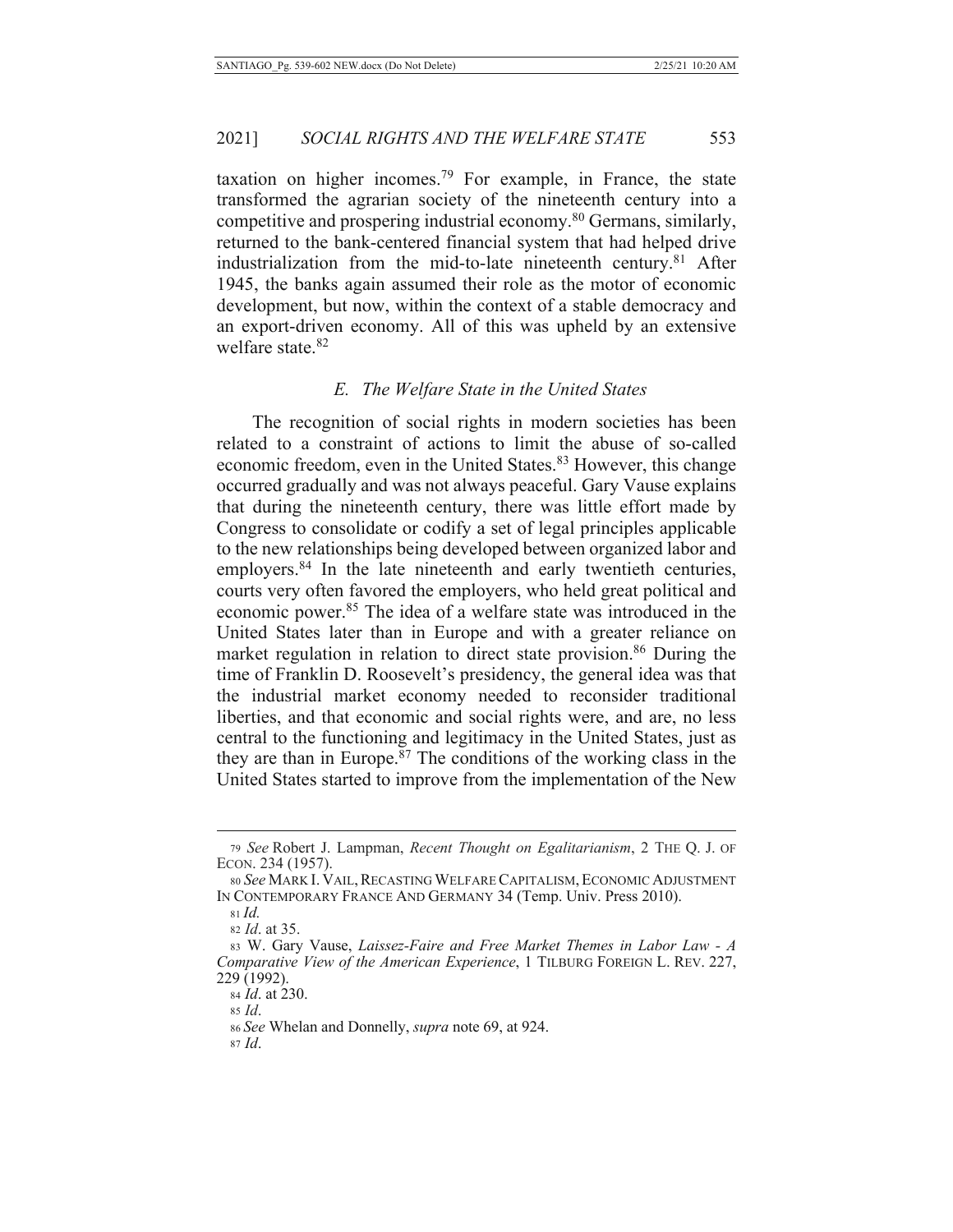Deal.<sup>88</sup> President Roosevelt promoted programs and projects aimed to defeat the Great Depression, in addition to laws that limited traditional principles of voluntarism, anti-statism, and noninterventionism.<sup>89</sup> The new legislation introduced fundamental changes that affected the balance between the ruling class and the working class. One of those laws was the historic 1935 National Labor Relations Act.<sup>90</sup> It argues that the minimum wage is the most important factor against the freedom of contract, used to de-commodify the salary, as it should not be subject to the rules of the market, but determined by rational parameters: the wage should be adequate to live a decent life. It was precisely in those years when the Supreme Court abandoned old doctrines; the right to private property and freedom of contract started to lose its definite value, while social rights began to gain more importance.<sup>91</sup>

#### THE STATE AS A REGULATOR OF THE ECONOMY III.

It is generally accepted that the universalization of human rights began to spread after World War II. At the same time, the rhetoric surrounding social justice was gradually modified and the outdated reference to the right to land ownership consequently collapsed.<sup>92</sup> In this spirit, Lutz Leisering from the Organization for Economic Cooperation and Development (OECD) points out: "[T]he introduction of the welfare state decoupled the land question from the social question. Contribution-based and tax-based social security is financed through jobs, salaries, and income or sales taxes. Moreover, in post-World War II, in Europe, land reform was increasingly associated with communism and thereby discredited."93

92 Leisering, *supra* note 44, at 592.

<sup>88</sup> The New Deal comprehends a series of programs and projects instituted during the Great Depression by President Franklin D. Roosevelt that aimed to restore prosperity to Americans.

<sup>89</sup> See generally Gary M. Fink, The Rejection of Voluntarism, 26 ILR REV. 805-819, (1973).

<sup>90</sup> Vause, *supra* note 83, at 231 ("A highly useful historical antecedent for national collective bargaining legislation was the Railway Labor Act of 1926 . . . .").

<sup>91</sup> Between 1937 and 1941, the president appointed the nine judges that make up the Supreme Court of the United States, in an unprecedented event since the integration of the Supreme Court of President Washington. MIGUEL BELTRÁN DE FELIPE & JULIO V. GONZÁLEZ GARCÍA, LAS SENTENCIAS BÁSICAS DEL TRIBUNAL SUPREMO DE LOS ESTADOS UNIDOS DE AMÉRICA [THE BASIC JUDGMENTS OF THE SUPREME COURT OF THE UNITED STATES OF AMERICA] 221 (2005) (Spain); David Currie, The Constitution in the Supreme Court, The New Deal, 1931-1940, 54 U. CHI. L. REV. 506, 507 (1987).

 $93$  *Id.*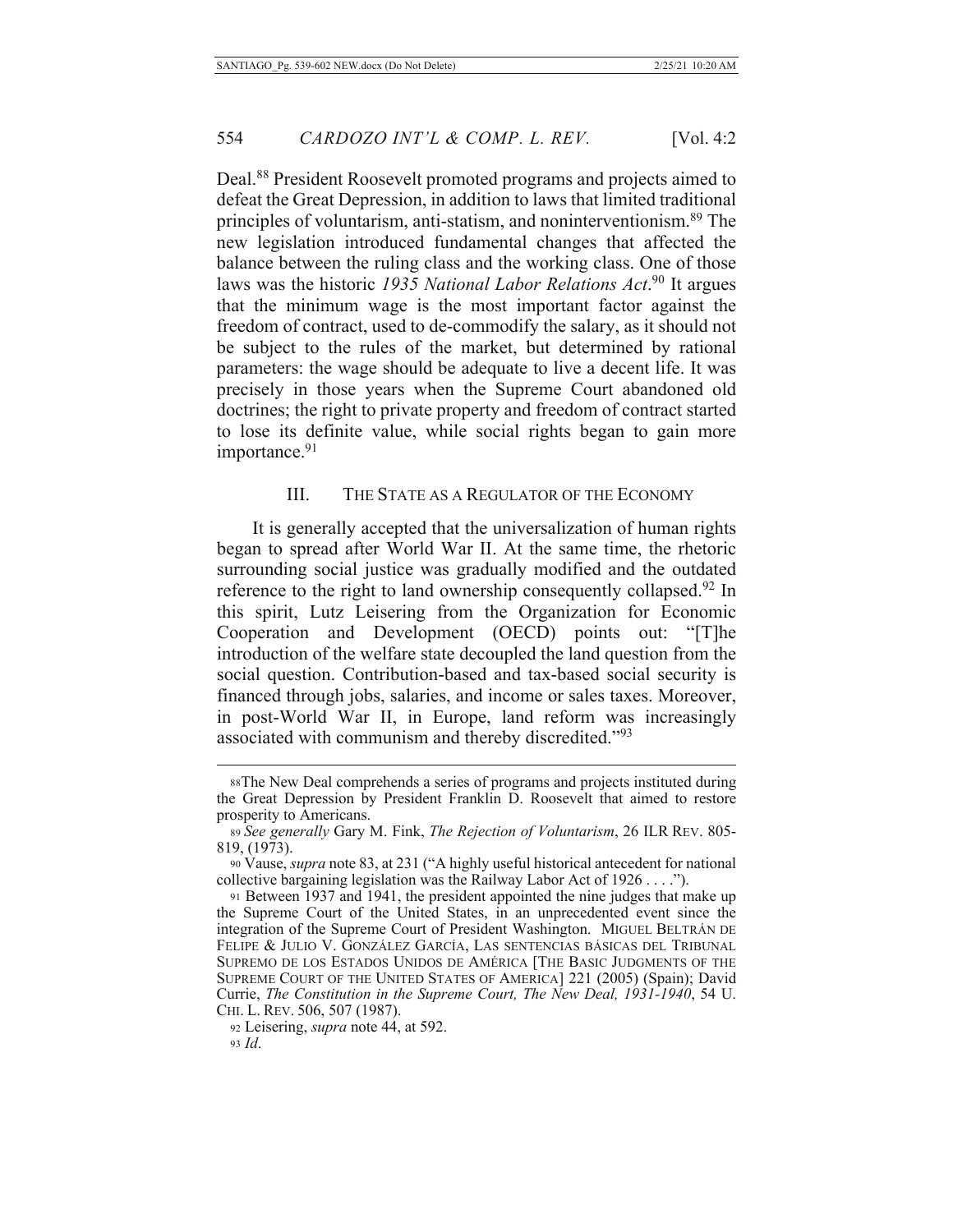The concept of social rights provided the state a different role in the face of social inequality. The self-concept of the state after World War II was transformed.<sup>94</sup> Beyond the regulation on labor, which continued to be fundamental, the role of the state in the realization of the minimum standard of welfare became evident.<sup>95</sup> The idea of the state's responsibility regarding socio-economic and cultural rights started to be apparent, at least in a formal way, with the signing of the United Nations Charter (1945), whose articles 55 and 56 recognized the importance of social rights.<sup>96</sup> A new vision of the role of the state concerning the market was partially extended to the international economy in the 1940s and 1950s as "the shared legitimacy of a set of social objectives to which the [Western] industrial world had moved, unevenly but 'as a single entity.""97

The confluence of historical events which gave birth to the United Nations at the end of the World War II, as well as human rights claims, including social rights, attracted more concerted political attention from governments than ever before.<sup>98</sup> Simultaneously, social rights were being recognized both nationally and internationally. The political and economic climate facilitated consensus in both arenas. The economic concern was due to Keynesian's paradigm, which had prevailed for about three decades on both sides of the ocean after the World War II.<sup>99</sup> We will briefly explain the relationship between state social policies, the recognition of social rights at the international level, and the creation of the social state of law.

97 Whelan & Donnelly, *supra* note 69, at 940.

98 See Leisering, *supra* note 44.

<sup>94</sup> Id. at 573.

<sup>95</sup> Asa Briggs, The Welfare State in Historical Perspective, 2 EUR. J. Soc. 221, 231 (1961).

<sup>96</sup> U.N. Charter art. 55-56 ("Article 55. With a view to the creation of conditions of stability and well-being which are necessary for peaceful and friendly relations among nations based on respect for the principle of equal rights and selfdetermination of peoples, the United Nations shall promote: a. higher standards of living, full employment, and conditions of economic and social progress and development; b. solutions of international economic, social, health, and related problems; and international cultural and educational cooperation; and c. universal respect for, and observance of, human rights and fundamental freedoms for all without distinction as to race, sex, language, or religion. Article 56. All Members pledge themselves to take joint and separate action in co-operation with the Organization for the achievement of the purposes set forth in Article 55.").

<sup>99</sup> Alfred H. Bornemann. The Keynesian Paradigm and Economic Policy, 35 AM. J. ECON. SOC. 125 (1976) ("Keynesian theory, emphasizing government fiscal policy and deficit spending as counter-depression, full-employment, and economic growth measures, became the generally accepted paradigm in economics and public finance.").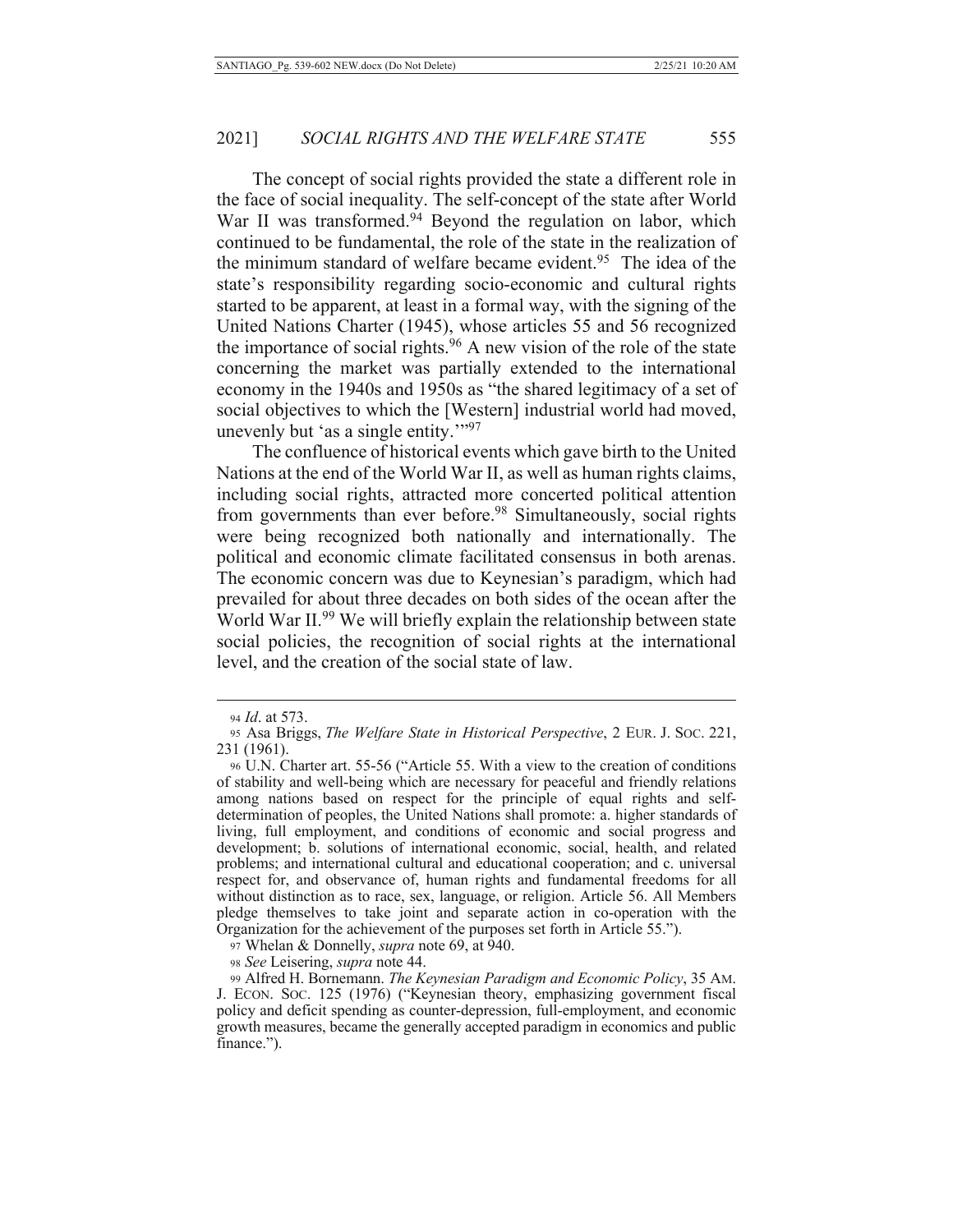### A. International Recognition: United Nations

In the course of the discussions concerning the Universal Declaration of Human Rights (UDHR), all states agreed upon the fact that economic and social rights were essential for the development of nations and were equal to all other rights (civil and political rights).<sup>100</sup> It should be emphasized that the UDHR was drafted precisely at a time when the belief in the concept of the welfare state was increasingly spreading. It contains five articles (22 to 27) related to economic, social and cultural rights, and these rights served as the basis for the drafting of the International Covenant on Economic, Social and Cultural Rights (ICESCR).<sup>101</sup> These articles recognize the rights to work, social security, health, food, water, sanitation, and adequate housing and considers these rights to be human rights.

It is important to keep in mind how the liberal economies supported the economic policy of the time and the social rights contained in the ICESCR and understand how they imagined that they would comply with ICESCR. In the fall of 1940, "the English press began to debate the need for an 'economic bill of rights' in order to defeat Hitlerism spreading around the world by establishing a minimum standard of housing, food, education, and medical care, along with free speech, free press and free worship."<sup>102</sup> In his State of the Union speech of 1941, former U.S. President Franklin D. Roosevelt outlined his vision of the future based on a sustained. ethically motivated, multilateral foreign policy that famously articulated the four freedoms.<sup>103</sup> The first is freedom of speech and expression; the second is freedom of every person to worship God in his own way; the third is freedom from want, "which, translated into world terms, means economic understanding which will secure to every nation a healthy peacetime life for its inhabitants," and the fourth is freedom from fear.<sup>104</sup>

In December of 1942, the Advisory Committee's Special Subcommittee on Legal Problems<sup>105</sup> developed a brief, but forceful, statement of fundamental human rights principles, including

<sup>100</sup> Whelan & Donnelly, *supra* note 69, at 911.

<sup>101</sup> See Lucy Richardson, Economic, Social and Cultural Rights (and beyond) in the UN Human Rights Council, 15 HUM. RTS. L. REV. 409 (2015).

<sup>102</sup> Whelan & Donnelly, *supra* note 69, at 911.

<sup>103</sup> Franklin D. Roosevelt, U.S. President, The Annual Message to Congress on the State of the Union (Jan. 6, 1941).

 $104$  *Id.* 

<sup>105</sup> This Subcommittee was part of the Advisory Committee of Post-War Foreign Relations of 1941.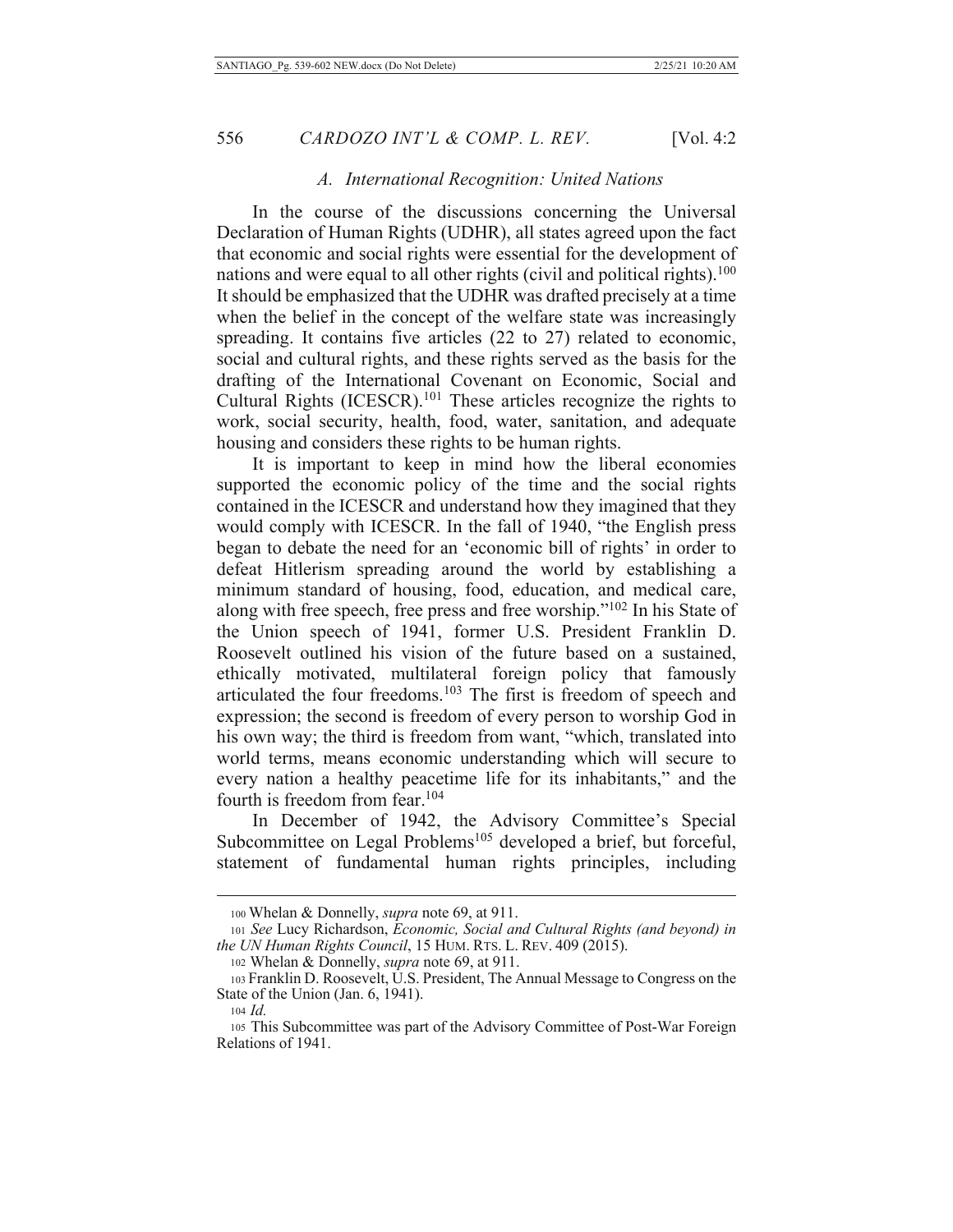traditional civil and political rights as well as social rights, and basic principles of social and economic justice. Their "Draft Constitution of International Organization," which served as the basis for US negotiators at the August 1944 Dumbarton Oaks conference, 106 included a proposed bill of human rights in order to facilitate the universal attainment of the Four Freedoms: "All persons who are willing to work, as well as all persons who through no fault of their own are unable to work, have the right to enjoy such minimum standards of economic, social and cultural well-being as the resources of the country, effectively used, are capable of sustaining."<sup>107</sup>

As Daniel J. Whelan and Jack Donnelly have proved, the US and all other Western countries, supported economic and social rights throughout the drafting process of the UDHR: "Not a single Western state pressed for a Declaration without economic and social rights. Quite the contrary, all insisted that economic and social rights were essential to the Declaration, which was drafted precisely at the time of the flowering of the Western welfare state."<sup>108</sup> At the same time, something similar occurred via the International Covenant on Economic, Social and Cultural Rights (ICESCR). In 1950, the General Assembly decided that "the enjoyment of civic and political freedoms and of economic, social and cultural rights are interconnected and interdependent" and instructed the Commission on Human Rights to include in the draft covenant "a clear expression of economic, social and cultural rights in a manner which relates them to the civic and political freedoms proclaimed by the draft Covenant."<sup>109</sup> Although the two groups of rights were deemed interrelated, the decision was made to subsequently embody them into two covenants rather than one. Several doubts were expressed about the importance of recognizing the economic and social rights in an international treaty; the issue of concern was to determine the mechanisms to bind the states into their fulfillment. "Most Western governments did see an important qualitative difference between civil and political rights and economic, social, and cultural rights; only the former were immediately

<sup>106</sup> The Dumbarton Oaks Conference constituted the first important step taken to carry out paragraph 4 of the Moscow Declaration of 1943, which recognized the need for a postwar international organization to succeed the League of Nations.

<sup>107</sup> Whelan & Donnelly *supra* note 69, at 914 (quoting HARLEY A. NOTTER, POSTWAR FOREIGN POLICY PREPARATION 1939-1945 483 (1949)).

<sup>108</sup> *Id.* at 917.

<sup>109</sup> M. G. Kaladharan Nayar, Human Rights and Economic Development: The Legal Foundations, UNIVERSAL HUM. RTS. 55, 67 (1980). G.A. Res. 421E (V), Suppl. 20, 42, 43 (A/1775) (Dec. 4, 1950).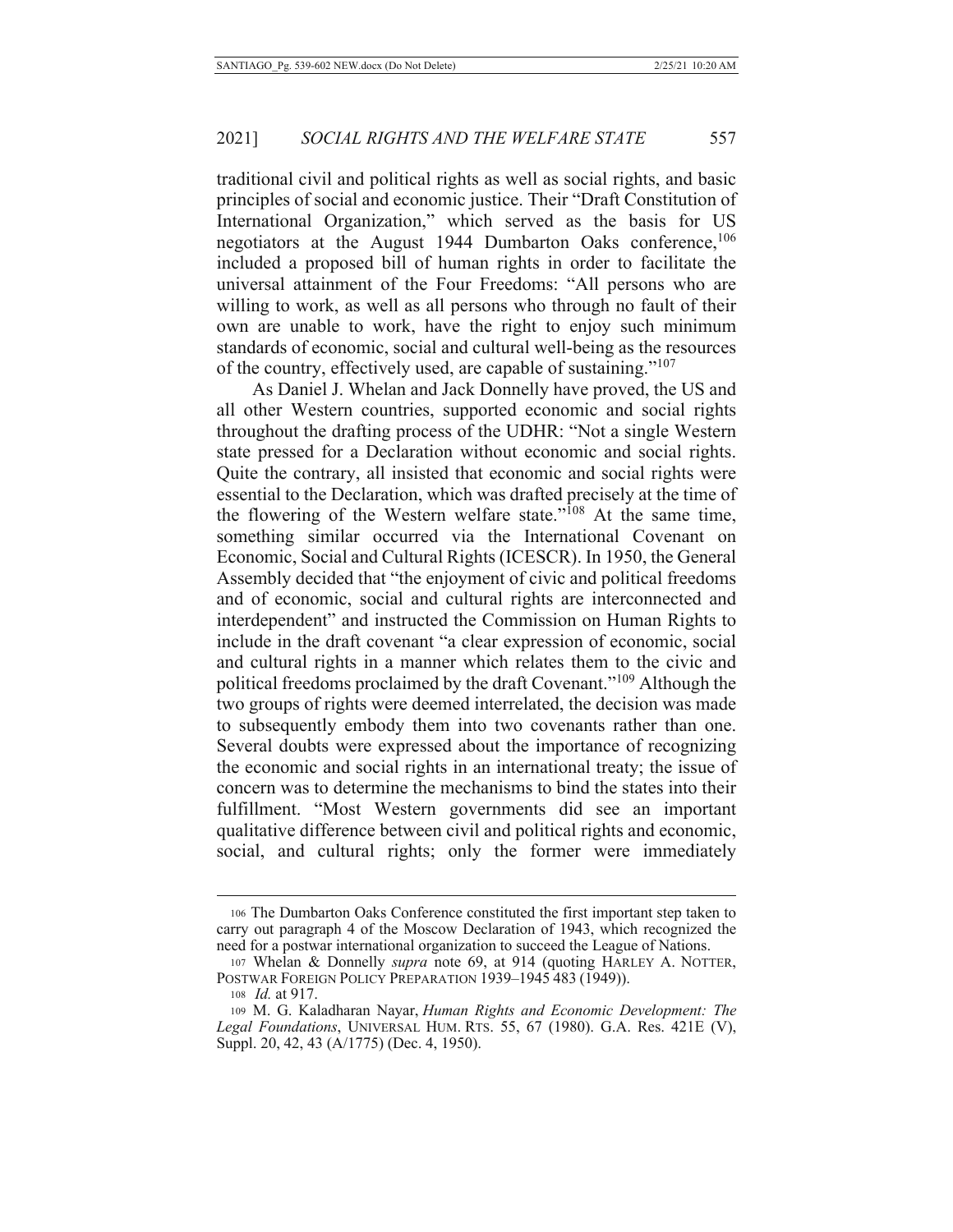'justiciable,' meaning capable of being formulated to impose strict, judicially enforceable obligations in national law."<sup>110</sup>

# **B.** The Welfare State in Constitutions

Since the nineteenth century, the passivity of the state in economic matters began to be questioned. Additionally, in the first decades of the twentieth century, the need for a more proactive economic state seemed increasingly evident, as the call to consider the government as a regulator of the economy and a guarantor of the social rights of the majority, became a global trend. The first changes originated in less industrialized economies, where the accumulation of land ownership made a dent among the peasants. As expected, this did not happen peacefully. It was not a coincidence that the revolutionary movements of the twentieth century claimed agrarian issues, nor is it fortuitous that the social constitutions in the first half of the last century established limits on the right to land ownership.<sup>111</sup> The Mexican Constitution of 1917, established an agrarian reform that involved dissolving large properties.<sup>112</sup> The Weimar constitution of 1919, in article 155, recognized the duty of the state to control the distribution and use of soil.<sup>113</sup> It was clear that the concentration of

<sup>110</sup> Whelan & Donnelly, *supra* note 69, at 932–33; see also Stephen P. Marks, The Past and Future of the Separation of Human Rights into Categories, 24 MD. J. INT'L L., 209 (2009).

<sup>111</sup> See generally Thomas Murray, Socio-Economic Rights versus Social Revolution: Constitution Making in Germany, Mexico and Ireland, 1917-1923, 24 Soc. & LEGAL STUD. 487 (2015).

<sup>112</sup> Constitución Política de los Estados Unidos Mexicanos, Art. 27, Diario Oficial de la Federación [DOF] 05-02-1917 (Mex.) ("The Nation shall at all times have the right to impose on private property such limitations as the public interest may demand, as well as the right to regulate the utilization of natural resources which are susceptible of appropriation, in order to conserve them and to ensure a more equitable distribution of public wealth. For this purpose, necessary measures shall be taken to divide up large landed estates; to develop small landed holdings; to stablish new centers of rural population with such lands and waters as may be indispensable to them; to encourage agriculture and to prevent the destruction of natural resources, and to protect property from damage to the detriment of society. Settlements, hamlets on private property and communes which lack lands or water or do not possess them in sufficient quantities for the needs, shall be right to provided with them from the adjoining properties, always having due regard for small landed holding."). English translation, in Mexican constitution of 1917, LIBRARY OF CONGRESS (March 1917), https://www.loc.gov/item/17021628.

<sup>113</sup> DIE VERFASSUNG DES DEUTSCHEN REICHS [The Constitution of the German Empire], (Ger.) art. 155 ("The distribution and use of the land shall be supervised by the state in a way to avoid abuse and with the aim to secure to every German a healthful habitation and to all German families, according to their needs, especially those with many children, a homestead for dwelling and economic purposes. Those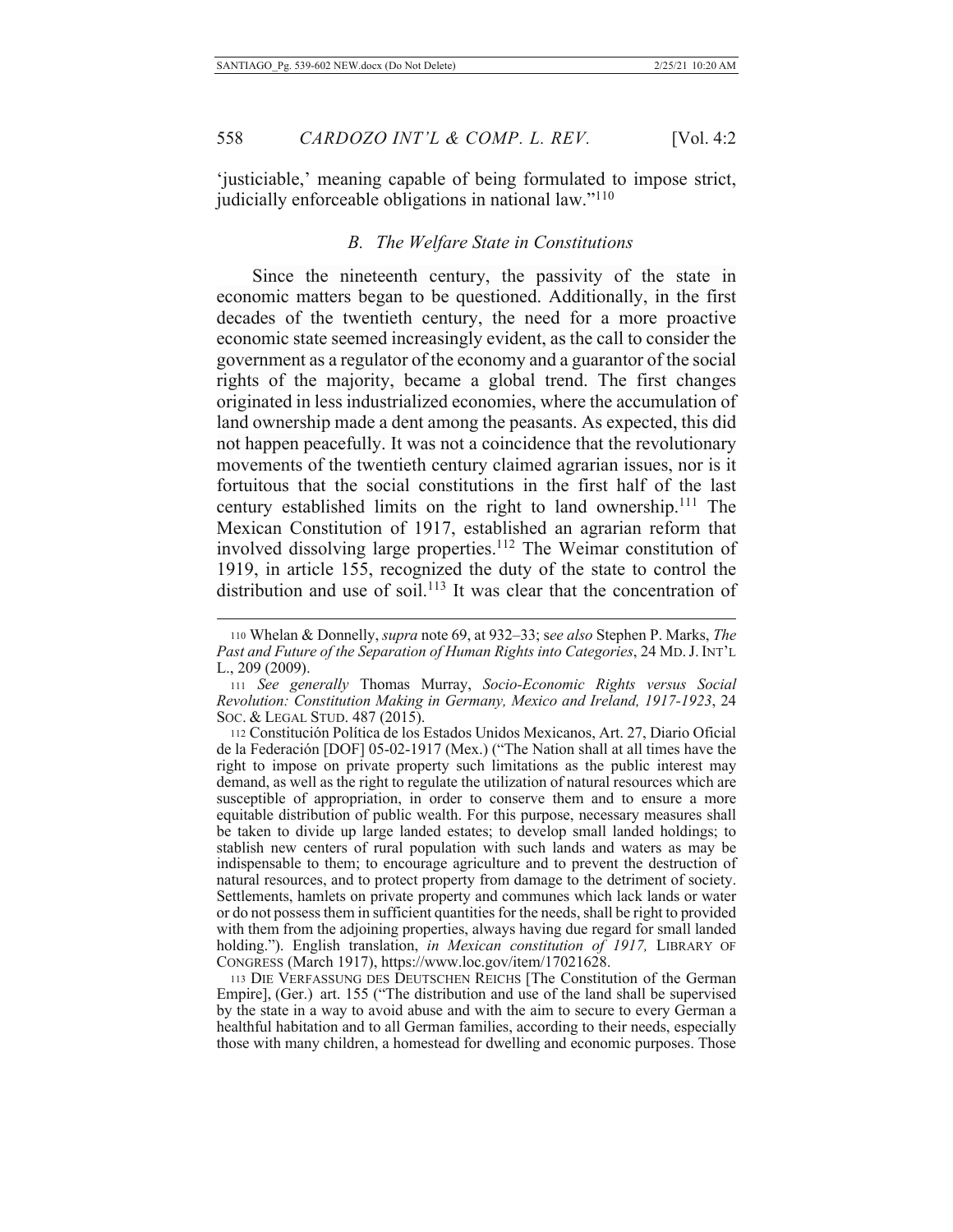land ownership in a few hands inevitably involved concentration of wealth and power.

However, the World War II suspended the new social pact that began to take shape in some Western countries. It was only after the war, that Europe began to take the role of the State seriously as the rector of the economy and social development.<sup>114</sup> The compromise with human rights in general and with social rights in particular, started to be a state commitment.<sup>115</sup> The State stopped seeing itself as an entity exclusively limited to protecting negative freedoms; it was conceived as an entity capable of transforming social reality.<sup>116</sup>

This new paradigm was soon reflected in the European constitutions of the postwar period. New constitutions were promulgated in Italy (1947), Germany (1949) and France (1946 and 1958), which helped shape the drafting of many European constitutions in the 1970s. The constitutions of Greece  $(1975)$ ,  $^{117}$ Portugal  $(1976)$ ,<sup>118</sup> and Spain  $(1978)$ <sup>119</sup> include provisions related to social rights, as well as explicit clauses that recognize the social character of the state. In the constitutions of Italy, Germany and France, we found express recognition of the welfare state:

Italy: Article 2.

The republic recognizes and guarantees the inviolable rights of the person, both as an individual and in the social groups

who have taken part in war are especially to be considered in the homestead law enacted."). which  $is$ to be English version available at: https://www.constituteproject.org/constitution/Germany\_1919.pdf?lang=en

<sup>114</sup> George R. Boyer, The Winding Road to the Welfare State. Economic Insecurity and Social Welfare Policy, in BRITAIN (Princeton University Press ed., 2019) ("During the World War II, the common sacrifices made by Britons on the battlefield and in the bombed cities led to an increased affinity of the middle for the working class, and to a call for the creation of a postwar New Jerusalem or New Britain.").

<sup>115</sup> See Courtney Jung et al., Economic and Social Rights Across Time, Regions, and Legal Traditions, 30 NORDIC J. HUM. RTS. 372 (2012).

<sup>116</sup> *Id.* at 389.

<sup>117 1975</sup> SYNTAGMA [SYN.] [CONSTITUTION] 4 (Greece) ("The rights of the human being as an individual and as a member of the society and the principle of the welfare state rule of law are guaranteed by the State. All agents of the State shall be obliged to ensure the unhindered and effective exercise thereof.").

<sup>118</sup> CONSTITUIÇÃO DA REPÚBLICA PORTUGUESA [C.R.P.], (Port.) (English translation available at https://dre.pt/constitution-of-the-portuguese-republic).

<sup>119</sup> C.E., B.O.E. art.1 (Spain) ("Spain is hereby established as a social and democratic state, subject to the rule of law, which advocates freedom, justice, equality and political pluralism as the highest values of its legal system.") (English version available at.

https://www.boe.es/legislacion/documentos/ConstitucionINGLES.pdf).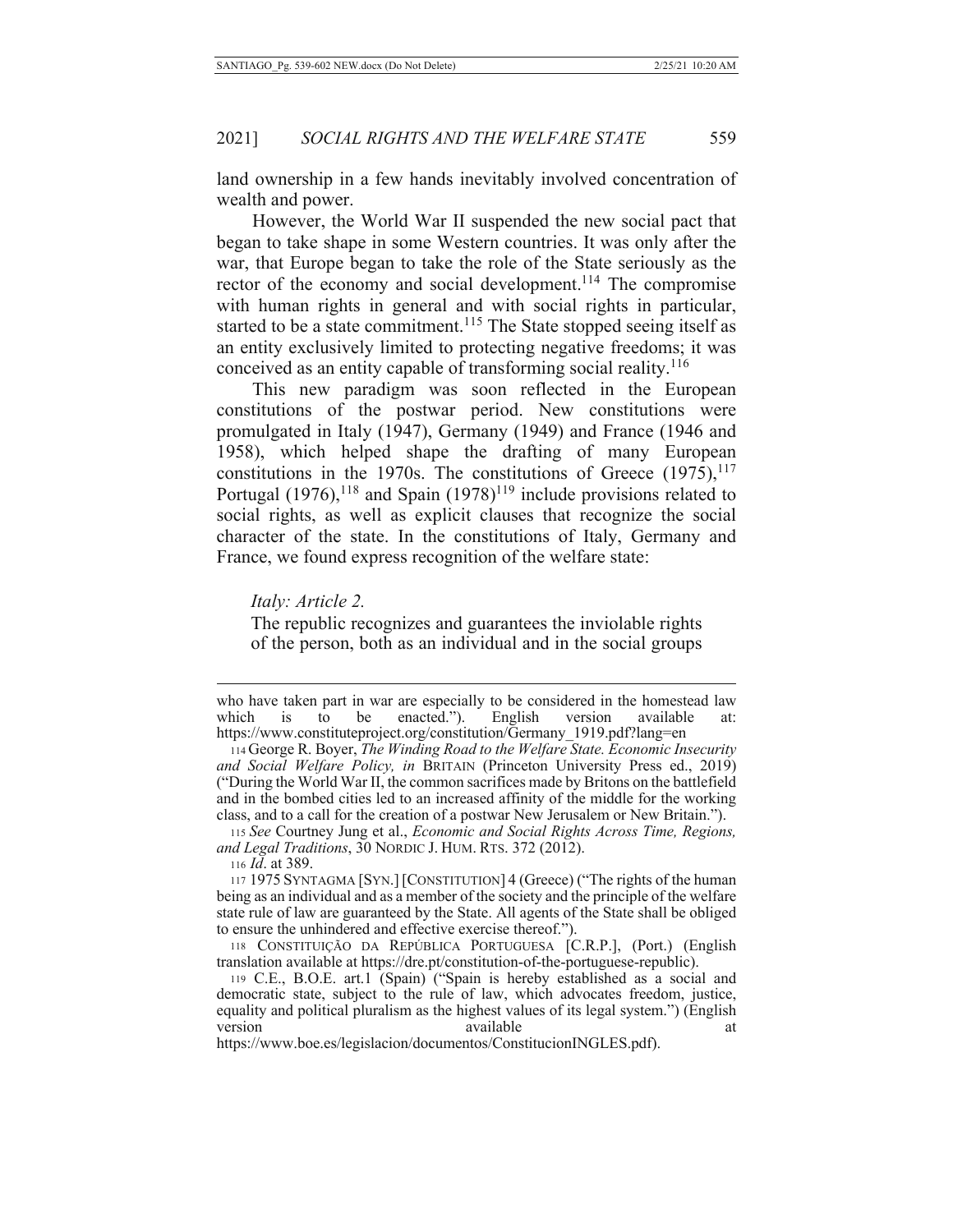where human personality is expressed. The republic expects that the fundamental duties of political, economic and social solidarity be fulfilled. $120$ 

# Italv: Article 3.

It is the duty of the republic to remove those obstacles of an economic or social nature which constrain the freedom and equality of citizens, thereby impeding the full development of the human person and the effective participation of all workers in the political, economic and social organization of the country.<sup>121</sup>

# Germany: Article 20.1.

The Federal Republic of Germany is a democratic and social federal state.<sup>122</sup>

# France: Article 1.

France shall be an indivisible, secular, democratic and social republic. It shall ensure the equality of all citizens before the law, without distinction of origin, race or religion. It shall respect all beliefs. $123$ 

It is important to underline that the express recognition of a welfare model in a constitution is not always synonymous with an authentic welfare system. Conversely, some countries whose constitutions do not contain any clause related to the welfare state, have developed important welfare systems.<sup>124</sup> In fact, the most developed type of welfare state, is represented by the Scandinavian countries, whose constitutions contain only certain constitutional norms where the welfare system is expressly recognized.<sup>125</sup> The Scandinavian model, as explained by George S. Katrougalos, emerged

124 See Courtney Jung, supra note 115.

<sup>120</sup> Costituzione [Cost.] (It.). (English translation of the document available at https://www.loc.gov/law/help/guide/nations/italy.php#constitution).

 $121$  *Id.* 

<sup>122</sup> Grundgesetz für die Bundesrepublik Deutschland [G.B.D.] (Ger.), (English translation available at https://www.gesetze-iminternet.de/englisch\_gg/englisch\_gg.pdf).

<sup>&</sup>lt;sup>123</sup> 1958 CONSTITUTION DE LA RÉPUBLIQUE FRANÇAISE [C.R.F.] CONST. (Fr.) translation (English) available at https://www.legifrance.gouv.fr/loda/id/JORFTEXT000000571356/2019-07-01/).

<sup>125</sup> George S. Katrougalos, The Implementation of Social Rights, in Europe, 2 COLUM. J. EUR. L. 277, 293 (1996).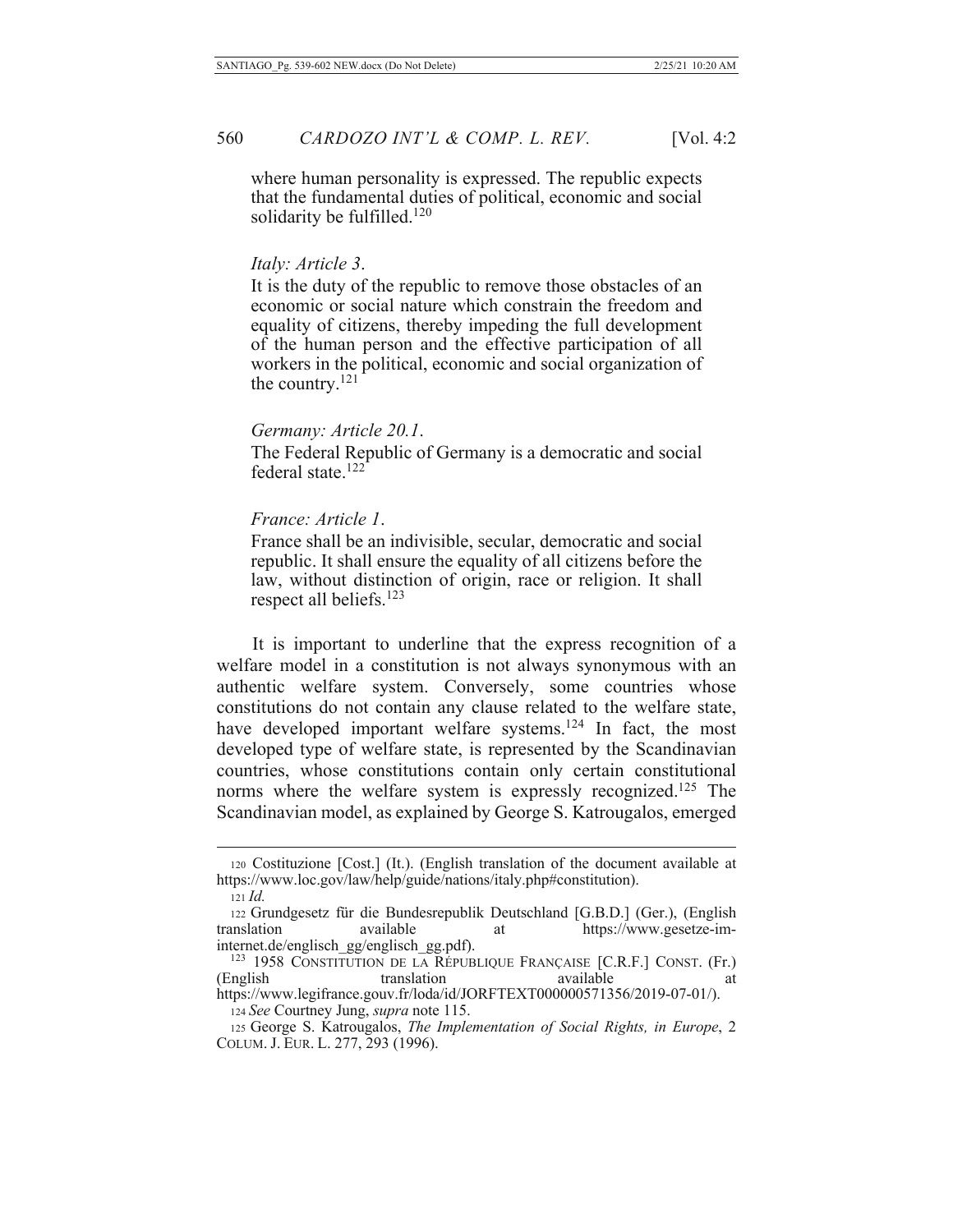in the 1920s, when the ascendance of the Social Democratic parties ensured the establishment of Ministries of Social Affairs and the institutional reorganization of social welfare systems:

The main features of the new template were a universalist approach to the provision of public social services and a commitment to social solidarity and citizenship. The disbursement of general and equal allowances regardless of need was not only intended to avoid stigmatizing welfare recipients, but was also believed to be necessary to assimilate social rights into civil ones, and to clearly differentiate them from charity. The clearest example of this rationale is reflected in flat-rate pensions and family allowances. The child of a millionaire gets the same allowance as the child of a worker. $126$ 

However, the constitutional protection provided by many welfare states may seem deficient in comparison to the role that Scandinavian states provide in protecting their citizens and the approach utilized to guarantee social rights in those countries. "The Nordic Constitutions retain the liberal character of the time of their adoption, which was the first half of the nineteenth century. They contain neither a welfare clause, nor an exhaustive bill of social rights, although they include explicit references to some of them, principally, the right to work."<sup>127</sup> The difference between the Scandinavian system and the one employed by Germany, which expressly recognizes the role of the state in the economy and the bill of social rights in the constitution, is

 $126$  *Id.* 

<sup>127</sup> Id. at 294. See also THE CONSTITUTION OF THE KINGDOM OF NORWAY art. 110 (1954) (declaring that it is incumbent on the authorities of the state to create conditions so that every person has work) (English translation of the document available at. https://lovdata.no/dokument/NLE/lov/1814-05-17); THE DANISH CONST. OF 1849 art. 75(2), 76 (protecting the right to public assistance and the right to free primary education (Article 90, now Article 76); (English translation of the available https://www.thedanishparliament.dk/document at /media/pdf/publikationer/english/the\_constitutional\_act\_of\_denmark\_2013,-d-<br>,pdf.ashx)\_THE\_FINNISH\_CONST.\_OF\_1919\_art.  $6(2)$ , 77-82, 80(2)\_(containing provisions for the protection of work, the right to education, and especially the right to free elementary education) (English translation of the document available at https://finlex.fi/en/laki/kaannokset/1999/en19990731) THE SWEDISH INSTRUMENT OF GOVERNMENT (1974) (including references to the right to work, to shelter and to a satisfactory living environment, although in a form closer to statements of policy than to legally binding rules). (English translation of the document available at. https://www.riksdagen.se/globalassets/07.-dokument--lagar/the-constitution-ofsweden-160628.pdf).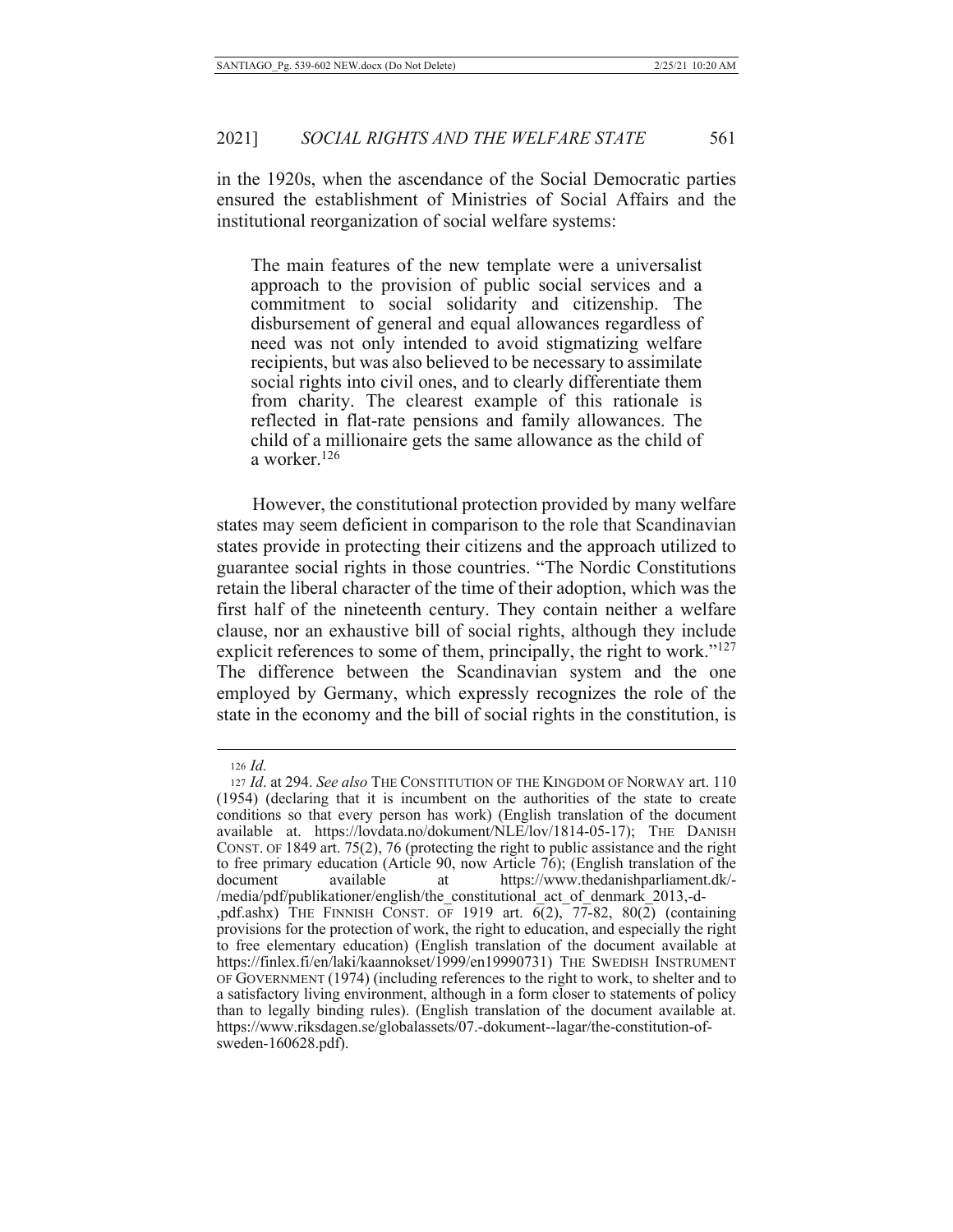related to the legal mechanisms of the protection of rights: Germany, France, Italy, Spain, and Portugal have constitutional courts.<sup>128</sup> In all of these countries, judicial review of legislation has had a more important role in protecting social rights than in the Nordic countries. Nevertheless, as we will show in the next section, the problem is that courts may not be in a good institutional position to protect those constitutional rights against the legislature.<sup>129</sup>

# C. Justification and the Concept of the Welfare State

As we have described, the idea of the welfare state appears to parallel industrialization. Therefore, it can be seen as an answer to the effects of modern capitalism and as a product of the consensus between the capital and the working class. It was possible thanks in part to democratization, that is, the political representation of previously excluded sectors, as well as the exercise of freedom of association, which allowed unions to be formed as power groups.<sup>130</sup> In developed economies, this led to an expansion of the role of the state, which now regulates the economy and redistributes income.<sup>131</sup>

In a broad sense, a concept of the welfare state could be described as the one that seeks redistribution.<sup>132</sup> In a stricter sense, we can characterize the welfare state as the government of the economy and the population in the interest of security, stability, and welfare, which utilizes the tools of insurance, economic management, and comprehensive social provision together with the taxes, legal regulations and forms of expertise required for their operation. In this sense, the classification of the types of welfare states is relevant. According to the Esping-Andersen's classification, the "liberal" type is found mainly in countries of English political heritage and is designed to relieve poverty, while preserving and protecting the capitalist labor market.<sup>133</sup> The second type is the "corporatist" welfare state, found mainly in Germany, and the third is the "social

<sup>128</sup> Victor Ferreres Comella, The European Model of Constitutional Review of Legislation: Toward Decentralization?, 2 INT'L J. CONST. L. 461, 462 (2004).

<sup>129</sup> *Id.* at 490.

<sup>130</sup> Christian Joppke, The Crisis of the Welfare State, Collective Consumption, and the Rise of New Social Actors, 32 BERKELEY J. Soc. 237, 244 (1987).

<sup>131</sup> Wonik Kim, Social Insurance Expansion and Political Regime Dynamics in *Europe, 1880-1945, 88 Soc. Sci. Q. 494 (2007).* 

<sup>132</sup> See Francisco Conín, *supra* note 32, at 68.

<sup>133</sup> GØSTA ESPING-ANDERSEN, THE THREE WORLDS OF WELFARE CAPITALISM 20  $(1990).$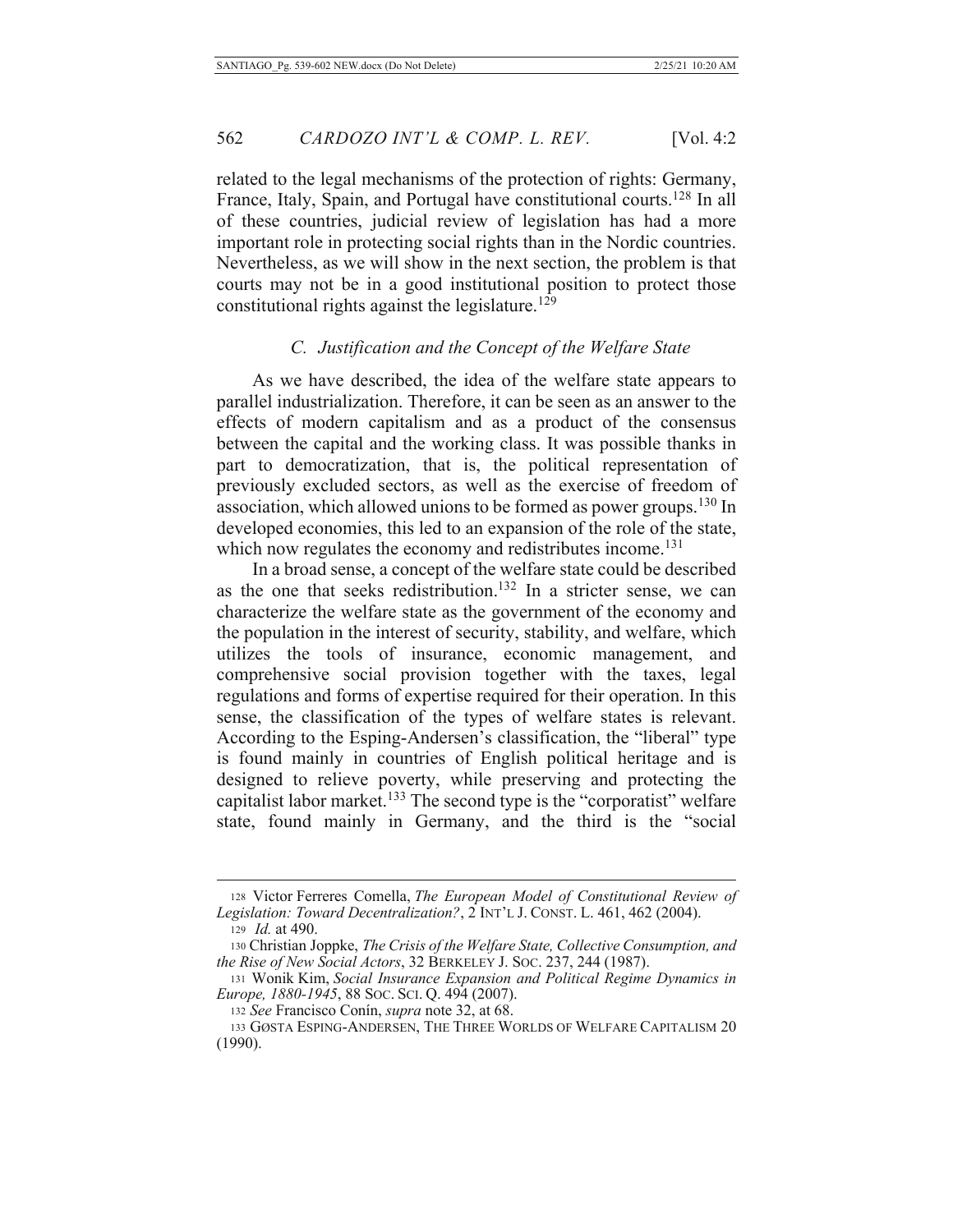democratic" welfare state of the Scandinavian countries.<sup>134</sup> According to David Garland, contemporary welfare states have five institutional sectors:

Social insurance. Generally comprehensive, compulsory scheme designed to protect workers and their families against the risk of loss of earnings due to injury, illness, old age, disability or unemployment.<sup>135</sup>

Social assistance. An insurance program, non-contributory income support program created to provide a "safety net" for anyone who falls outside the system of insurance or whose income from employment is insufficient for their basic  $needs$ <sup>136</sup>

Public services and social rights. The welfare state's publicly funded social services provide "de-commodified" access to essential goods such as education and vocational training, healthcare and social care, housing, transportation, legal aid, and so on. $137$ 

Personal social services. As well as contributory benefits, transfer payments, and public services, welfare states provide personalized social services such as social work and children's services; social care for the elderly and the disabled; community care for the mentally ill, among others  $138$ 

*Government of the economy.* Welfare state programs co-exist with, and depend upon, the operation of wider government controls on economic life. Fiscal and monetary policies, labor law and labor market policies, corporatist agreements between management, labor and government, prices and income policies, farming and food subsidies-all of these are features of welfare state government.<sup>139</sup>

134 Sheila Shaver, Body Rights, Social Rights and the Liberal Welfare State, 13 CRITICAL SOC. POL'Y 66, 68 (1994); see also Pekka Kosonen, European Welfare State Models: Converging Trends, 25 INT. J. Soc. 81 (1995).

 $136$  *Id.* 

 $137$  *Id.* 

 $138$  *Id.*  $139$  Id.

<sup>135</sup> Garland, infra note 140.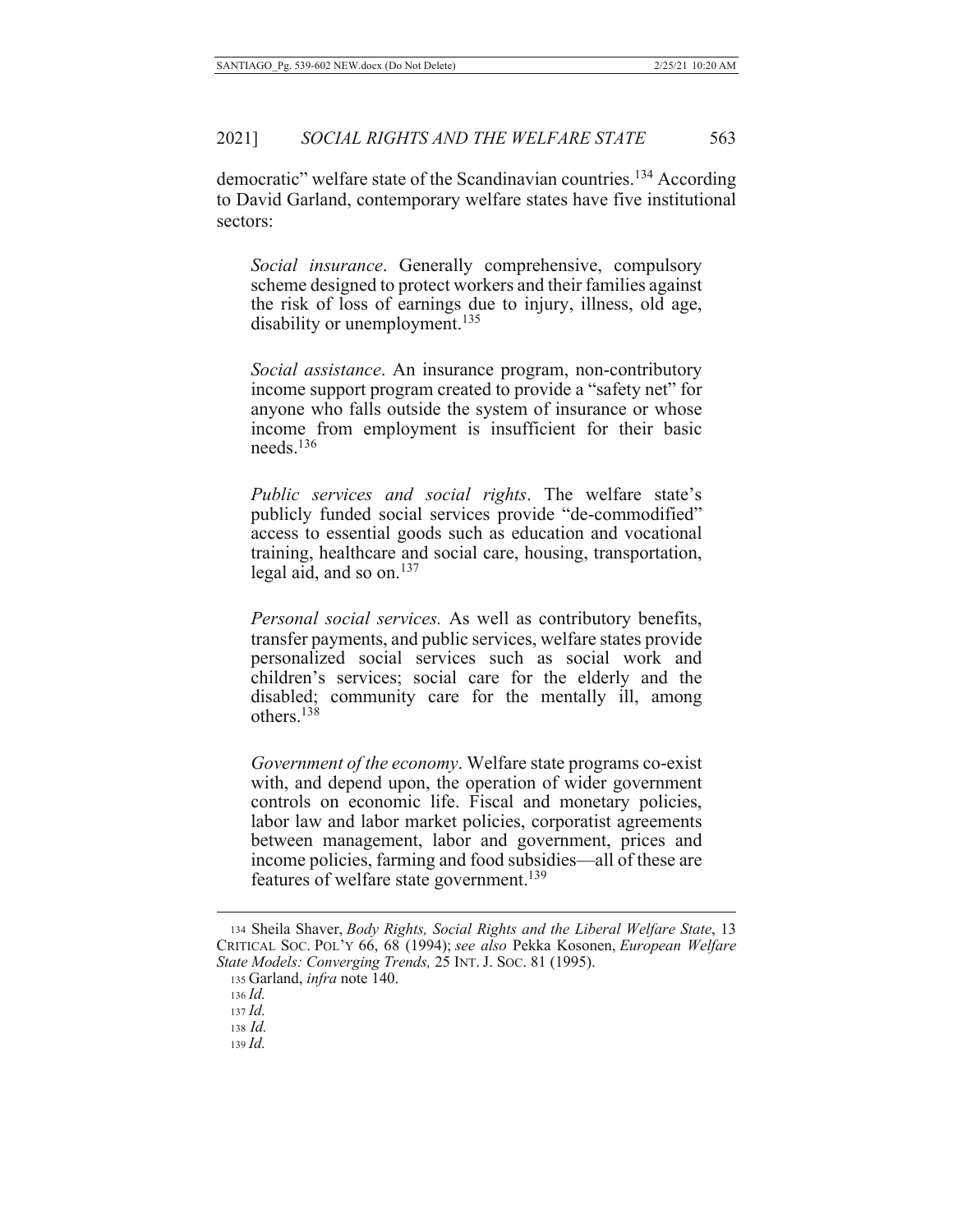Governments in developed nations have assumed responsibility for assuring economic growth, controlling inflation, curbing booms and slumps, and keeping unemployment within acceptable levels, and they also use a variety of free trade, protectionist, *Keynesian*, monetarist, supply-side, or neoliberal policy instruments in pursuit of these  $\text{goals.}^{140}$ 

# D. From the 1970s to the Crisis of the Welfare State

It is commonly believed that throughout the 1970s the political arrangement regarding the welfare state was completed and Western economies reacted via their economic policies.<sup>141</sup> As many studies have concluded, the most important change occurred in their employment policies.<sup>142</sup>

Following the first OPEC [The Organization of the Petroleum Exporting Countries] oil price hike in 1974, which led to accelerating inflation in most countries, there was a resurgence of pre-Keynesian thinking. Inflationary impulses associated with the Vietnam War had earlier provided neoliberal economists with opportunities to attack the activist macroeconomic policies in the United States. Governments around the world reacted with contractionary policies to quell inflation and unemployment rose, giving birth to the era of stagflation. $143$ 

As Korpi Walter points out, the reduction of the welfare state could be explained in terms of the post-industrial phenomenon, and demographic changes.<sup>144</sup> National economies seem to declare

<sup>140</sup> Cf., David Garland, The Welfare State: A Fundamental Dimension of Modern Government, 55(3) EUR. J. OF Soc. 327-44.

<sup>141</sup> David J. Gerber, Constitutionalizing the Economy: German Neo-liberalism, Competition Law and the New Europe, 42 AM. J. COMP. L. 25, 69 (1994). ("By the late 1970s, however, interest in ordoliberal ideas had revived, and the return of the CDU to political power in the 1980s helped translate this interest into a renewed influence of ordoliberal ideas on economic policy.").

<sup>142</sup> The Keynesian notion of full employment is "a situation where there are at least as many job openings as there are persons seeking employment" was abandoned as policy makers progressively adopted the natural rate of unemployment approach. William Vickrey, Today's Task for Economists, 83(1), AM. ECON. REV.  $1, 10(1993)$ .

<sup>143</sup> WILLIAM MITCHELL & JOAN MUYSKEN, FULL EMPLOYMENT ABANDONED: SHIFTING SANDS AND POLICY FAILURES 12 (Edward Elgar ed., 2008).

<sup>144</sup> Walter Korpi, *supra* note 9, at 589.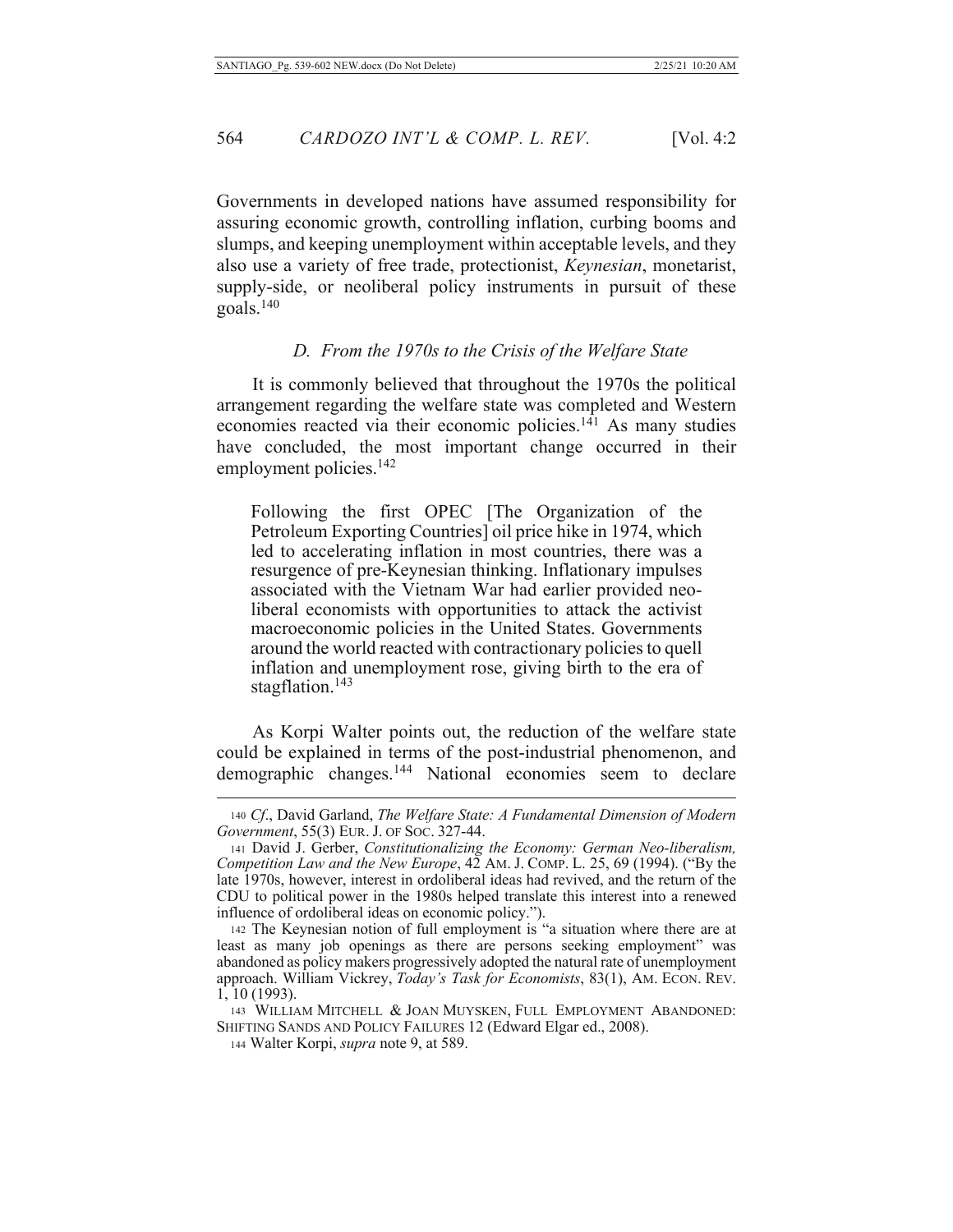themselves in permanent austerity and, therefore, drive the reduction of the welfare state: "thus since 1975 in a handful of European countries citizenship rights in three main social insurance programs have changed in ways that must be described as major retrenchment."<sup>145</sup> Liberal economists insisted that services such as housing, healthcare, education, and pension plans could be more efficiently supplied by the market than by the state.<sup>146</sup> However, they knew that it was difficult to abolish the welfare state and return to unregulated management markets. For that reason, their solution was to restructure welfare institutions in ways that made them behave more like market actors.<sup>147</sup> Governments in Britain, the United States and elsewhere, took steps to make labor markets more "flexible," which generally meant more precariousness for workers.<sup>148</sup> Neoliberalism succeeded in modifying welfare states and restructuring the programs into more market-oriented forms all around the globe. However, "neoliberalism neither displaced nor dismantled the fundamental institutions of welfare state government nor has it diminished their continuing."149

Since the 1970s, the economic matters at the international level have been changing: private investment is prioritized and state expenditure is viewed with suspicion, even in the field of public services.<sup>150</sup> The *coup de grace* to this situation came at the end of the Cold War. The left wing saw itself exhausted and ran out of arguments after the collapse of the Soviet Union.<sup>151</sup> In the words of Michael Freeman, professor at the University of Essex in England: "despite the controversies caused by the introduction of neoliberal policies, neoliberalism was given further credibility for some by the collapse of the Soviet system of state socialism and by the adoption of a turn towards market economics by the government of China."152

From then on, economic policies and social rights were divided into two discourses that seem irreconcilable. From the point of view

<sup>145</sup> *Id.* at 605.

<sup>146</sup> See generally MILTON FRIEDMAN, CAPITALISM AND FREEDOM (University of Chicago Press ed., 1962).

<sup>147</sup> DAVID GARLAND, THE WELFARE STATE, A VERY SHORT INTRODUCTION 109  $(2016).$ 

<sup>148</sup> Cf., Garland, *supra* note 140, at 327-42.

<sup>149</sup> DAVID GARLAND, *supra* note 147, at 112.

<sup>150</sup> Cf., Garland, *supra* note 140, 327-48.

<sup>151</sup> Michael Freeman, Neoliberal Policies and Human Rights, 17 DOKUZ EYLUL UNIVERSITESI HUKUK FAKULTESI DERGISI 141, 148 (2015).

 $152$  *Id.*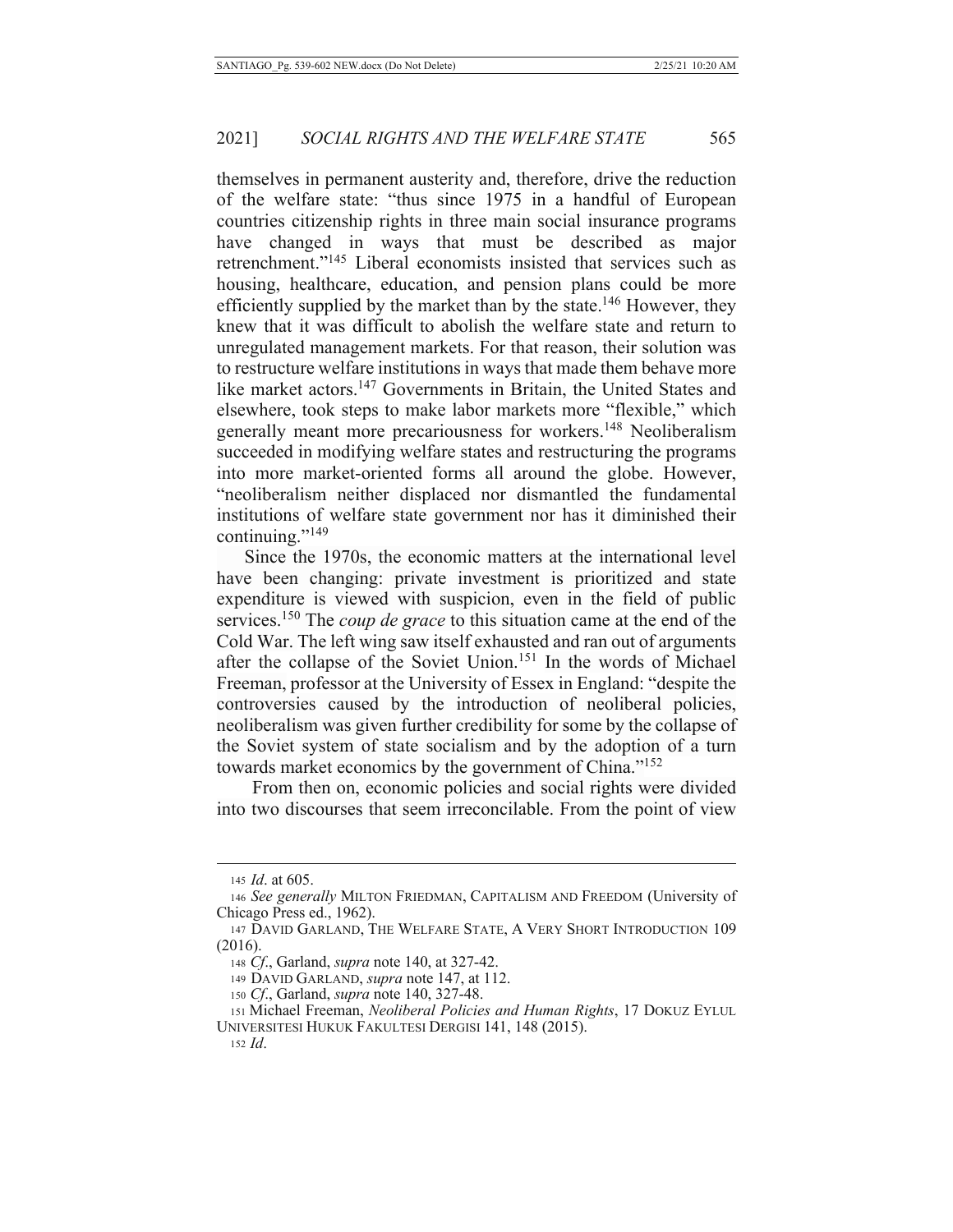of economists of great influence in the 1980s,<sup>153</sup> it was not the state that was to provide people with basic services; the key to their guarantee was economic development.

However, there was no change of discourse in the field of social rights; that is, the idea of the responsibility of the state to fulfill its obligation to guarantee social rights remained immutable. Although it is true that the activity of certain international organizations of a social nature—such as the ILO—was slowed down the United Nations continued to recommend that states guarantee social rights.<sup>154</sup>

#### 1. Economic Purposes Against Rights

privatization,  $155$  deregulation,  $156$  and globalization The processes,<sup>157</sup> had different effects in each of the countries in which the new economic policies were implemented. Indeed, governments opted for very different approaches, although all of them reduced public sector involvement in the economy.<sup>158</sup> Anglo-Saxon countries, with the United States in the lead, opted for more radical measures: deregulating wages within the labor market, combined with a certain degree of welfare state erosion. On the other hand, France, Germany and Italy, among others have favored a strategy of induced labor supply reduction. All three strategies were intimately related to the

566

<sup>153</sup> Id. at 147 ("The most influential theorist of this new economic liberalism -that is, of neoliberalism- was Milton Friedman, professor of economics at the University of Chicago. Friedman had considerable influence on political decision-makers, especially President Ronald Reagan in the USA (1981-1989) and Prime Minister Margaret Thatcher in the United Kingdom (1979-1990).").

<sup>154</sup> Janice R. Bellace, *supra* note 59, at 13. Some conventions which had been adopted since the early 1970s had a very low number of ratifications. Some asserted that the ILO was engaged in the meaningless activity of churning out new conventions.

<sup>155</sup> Stricto sensu, privatization occurs only when state responsibility disappears completely. In a broad sense, privatization involves the transfer of a function, activity, or organization from the public to the private sector. Jose Luis Montes, Hasta dónde puede llegar la privatización, in TEORÍA Y POLÍTICA DE PRIVATIZACIONES, SU CONTRIBUCIÓN A LA MODERNIZACIÓN ECONÓMICA: ANÁLISIS DEL CASO ESPAÑOL [HOW FAR CAN PRIVATIZATION GO? THEORY AND POLITICS OF PRIVATIZATIONS, THEIR CONTRIBUTION TO ECONOMIC MODERNIZATION: ANALYSIS OF THE SPANISH CASE] 219, (Fundación SEPI eds., 2004).

<sup>156</sup> Deregulation is the reduction or elimination of government power in a business or in a particular industry.

<sup>157</sup> The term globalization comes from English, as does the base of the word "globalization," which refers to the emerging of an international network, belonging to an economic and social system.

<sup>158</sup> Frederick MacDonald & James Midgley, Introduction: Globalization, Social Justice, and Social Welfare, 34 J. Soc. & Soc. WELFARE 9 (2007).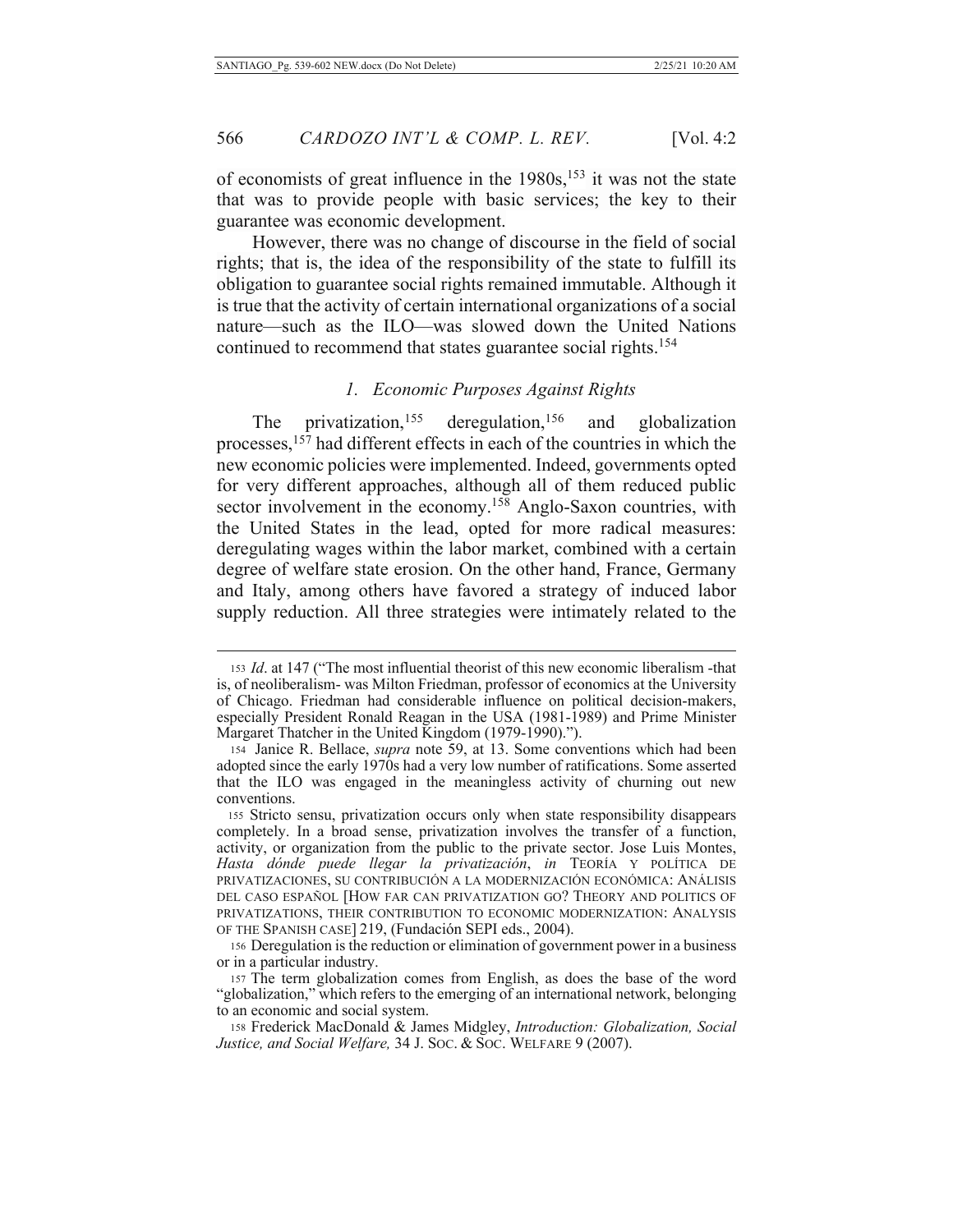nature of their welfare states.<sup>159</sup> The Nordic policies were driven by the opening of their markets to the global economy.<sup>160</sup>

The Scandinavian social democratic model, which is much more extensive, universalist, and generous in social benefits than the one implemented in Germany or the Netherlands, has been adjusted, particularly under conservative governments in Denmark in the  $1990s$ .<sup>161</sup> In regard to the provision of public services, there is an increasing tendency to invite the private sector to participate. However, it included a commodification: "All providers remain subject to centrally defined, stringent norms and the reform appears to be much more motivated by efficiency criteria and by an interest in allowing services to vary more in accordance with differentiated client demands."<sup>162</sup> These marginal adjustments were not due to a paradigm shift of the basic universal and egalitarian principles of the welfare state. Rather, the role of the welfare state, as an insurer of employment, was strengthened: the "active labor market" policy is intensified, especially with regard to training and employment provision.<sup>163</sup>

On the other hand, most of the developing countries implemented changes in their economic policies in the 1980s and 1990s.<sup>164</sup> Latin America, Argentina, Chile, and Mexico followed the American neoliberal model. Some countries, such as Brazil and Costa Rica, which had opted for the provision of public services with a universalist tendency, seemingly applied a neoliberal policy in the 1980s and 1990s under the influence of the World Bank and the International Monetary Fund (IMF). As well as the East Asian countries, which

<sup>159</sup> See Gosta Esping-Anderson, After the Golden Age: The Future of the Welfare State in the New Global Order, UNITED NATIONS RESEARCH INSTITUTE FOR SOCIAL DEVELOPMENT 9 (1994).

 $160$  *Id.* 

<sup>161</sup> *Id.* at 10.

<sup>162</sup> *Id.* at 11.

<sup>163</sup> Id. The OECD defines active labor market policies as follows: "Active labor market programs include all social expenditure (other than education), which is aimed at the improvement of the beneficiaries' prospect of finding gainful employment or to otherwise increase their earnings capacity. This category includes spending on public employment services and administration, labor market training, special programs for youth when in transition from school to work, labor market programs to provide or promote employment for unemployed and other persons (excluding young and disabled persons) and special programs for the disabled." See also, An Interpretative Guide to the OECD Social Expenditure Database (SOCX), OECD 15 (2018), https://www.oecd.org/social/expenditure.html.

<sup>164</sup> Paul Starr, The Meaning of Privatization, in SHEILA B. KAMERMAN, ALFRED J. KAHN, PRIVATIZATION AND THE WELFARE STATE 39 (1989). See Nancy Brune et. al., The International Monetary Fund and the Global Spread of Privatization,  $51(2)$ IMF STAFF PAPERS 195-97 (2004).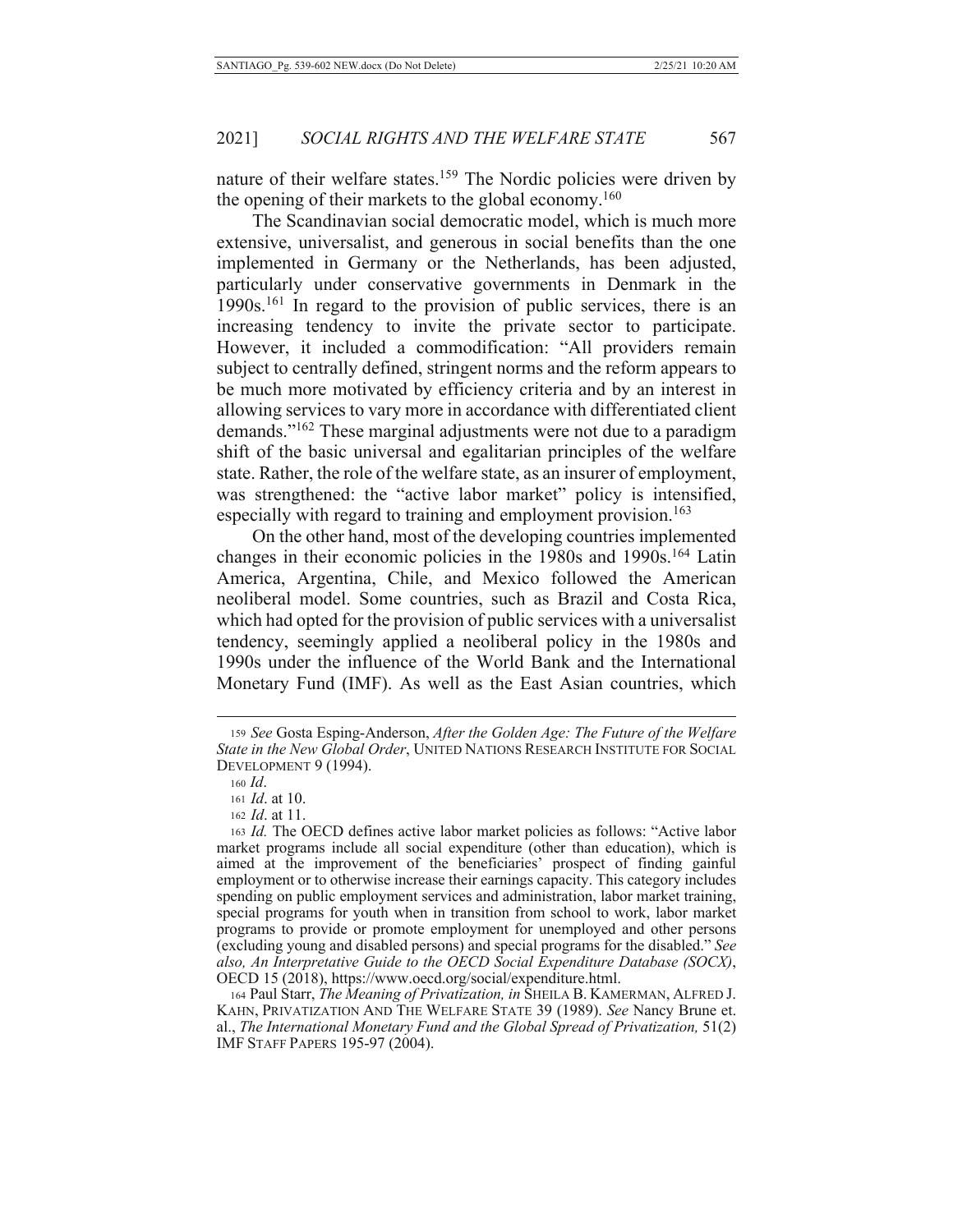coincided with Europe in economic development, but lagged behind in social policy.<sup>165</sup>

It cannot be claimed that private participation in the provision of public services is beneficial or harmful per se. Its success or failure depends on multiple economic, legal, and social factors. In any case, there are certain sensitive areas. Various studies have shown that there is a decline in the enjoyment of social rights of certain policies in which the state ceases to participate as a benefactor of services. 166

As we will see the circumstances of each social right are singular. We can assume that the role of the state has tended to be different in each of them. Our interest is to emphasize the fact that the current experience of privatization and liberalization is very different from the one in the 1980s, when it was thought that companies would make social services more efficient.<sup>167</sup> It was argued then that the exercise of rights would be more effective and would protect a larger population. Today we have enough information to understand how past methods did not function and how the state, by reducing or, in certain cases, abandoning its role as a public service provider, affected the exercise of rights.<sup>168</sup>

# 2. Education

It is generally understood that providing education is one of the undisputed functions of the State. Concerning the argument about the lack of public resources to provide quality education, many governments have opted for some form of privatization of education, which has almost always elicited terrible results.<sup>169</sup> For example, there was a great boost towards the privatization of the school system in the United States in the 1990s, led by Edison Schools, with more than a hundred schools in dozens of states; however, Edison could not keep

<sup>165</sup> Gosta Esping-Anderson, *supra* note 159, at 2.

<sup>166</sup> The case of the liberalization of the Mexican economy is a clear example. See Michelle Dion, Globalization, Democracy, and Mexican Welfare, 1988-2006, 42 COMP. POL. 1, 63 (2009).

<sup>167</sup> See JOHN QUIGGIN, ZOMBIE ECONOMICS. HOW DEAD IDEAS STILL WALK AMONG US 181 (2010).

<sup>168</sup> See generally Ansgar Belke, Frank Baumgärtner, et al., The Different Extent of Privatization Proceeds in OECD Countries: A Preliminary Explanation Using a Public-Choice Approach, 63 PUB. FIN. ANALYSIS 2, (2007).

<sup>169</sup> *Id.* at 211.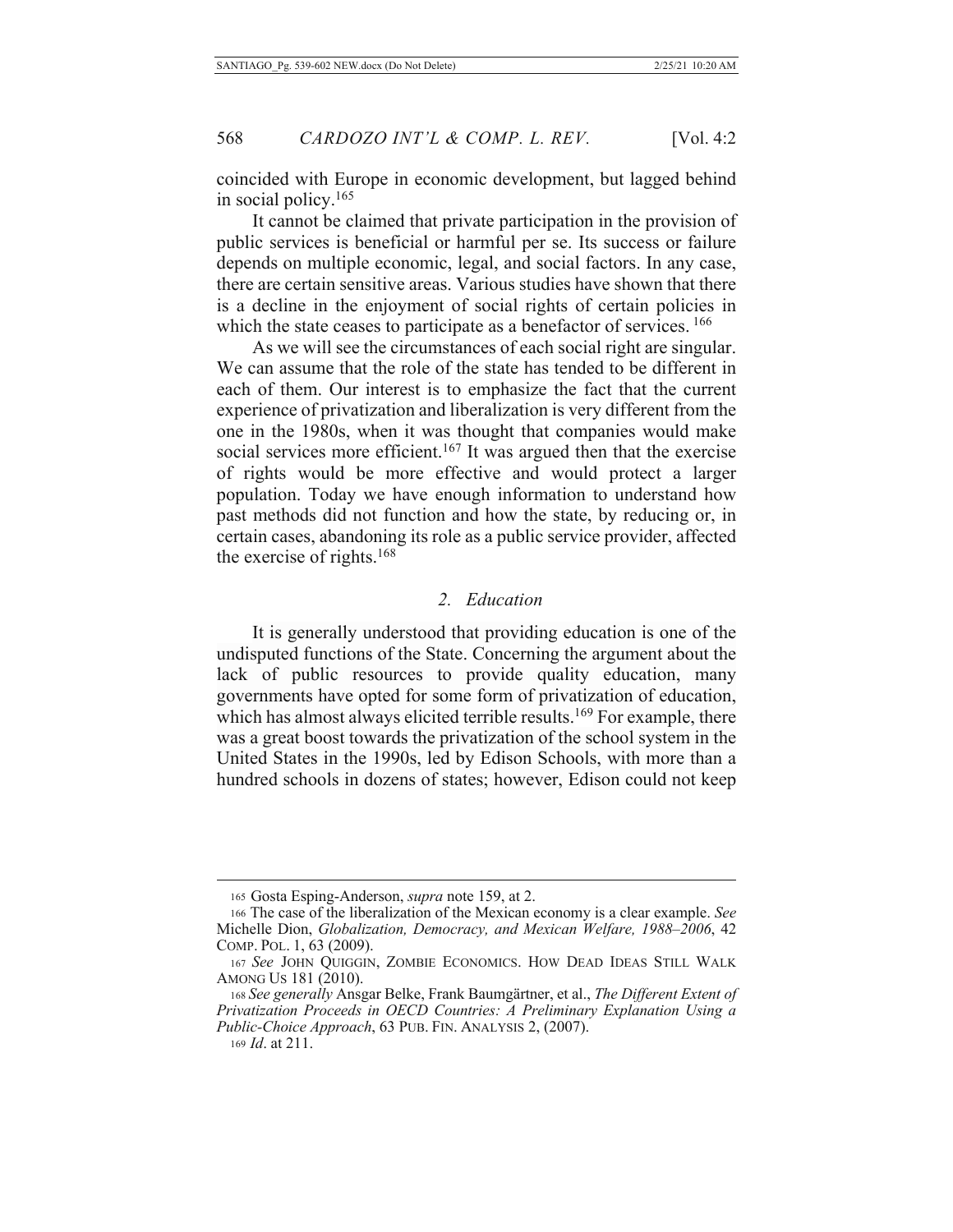his promises and is now largely out of the school management business.<sup>170</sup>

Today, there is private intervention in the education sector in most Western countries, including non-governmental organizations and religious groups.<sup>171</sup> However, as emphasized by the United Nations Children's Fund, only the state can collect the components into a coherent education system. According to the OECD, this has excluded the right to basic education.<sup>172</sup> As previously mentioned, there is great consensus about the role that the state has in providing compulsory education, therefore, the discussion revolves around its quality and universality. For instance, in the United States, the demands are not only aimed at exercising the right to education, but also at seeking a minimum standard of quality, as well as eliminating inequality of opportunities.<sup>173</sup> In addition to providing education, which is clearly expressed or implied in the educational clauses of the state constitutions, protection of the right has been mainly transmitted through judicial interpretations of such clauses and often, due to language deduction, obligations of quality of education have been described as: "exhaustive," "efficient," "adequate," "general," and "uniform."<sup>174</sup>

# 3. Health

It is difficult to imagine how the state could reach the highest standards in terms of access to health in a system where public health services are largely privatized.<sup>175</sup> As the cost of medical care may become unaffordable for most people, the only reasonably fair medical care plan should be based on a public state-sponsored universal health system.<sup>176</sup> For private insurance systems to comply with human rights

171 JOHN QUIGGIN, *supra* note 167, at 199.

<sup>170</sup> Kathy Abrams, Three Faces of Privatization, in PRIVATIZATION AND SOCIAL RESPONSIBILITY: A COMPARATIVE PERSPECTIVE 12 (Martha Albertson & Ulrika Andersson eds., 2012).

<sup>172</sup> UNICEF, The State of the World's Children (1999) (available at https://www.unicef.org/media/84771/file/SOWC-1999.pdf).

<sup>173</sup> See Julia Ann Simon-Kerr & Robynn K. Sturm, Justiciability and the Role of Courts in Adequacy Litigation: Preserving the Constitutional Right to Education, 6 STAN. J. CIV. RTS. & CIV. LIBERTIES 83 (2010).

<sup>174</sup> Joshua E. Weishart, Reconstituting the Right to Education, 67 ALA. L. REV. 915 (2016).

<sup>175</sup> MANFRED NOWAK, HUMAN RIGHTS OR GLOBAL CAPITALISM: THE LIMITS OF PRIVATIZATION 74 (2016).

<sup>176</sup> Id. at 71. ("Under international human rights law, states are the main duty bearers to ensure that all people under their respective jurisdiction can enjoy the right to the highest attainable standard of health by taking the necessary steps, to the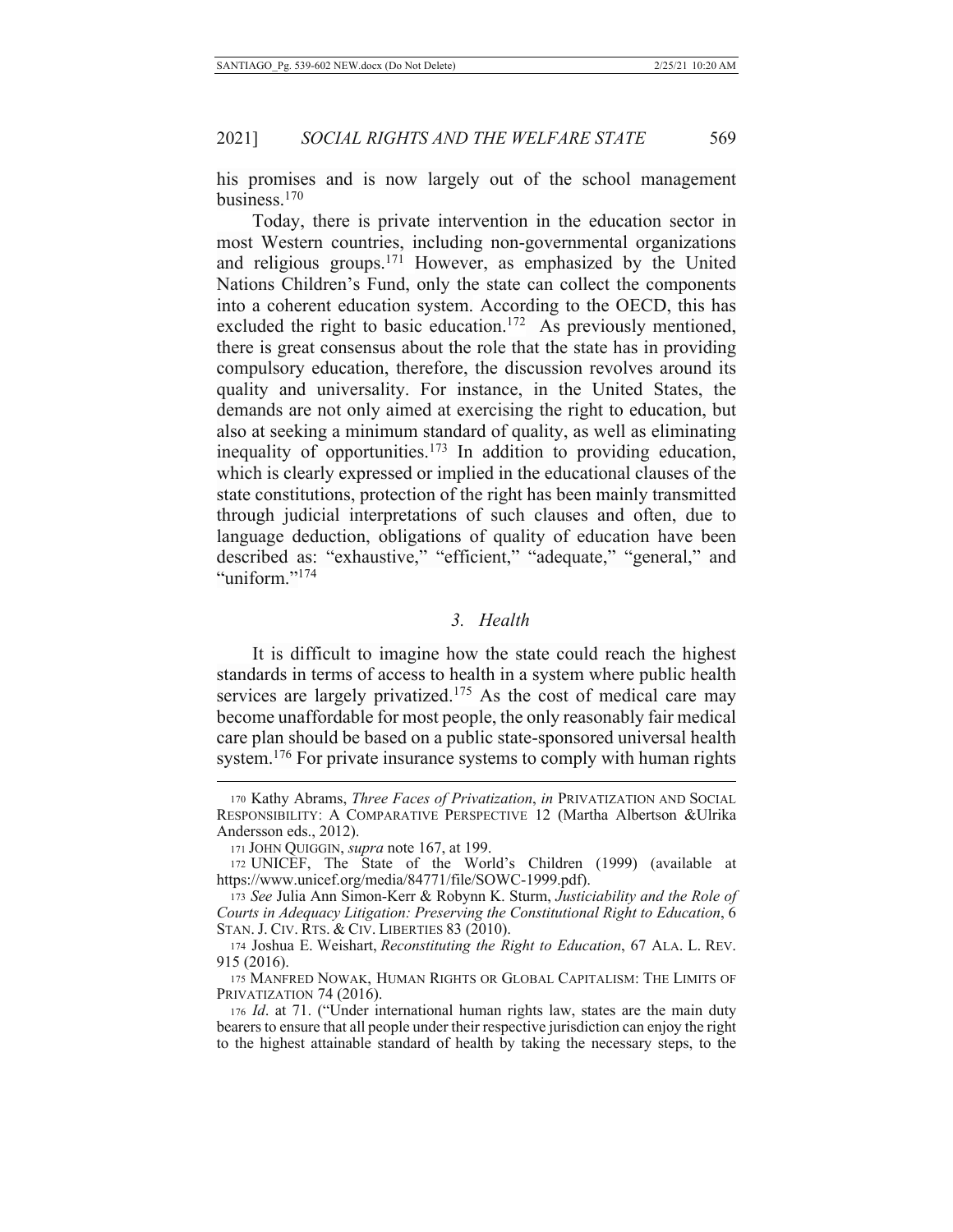standards, they must be regulated and it is the State that must ensure that the system does not discriminate against or exclude certain groups of the population.<sup>177</sup> A clear example of this is the North American insurance system. Until the Affordable Care Act, many women were denied coverage in the individual market because of pregnancy, which some providers classified as a "pre-existing condition."<sup>178</sup> In fact, only 12% of individual market plans covered maternity care."<sup>179</sup> As a result of such exclusion, the State must seek the universalization of medical care to comply with human rights standards.

Interestingly enough, the United States, the world's largest economy, has no universal public health system.<sup>180</sup> Its system has favored private health care and has opted for lax regulation that leaves millions of people without access to medical care and services.<sup>181</sup> The country's system proves that relying on a private system will never lead to achieving universal medical coverage. Anand Grover, the Special Rapporteur on the right to health, explicitly stated the risks of privatization in his 2012 report to the General Assembly. In his view, "the global trend towards privatization in health systems poses significant risks to the equitable availability and accessibility of health facilities, goods and services, especially for the poor and other vulnerable and marginalized groups." $182$ The Committee on Economic, Social and Cultural Rights (CESCR) has expressed concern about the privatization process in specific countries on numerous occasions. In 2008, it noted the consequences of the privatization of health services in India: "the quality and availability of health services provided under the scheme have been adversely

maximum of available resources, aimed at the progressive realization of this right... With respect to availability, General Comment 14 reads as follows: "Functioning" public health and health-care facilities, goods and services, as well as programmes, have to be available in sufficient quantity within the State party").

<sup>177</sup> Megan Veith, The Continuing Gender-Health Divide: A Discussion of Free *Choice, Gender Discrimination, and Gender Theory as Applied to the Affordable Care Act*, 21 GEO. J. ON POVERTY L. & POL'Y 341, 346 (2014) (citing NTA'L). 178 *Id*.

<sup>179</sup> Women and Health Care Law in the United States, WOMEN'S LAW CTR. 1  $(2013)$ , http://www.nwlc.org/sites/default/files/pdfs/us healthstateprofiles.pdf.

<sup>180 &</sup>quot;The United States, which is not a party to the CESCR and therefore not legally bound to implement the right to health, is the country most advanced in the privatization of its health care system. Since the 1990s, private corporations, such as Columbia/HCA and Tenet, have systematically bought community-based hospitals and drastically reduced costs through rationalization measures." MANFRED NOWAK, HUMAN RIGHTS OR GLOBAL CAPITALISM: THE LIMITS OF PRIVATIZATION 77  $(2016).$ 

 $181$  *Id.* 

<sup>182</sup> G.A. Res. 67/302, ¶3 (Aug. 13, 2012).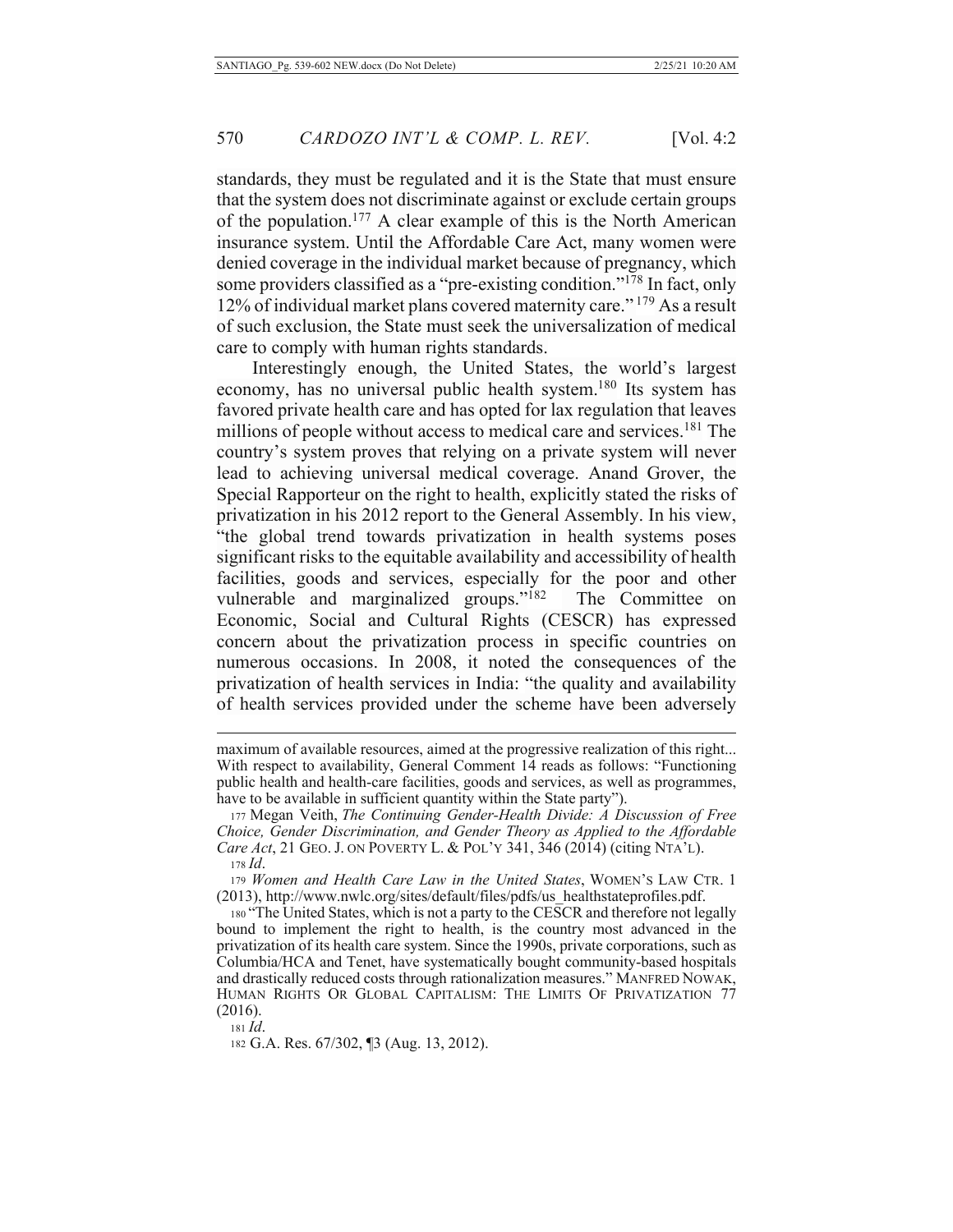affected by the large-scale privatization of the health service in the State party, which had a particular impact on the poorest sections" of the population. <sup>183</sup> Similar assessments have been expressed about Sweden,  $^{184}$  Poland,  $^{185}$  and Pakistan,  $^{186}$  among others.

There is no doubt about the fact that private agents can offer medical services. However, United Nations committees have expressed concern about the consequences that these policies may have, such as the lack of coverage for low-income populations.<sup>187</sup> The social resources available to a state are not limited to those resources over which the state has direct control. As commentators have recognized, "available resources refers to resources available within the society as a whole, from the private sector as well as the public." The obligation of states is to "mobilize these resources," to the extent that it is reasonably practicable to do so, for the purpose of securing the right to health. $188$ 

#### 4. Social Security

The main defenders of the privatization of pensions were economists with a neoliberal background, often endorsed by the recommendations of central banks and the ministries of finance and economics.<sup>189</sup> Their general efforts to reduce the state's participation in the economy, including its movements to privatize pensions, were supported by the IMF, as well as by local interest groups, such as

188 JOHN TOBIN, THE RIGHT TO HEALTH IN INTERNATIONAL LAW 231 (2012).

189 Carmelo Mesa-Lago and Katharina Müller, The Politics of Pension Reform in Latin America, 34 J. LAT. AM. STUD. 687, 708 (2002).

<sup>183</sup> Econ. & Soc. Comm., Consideration of Reports Submitted by States Parties *Under Arts. 16 and 17 of the Covenant,* [938, U.N. Doc. E/C.12/IND/CO/5 (2008). 184 Econ. & Soc. Comm., Consideration of Reports Submitted by States Parties

Under Arts. 16 and 17 of the Covenant: Sweden, ¶ 40, UN Doc. E/C.12/1/Add.70  $(2001).$ 

<sup>185</sup> Econ. & Soc. Comm., Consideration of Reports Submitted by States Parties *Under Arts. 16 and 17 of the Covenant: Poland,* 129, UN Doc. E/C.12/POL/CO/5  $(2009).$ 

<sup>186</sup> Comm. On the Elimination of Discrimination against Women, Concluding *Abservations on the fourth periodic report of Pakistan adopted by the Comm. at its fifty fourth session* (¶ 31, CEDAW/C/PAK/CO/4 (Feb. 11– March 1, 2013).

<sup>187</sup> MANFRED NOWAK, *supra* note 180, at 79 (2016) ("The further privatization of health care providers and insurance involves, however, substantial risks of retrogressive measures. At the very least, states parties to the CESCR who consider such a step are under an obligation to conduct a thorough human rights impact assessment, which must look in particular into the core obligations arising from Article 12 ICESCR, as elaborated by the CESCR Committee, 61 the consequences for poor, marginalized, and discriminated groups and their access to primary health care facilities.").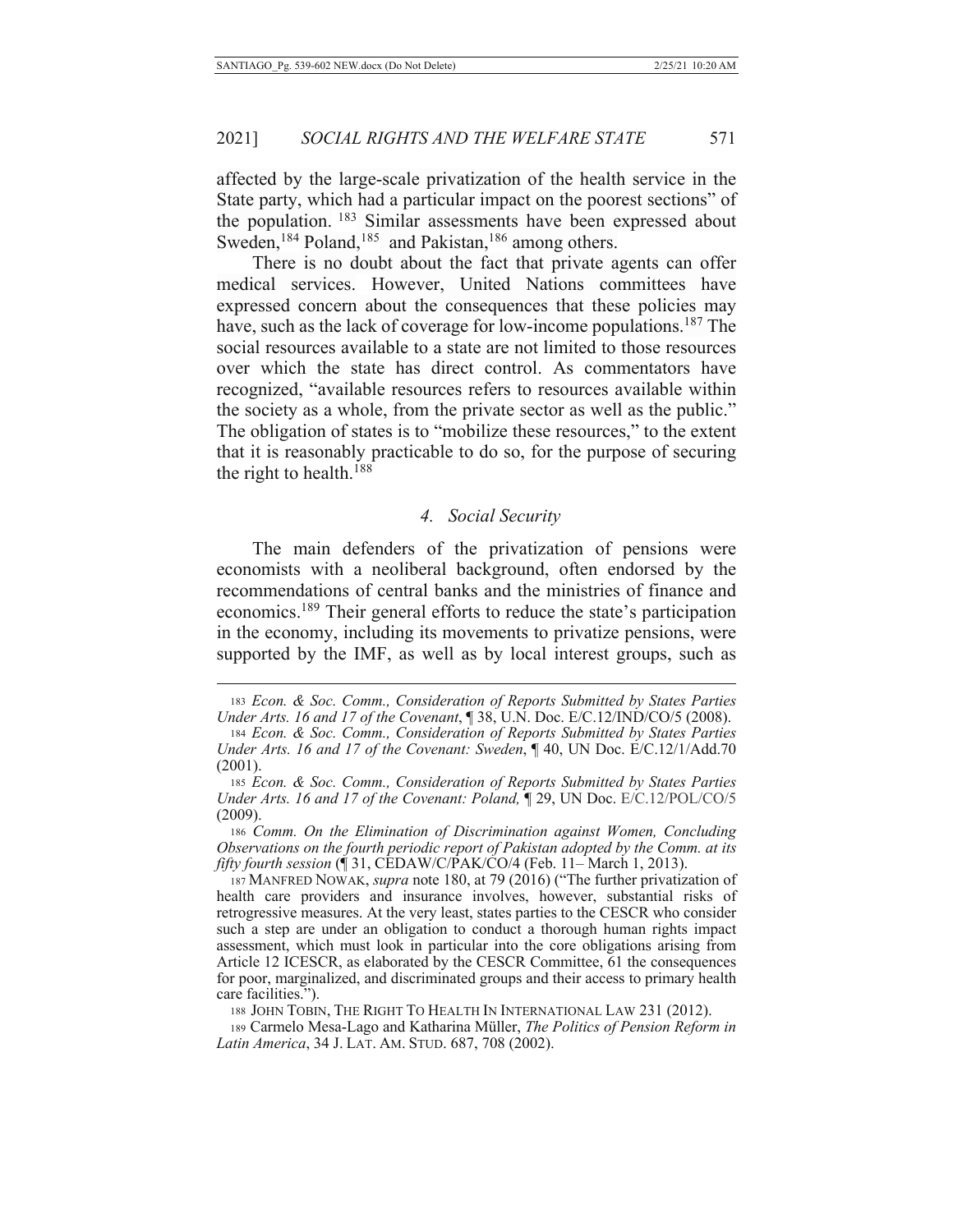businessmen (who also sought to eliminate or reduce their contributions), business organizations and the financial sector (interested in benefiting from these new ventures).  $190$ 

Between 1981 and 2014, thirty countries privatized their mandatory public pension systems totally or partially; in 2018, eighteen countries had reversed these privatizations.<sup>191</sup> Nowadays, there is sufficient information to recognize the failure of the mandatory private pension systems. They failed to assure income security in old age and performed poorly in terms of coverage, benefit levels, administrative costs, transition costs, and negative social, and fiscal impacts.<sup>192</sup>

The CESCR has been extremely critical of any privatization measure in relation to social security schemes, and in particular, in regards to structural adjustment policies adopted by the IMF and the World Bank.<sup>193</sup> The CESCR has also expressed concern about the situation in many countries where privatization had an adverse effect on pension plans.<sup>194</sup> For instance, in 2010, CESCR made the following request of the government of Kazakhstan: "the Committee also requests the State party to provide in its next periodic report detailed information on the ongoing privatization of the pension system, in particular its effects on the right to social security of the most disadvantaged and marginalized individuals."<sup>195</sup> It is evident that

 $190$  *Id.* 

<sup>191</sup> Isabel Oritz & Fabio Durán-Valverde, La reversión de la privatización de las pensiones: Reconstruyendo los sistemas públicos de pensiones en los países de Europa Oriental y América Latina (2000-2018), OIT, 3 (2019) (The reversal of the privatization of pensions: Rebuilding public pension systems in the countries of Eastern Europe and Latin America).

 $192$  *Id.* 

<sup>193</sup> U.N. Economic & Social Council, Committee on Economic, Social and Cultural Rights, Consideration of Reports Submitted by States Parties Under Articles 16 and 17 of the Covenant, U.N. Doc. E/C.12/1Add.71 (Nov. 30, 2001) (available) at

https://tbinternet.ohchr.org/\_layouts/15/treatybodyexternal/Download.aspx?symbol no=E%2fC.12%2f1%2fAdd.71&Lang=en) ("The Committee strongly recommends that the State party's obligations under the Covenant should be taken into account in all its negotiations with international financial institutions, such as the International Monetary Fund, the World Bank and the World Trade Organization, to ensure that economic, social and cultural rights are not undermined."),

<sup>194</sup> See, e.g., The Concluding Observations of 2007 to El Salvador, U.N. Doc.  $E/C.12/SLV/CO/2$ , §§ 15-16; see the references in MANFRED NOWAK, HUMAN RIGHTS OR GLOBAL CAPITALISM: THE LIMITS OF PRIVATIZATION 91 (2016).

<sup>195</sup> U.N. Econ. & Soc. Council, Committee on Economic, Social and Cultural Rights, Consideration of Rights Submitted by States Parties Under Articles 16 and 17 of the Covenant, 124, U.N. Doc. E/C.12/KAZ/CO/1 (June 7, 2010) (available at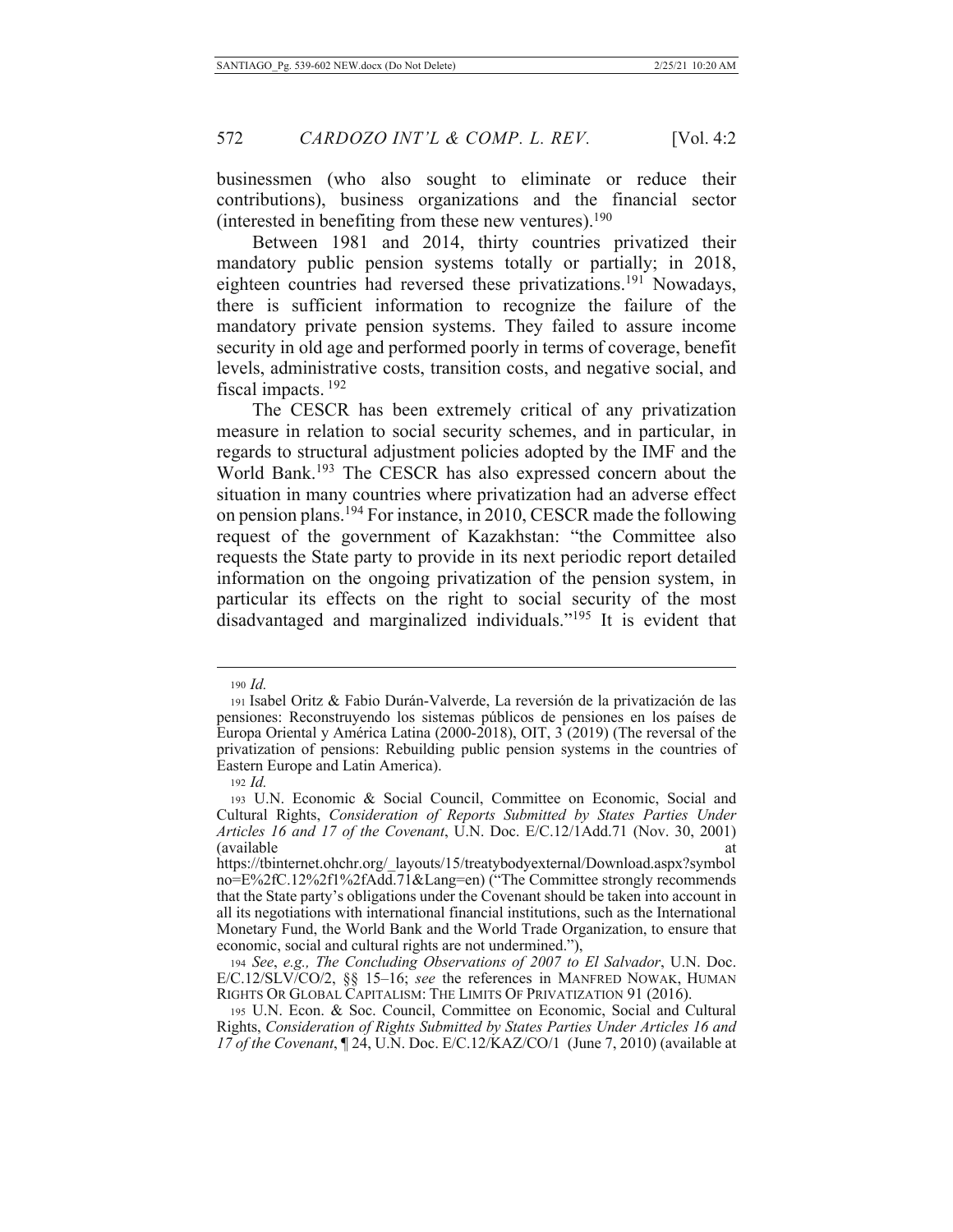certain groups of the population would be excluded in the privatized systems. The Committee also expressed concern about the inaccessibility of private schemes for certain vulnerable groups of workers, including agricultural or domestic workers and women, and those who cannot contribute, such as the unemployed, the underemployed, the lowest-paid workers, and those within the informal sector. $196$ 

# *5. Rights to Housing*

As compared to other rights, the role of the State is more moderate within the field of housing. Except in very specific cases, the State is generally not required to provide people with a home.<sup>197</sup> However, its role as a regulator is extremely important, especially if we are interested in meeting the housing needs of people with fewer resources or facilitating the right to housing for the middle class. In this regard, the proposals of the UN committees are related to finding affordable credit granting housing purchases.<sup>198</sup>

It is true that the Committee has not abandoned the protection of the substantive right to housing. According to Lisa Alexander, the UN Committee on Social and Economic and Cultural Rights interprets the right to housing to embody, at the least, seven broad principles, namely: (1) security of tenure; (2) availability of services, materials, facilities, and infrastructure; (3) affordability; (4) habitability; (5) accessibility; (6) location; and  $(7)$  cultural adequacy.<sup>199</sup>

199 *Id.* at 253.

https://documents-dds-

ny.un.org/doc/UNDOC/GEN/G10/428/62/PDF/G1042862.pdf?OpenElement).

<sup>196</sup> CESCR, Concluding Observations: Mexico, ¶ 24, U.N. Doc. EC.12/1/Add.41 (Dec. 9, 1999). See also, Kathleen Santoro, Social Security Privatization, 10 HOLY CROSS J.L. & PUB. POL'Y 47, 62 (2006) ("Social Security privatization would have a detrimental effect on disabled workers and surviving young children. Because privatization will worsen the existing system's cash flow problem, the money that disabled workers and surviving young children so desperately need would not be there.").

<sup>197</sup> In the United States of America, for example, "the right to housing is not currently a formal legal or constitutional obligation in America. Thus, in America, federal and state courts and legislators do not play a central role in creating or defining the right to housing." Lisa T. Alexander, *Occupying the Constitutional Right to Housing, 94 NEB. L. REV. 245 (2015).* 

<sup>198</sup> U.N. Housing Rights Programme, ¶ 332-33, U.N. Doc. E/C.12/1994/20 (2015) (In the case of disadvantaged minorities, discrimination manifests itself, for example, in the difficulty of accessing housing loans. United Nations Housing Rights Programme, "Report Nº 7: Indigenous peoples' right to adequate housing. A global overview.").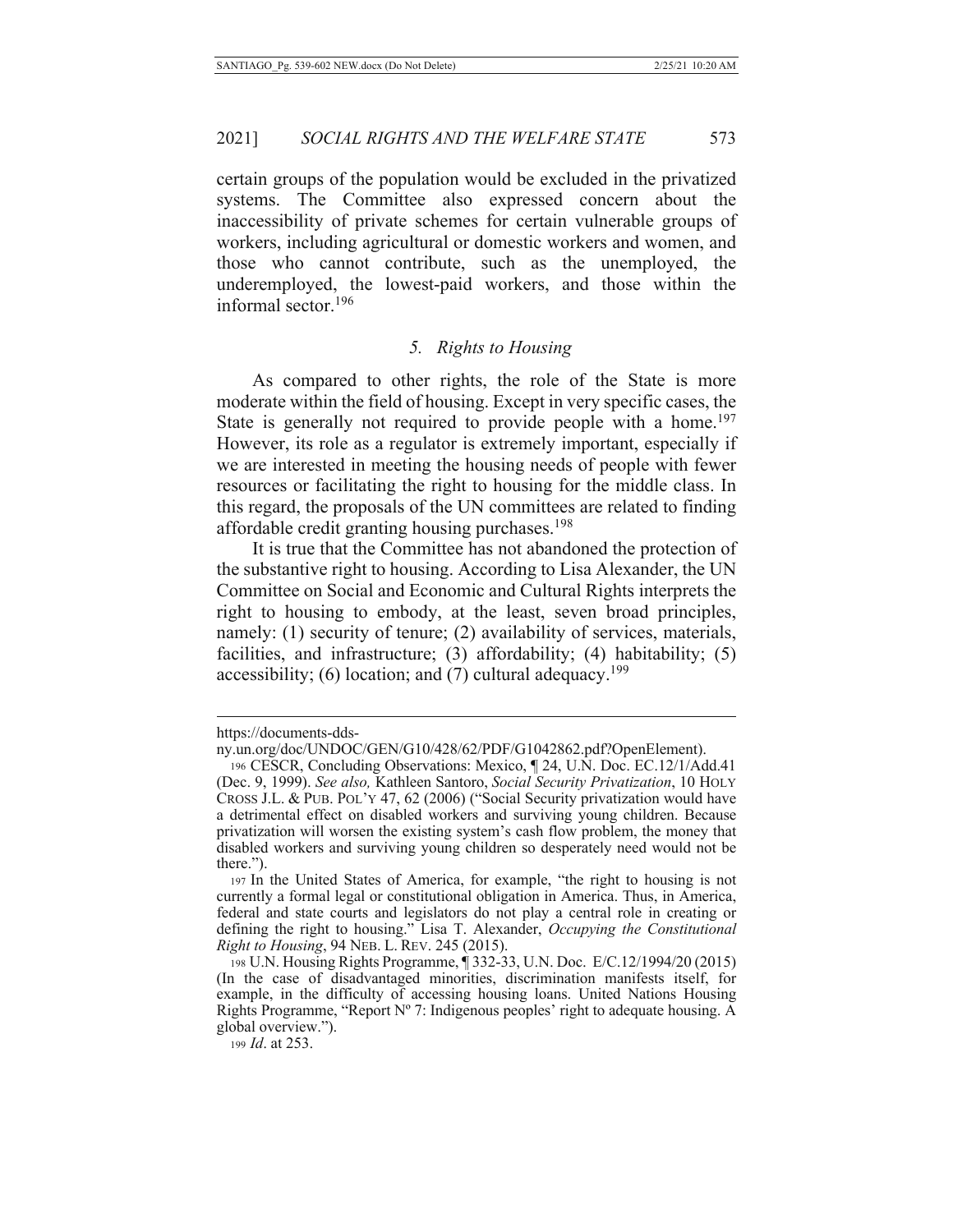For example, states must adopt a national housing policy or plan that defines the development objectives of the housing sector and focuses on disadvantaged and marginalized groups; determines the resources available to achieve those objectives; illustrates the most economical way to use them; sets out the responsibilities and deadlines for the implementation of the necessary measures; follows up on the results; and secures adequate remedies for cases of violations.<sup>200</sup>

### 6. Right to Water

As expressed in the Washington Consensus, under the influence of neoliberal policies, financial institutions became the main factor which drove the global privatization of water systems.<sup>201</sup> The Special Rapporteur on the right to water and sanitation expressed concern regarding the privatization of drinking water services, and recalled that, when granting concessions to private companies, states are obligated to establish regulations to secure that private or semi-private entities do not violate human rights:

70. The State is ultimately responsible and accountable for ensuring that everyone's human rights are granted. While the State may choose to provide water and sanitation services directly, it is not obligated to do so, but it must create an enabling environment for the enjoyment of these rights, including the necessary legislative and policy measures to govern these sectors.<sup>202</sup>

As Manfred Nowak (professor of International Law and Human Rights at the University of Vienna) states, human rights are not "neutral" when it comes to the privatization of water: "Water, essential

<sup>200</sup> U.N. HABITAT, OFFICE OF THE UNITED NATIONS HIGH COMMISSIONER FOR HUMAN RIGHTS, THE RIGHT TO ADEQUATE HOUSING, at Ginebra 36 (2010) (available) at

https://www.ohchr.org/Documents/Publications/FS21\_rev\_1\_Housing\_en.pdf). 201 Since the 1970s, several waves of privatization have swept the world. In 2017, the Privatization Barometer concluded that "the massive global privatization wave that began in 2012 continues unabated." The PB Report 2015/2016, Two Record Years Herald an Ongoing Privatization Wave, PRIVATIZATION BAROMETER, http://www.privatizationbarometer.com/PUB/NL/5/9/PB AR2015-2016.pdf; G.A. Res. A/73/396 ¶ 2 (September 26, 2018) (As the General Assembly of the United Nations said, "That wave has been driven not only by Governments and the private sector, but also by international organizations, especially the International Monetary Fund (IMF), the World Bank and the United Nations.").

<sup>202</sup> G.A. Res. A/HRC/15/31 at 1 (July 1, 2010).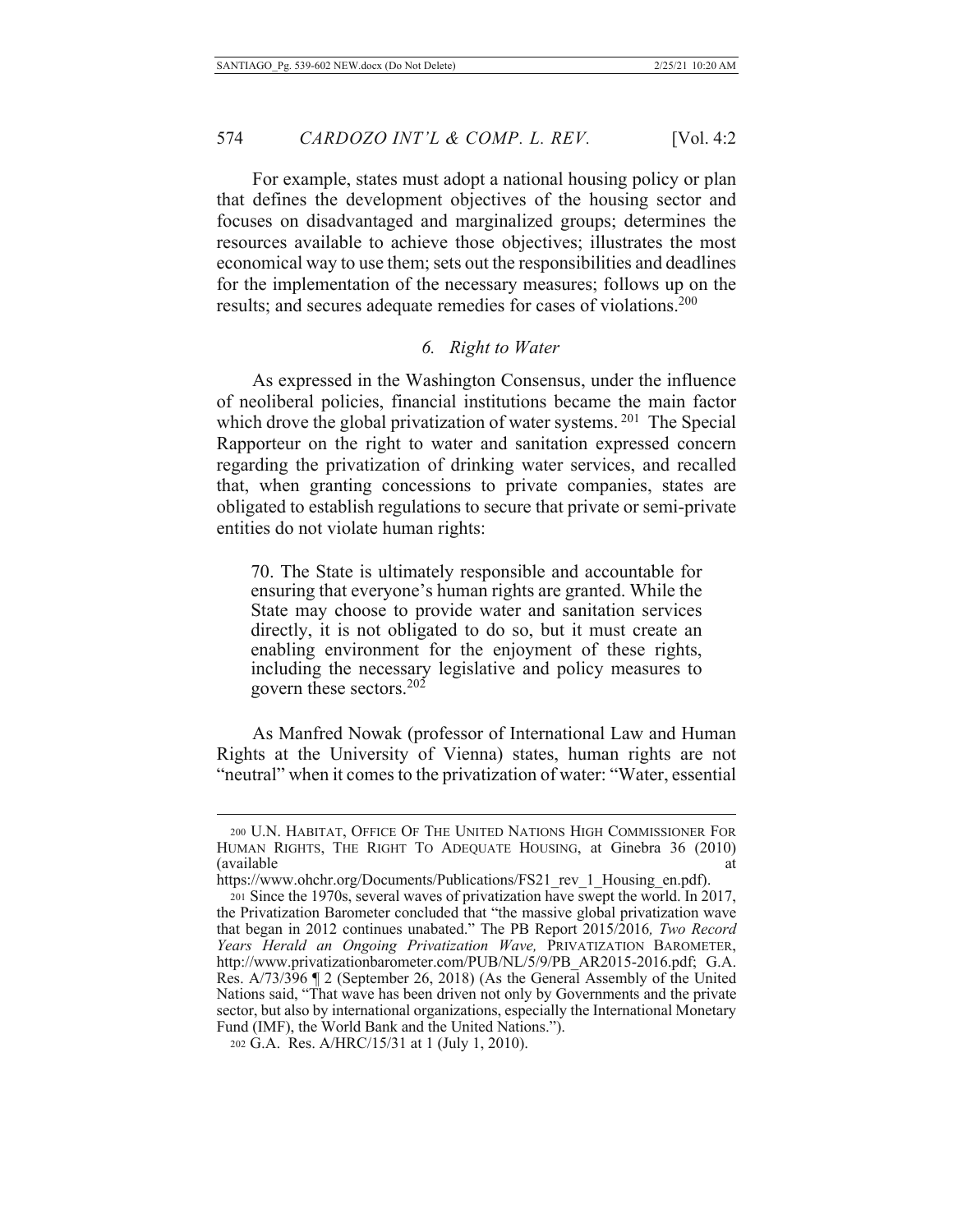for human life and for all life on earth, is part of the global commons and could be said to be the most essential collective resource. It is not a private product that is bought, sold or traded for profit, an exclusive luxury available to few and difficult to reach for many."<sup>203</sup>

The scarcity of public resources, whether real or an excuse to camouflage different ideologies, can exclude people from the exercise of their rights. The market, which considers people as customers and not as citizens, generates inequality by allowing private agents to operate freely.<sup>204</sup> For that reason, the regulatory role of the State is paramount.

# IV. FULFILLING SOCIAL RIGHTS: BEYOND JUSTICIABILITY

Even though social rights are recognized in international treaties and constitutions, the obstacle lies in the absence of its fulfilment, to a greater or lesser extent, by national governments to do the same.<sup>205</sup> This is mainly due to the lack of consensus about the manner in which the State should comply with these rights. To solve this problem, citizens of the United States, as well as European citizens and those of several developing countries, have opted to seek answers in national courts. As Daniel M. Brinks explains, "progressive activists around the world have seized on the judicial enforcement of social and economic rights as a powerful new tool in the politics of social provision," 206 a change that is reflected in the increase of academic interest in the judicialization of social rights. Thus, judges would be responsible for compelling the legislator and the government to guarantee social rights.<sup>207</sup> However, there exist objections to this possible exit from the quagmire.

In the field of public policies related to social matters, the principles confer to the legislator and the executive branch a series of

<sup>203</sup> Nowak, *supra* note 175, at 117.

 $204$  *Id.* at 117 ("The general right to water discourse only started when water was beginning to be perceived as a scarce resource and when transnational water corporations, with the assistance of the international financial institutions, made huge profits by exploiting the "water market," often to the detriment of the poor.").

<sup>205</sup> Courtney Jung et al., *Economic and Social Rights in National Constitutions*, 62 AM. J. COMP. L. 1043, 1054 (2014).

<sup>206</sup> Daniel M. Brinks & Varun Gauri, *The Law's Majestic? The Distributive Impact of Judicializing Social and Economic Rights, 12 AM. POL. SCI. Ass'N 375,* 376 (2014).

<sup>207</sup> Kent Greenawalt, *Policy, Rights, and Judicial Decision*, 11 GA. L. REV. 991  $(1977)$ .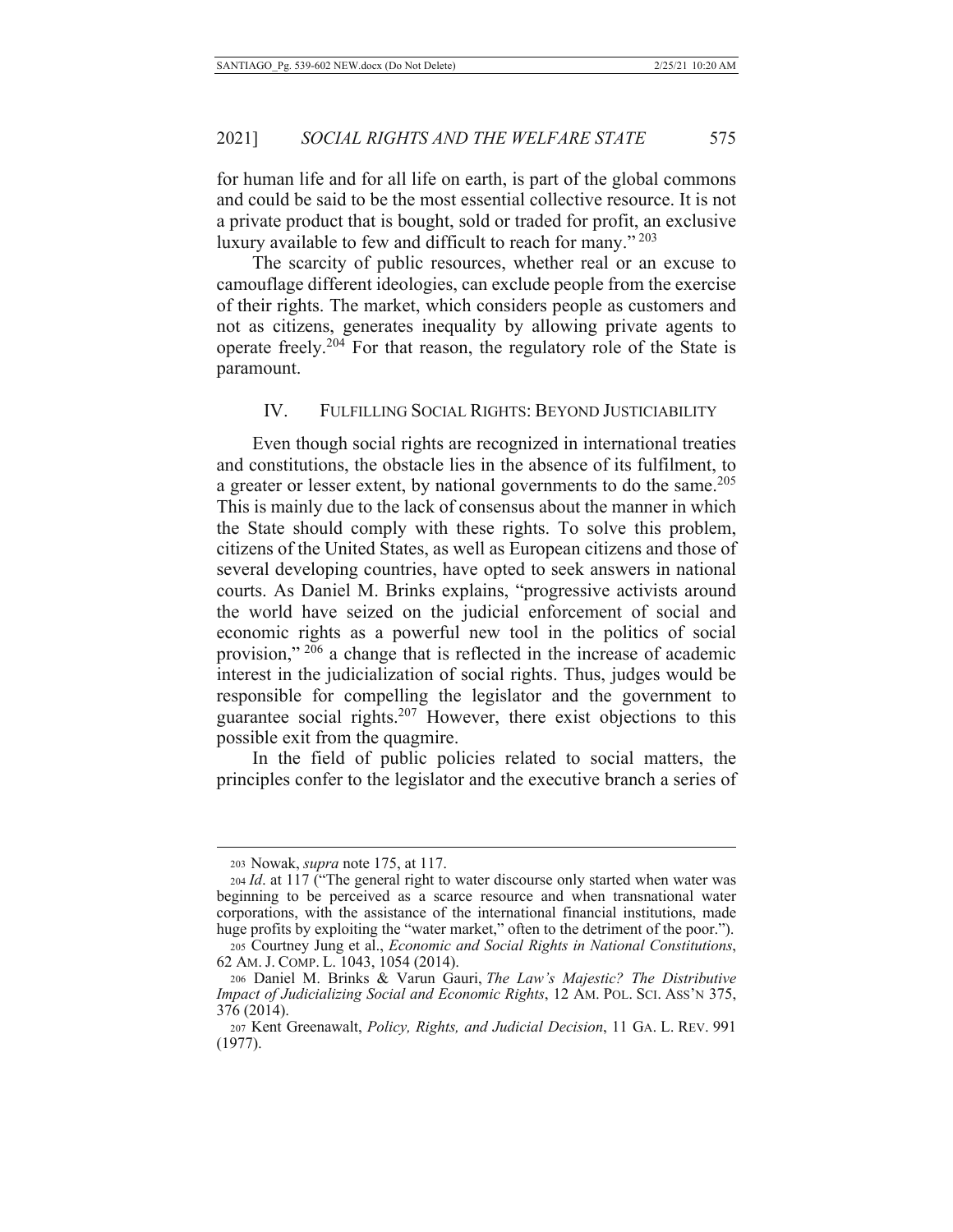discretionary powers that allow the authority to provide services.<sup>208</sup> This results in a wide margin of maneuvers in the exercise of their powers.<sup>209</sup> The number of resources, the percentage of the budget allocated to each of the items of public services, as well as the development of public policies on social issues are very broad. Freedom has been understood as necessary for democratic branches to govern and respond efficiently to social demands. <sup>210</sup> It is also true that a government's decision is subject to the democratic control of its decisions. Therefore, since restrictions on social rights can have adverse consequences in elections, governments thoroughly contemplate them before their adoption. Traditionally, the judicial branch has had very little to contribute to such a democratic "game."<sup>211</sup>

The tension between the judicial application of fundamental rights and the democratic system has been studied extensively. Scholars have argued that judges have a democratic deficit to override majority decisions made by elected representatives.<sup>212</sup> This assertion is made even stronger when we refer to questions of social rights, since the courts would be competing with other decision-making institutions about who should have the last word about such rights.<sup>213</sup> It is assumed that the judiciary branch should refrain from encroaching upon the power of political bodies to make decisions about social policy issues, such as the appropriate level of public health that should be afforded to citizens. $214$ 

It is thought that if the constitutional judge reacts against the breach of social rights by other public authorities, "they would cross the limit of functional distinction, acting without democratic legitimation in areas that exceed their technical competence, which intersects with aspects of economic policy and that, ultimately, do not correspond to them constitutionally."<sup>215</sup> The legitimacy of the courts to decide on social rights is questioned by the alleged lack of two

<sup>208</sup> Charles H. Koch Jr., Judicial Review of Administrative Discretion, 54 GEO. WASH. L. REV. 469, 479, 480 (1985).

<sup>209</sup> Kent Greenawalt, *supra* note 207, at 1046.

<sup>210</sup> Marius Pieterse, Coming to Terms with Judicial Enforcement of Socio-*Economic Rights, 20 S. AFR. J. ON HUM. RTS. 383 (2004).* 

<sup>211</sup> Ronald Dworkin, *Hard Cases*, 88 HARV. L. REV. 1057, 1061 (1975).

<sup>212</sup> *Id.* 

<sup>213</sup> Katharine G. Young, *Freedom, Want, and Economic and Social Rights: Frame* and Law, 24 MD. J. INT'L L. 182, 205 (2009).

<sup>214</sup> Anastasia Poulou. Austerity and European Social Rights: How Can Courts *Protect Europe's Lost Generation, 15 GERMAN L.J. 1145, 1169 (2014).* 

<sup>215</sup> Juli Ponce Solé, El derecho y la (ir)reversibilidad limitada de los derechos sociales de los ciudadanos [The right and limited (ir)reversibility of citizens' social rights], INSTITUTO NACIONAL DE ADMINISTRACIÓN PÚBLICA 39 (2013).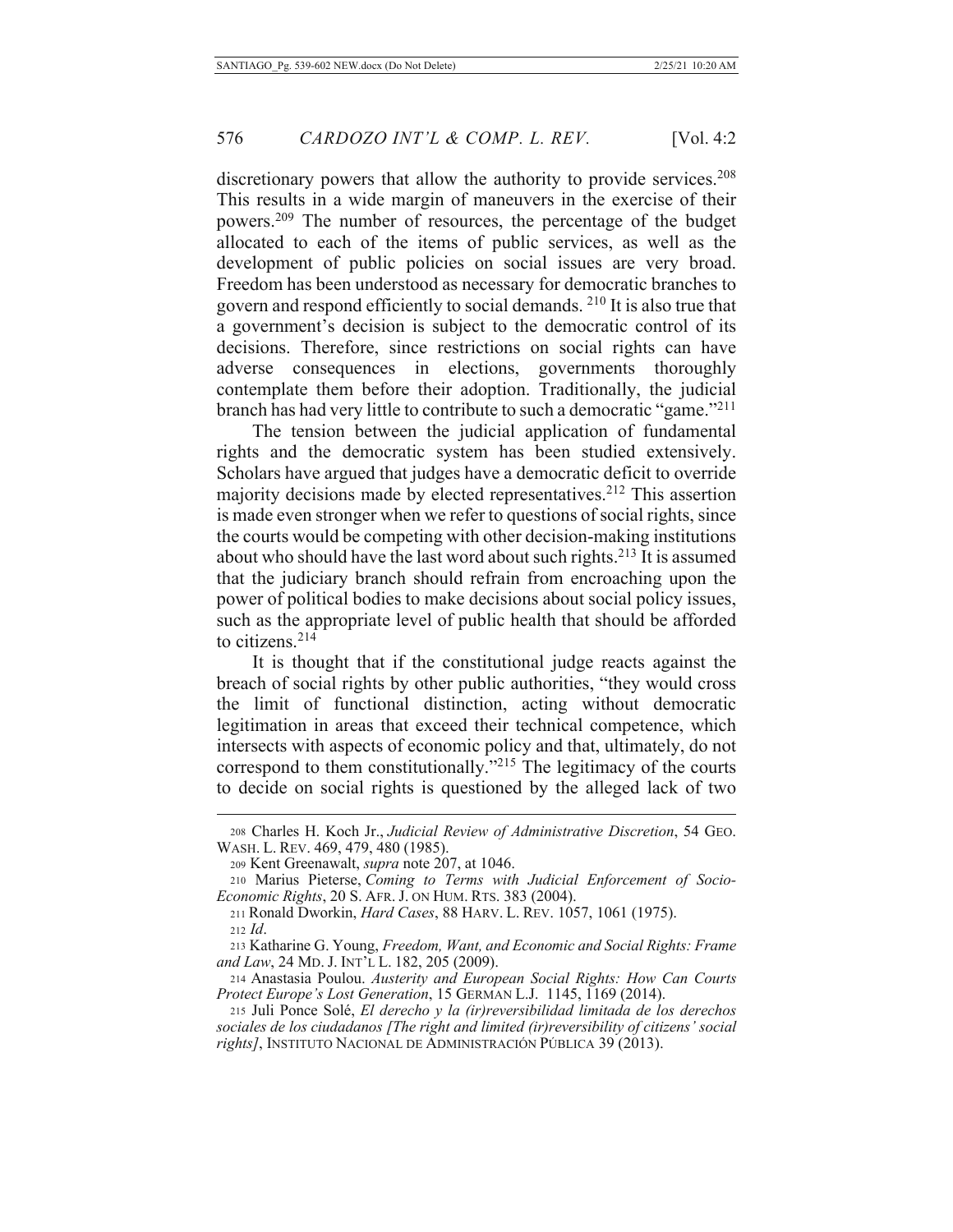essential elements: expertise and political responsibility.<sup>216</sup> First, enforcing social rights implies the discretion of choosing among several public spending policy options. It is said that they do not possess the epistemic qualities to decide on issues that contain issues such as complex budgets.<sup>217</sup> Second, the lack of accountability of the constitutional courts raises questions of legitimacy.<sup>218</sup> Judges are careful not to interfere with their decisions in collective social policy: it is more appropriate for economic decisions to be made in politically responsible forums such as parliaments, which are better equipped to consider all of the interests affected.<sup>219</sup> We consider that these arguments are valid only for certain types of cases. It would seem questionable as to whether the courts have decided on the constitutionality of a large-scale economic policy of governments. We can show this with two kinds of hypothetical cases:

(a) If a government decides to boost the economic development of the automotive industry through fiscal incentives and promoting competitive advantages that pay low wages in a certain area, it is not a matter that can be subject to judicial review.

(b) If a government decides to subrogate dialysis services for patients with kidney disease and, as a result, the quality of the service worsens, the courts could recognize the state's responsibility for the lack of compliance with access to health services of a specific plaintiff who has personally suffered as a result. Nevertheless, few courts would dare to recognize that the cause of all this is the state's decision to subrogate the service.

The government and legislators in the European nations with constitutional courts are free to establish policies and laws in economic matters. Nevertheless, the freedom of legislators has been studied and has taken into account the principles that sustain the social state. For example, the German Federal Constitutional Court (FCC), which is usually a reference point for decisions made in the constitutional courts within the rest of Europe, has expressed that the

<sup>216</sup> Anastasia Poulou. *supra* note 214, at 1170.

<sup>217</sup> *Id.* at 1169.

<sup>218</sup> *Id.* at 1170.

 $219$  *Id.*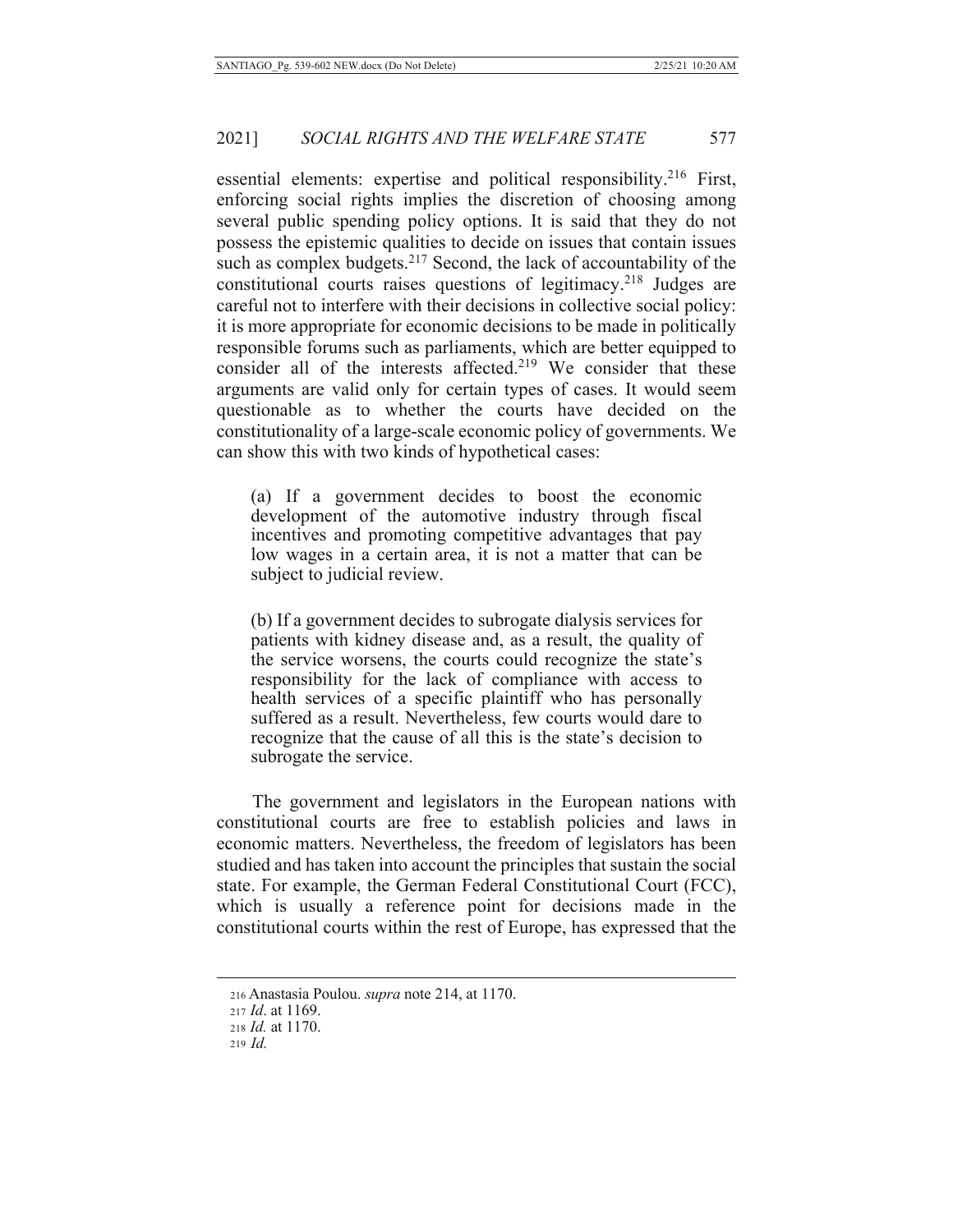Fundamental Law is neutral toward economic policy.<sup>220</sup> In a different way than what happened with the Weimar Constitution (Arts. 151), it also does not regulate specific constitutional principles on the configuration of economic life.<sup>221</sup> When article 20.1 of the Fundamental Law establishes that the German Federal Republic is a social state, it follows that the state has the duty to guarantee the balance of social contradictions and, therefore, a just social order. It will seek to achieve this goal primarily through legislation.  $222$  It also orders granting state aid for individuals or groups that, due to their living conditions or difficulties, are unable to develop socially or personally.<sup>223</sup> Given the social state's lack of specification, the manner in which the legislator fulfills that mandate is his concern.<sup>224</sup> Nevertheless, there is an increasing number of judgments that have been bound to the freedom of legislation. The FCC has recognized that the legislator is bound in areas related to social rights. The fundamental law leaves the legislator, in principle, a broad margin of discretion to adapt the legislation on the public function to the requirements of a free democratic state and its subsequent  $developments.<sup>225</sup>$  Notwithstanding, it does not grant absolute regulatory freedom. The above-mentioned traditional principle should be valued as the institution of the public function in a liberal democracy, within the framework of a rule of law and a social state.<sup>226</sup> In 1958, the FCC, in a leading case related to a claim about the insufficient salary of a civil servant, ruled that the assurance of adequate support had to be seen as a particularly indispensable traditional principle, to whose compliance the legislator is bound:

<sup>220</sup> The economic neutrality of the German Charter of 1943 has been defended early by the German Constitutional Court, while tolerating the most liberal or socializing legislative options that do not conflict with the central definition of "social market economy." FERMANDOIS V. ARTURO, DERECHO CONSTITUCIONAL ECONÓMICO I. GARANTÍAS ECONÓMICAS, DOCTRINA Y JURISPRUDENCIA [ECONOMIC CONSTITUTIONAL LAW I. ECONOMIC GUARANTEES, DOCTRINE AND JURISPRUDENCE] 75 n.125 (2nd ed., 2001).

<sup>221</sup> See BVerfGE March 1, 1979, 50, 290 MITBESTIMMUNG | 140 (Ger.) (Available at https://www.servat.unibe.ch/dfr/bv050290.html).

<sup>222</sup> See BVerfGE July 18, 1967, 22, 180 JUGENDHILFE | 87 (Ger.) (Available at https://www.servat.unibe.ch/dfr/bv022180.html).

<sup>223</sup> See BVerfGE June 22, 1977, 45, 376 UNFALLVERSICHERUNG ¶ 44 (Ger.) (Available at https://www.servat.unibe.ch/dfr/bv045376.html).

<sup>224</sup> See BVerfGE Dec. 19, 1951, 1, 97 HINTERBLIEBENENRENTE I ¶ 36 (Ger.) (Available at https://www.servat.unibe.ch/dfr/bv001097.html#Opinion).

<sup>225</sup> See BVerfGE October 17, 1957, 7, 155 HAUPTAMTLICHER BÜRGERMEISTER ¶ 30 (Ger.) (Available at https://www.servat.unibe.ch/dfr/bv007155.html).  $226$  *Id.*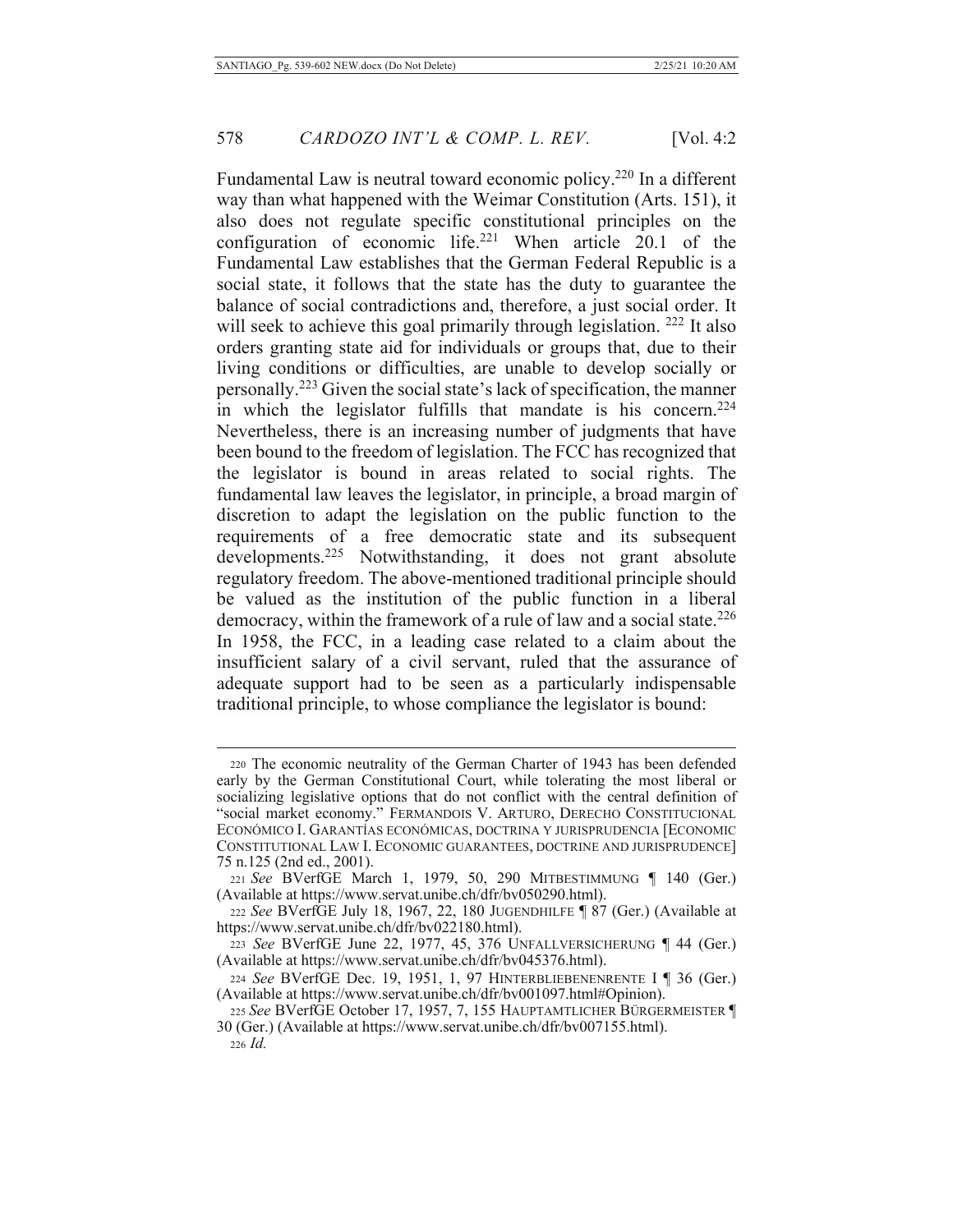The Federal Constitutional Court is not authorized to determine a salary to the official freely and individually, outside the general legal regulations (Art. 33, paragraph 5 of the constitution). Based on an individual lawsuit, a court cannot supplant the legislator and determine the general regulation it considers necessary on its own impulse (Art. 20, paragraph 3 of the Constitution). However, the Federal Constitutional Court can decide whether the existing law does or does not meet the minimum requirements Article contemplated in 33, paragraph 5 of the Constitution.<sup>227</sup>

The FCC establishes that, since it is not empowered to impersonate the legislator, "it must be limited to determining that the Federal legislator, having omitted the modification of the salaries, violated the contemplated right in Art. 33, paragraph 5 of the Fundamental Law."<sup>228</sup> Recognizing that the FCC cannot supersede the legislator, but that it establishes a boundary to its liberty. This kind of formula is used in other high courts in Europe. For example, the Spanish Constitutional Court in its judgment STC 37/1994, explains that Article 41 of the Spanish Constitution imposes on public authorities the obligation to establish or maintain a protective system that corresponds to the technical characteristics of the coverage mechanisms of a social security system.<sup>229</sup> In other words, the aforementioned precept sets forth a public regime in the form of an institutional guarantee "whose preservation is deemed indispensable to ensure the constitutional principles, establishing.... a core or redoubt unavailable by the legislator."230

In addition to the theoretical arguments concerning the lack of confidence in the technical capacities of the courts, a lack of transforming effects of these types of resolutions are also adduced. Here, we refer to the types of benefit judgments, which obligate the legislator or the public administration to guarantee social rights. For example, in the sphere or social rights the judicial decisions by the

<sup>227</sup> BVerfG June 11, 1958, 8, 1 TEUERUNGSZULAGE 149 (Ger.) (Available at ttps://www.servat.unibe.ch/dfr/bv008001.html#Opinion).

<sup>228</sup> See id. ¶ 50.

<sup>229</sup> S.T.C., B.O.E. 1994, 65 at 3 (Spain). (Available) at http://hj.tribunalconstitucional.es/esES/Resolucion/Show/2554#complete resoluci on&completa).

 $230$  *Id.*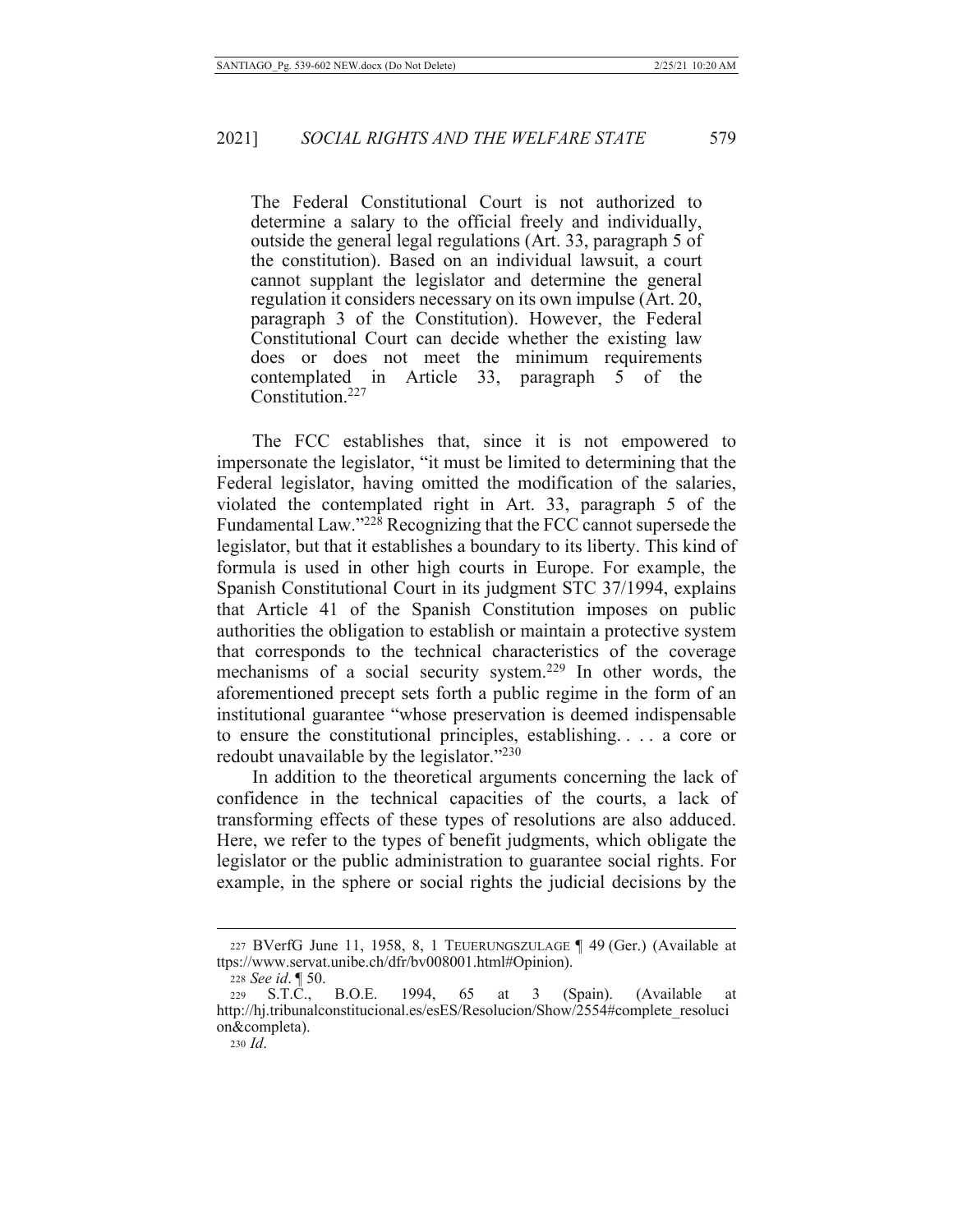South African courts are considered paradigmatic.<sup>231</sup> It is argued that it is difficult for courts to ensure compliance with sentences of this type. However, after generating great expectations, it is evident that the impact of South African courts efforts has been rather modest.<sup>232</sup> It is important to distinguish between the various types of sentences related to social rights. Following the classification by Mark Tushnet (Professor of Law at Harvard Law School), several categories of analysis have been established based on the types of recognition of the right, the type of remedy and follow-up established by the court, and finally its effects.<sup>233</sup>

| Rights              | Weak     |
|---------------------|----------|
|                     | Moderate |
|                     | Powerful |
| <b>Court Orders</b> | Weak     |
|                     | Moderate |
|                     | Powerful |
| Tracing             | Weak     |
|                     | Moderate |
|                     | Powerful |
| Impact              | Weak     |
|                     | Moderate |
|                     | Powerful |

This classification can be seen in the following table:

Source: based on Rodríguez's proposal (2017).<sup>234</sup>

<sup>231</sup> The discussion triggered by Tushnet's appreciations are proof of this. MARK TUSHNET. WEAK COURTS, STRONG RIGHTS: JUDICIAL REVIEW AND SOCIAL WELFARE RIGHTS IN COMPARATIVE CONSTITUTIONAL LAW (2008). See, e.g., Francesca Bignami & Carla Spivack, Social and Economic Rights as Fundamental Rights, 62 AM. J. COMP. L. SUPP. 561 (2014).

<sup>232</sup> See Rosalind Dixon, Creating Dialogue about Socioeconomic Rights: Strong-Form Versus Weak-Form Judicial Review Revisited, 5 INT'L J. CONST. L. 391  $(2007).$ 

<sup>233</sup> Mark Tushnet, Weak-Form Judicial Review: Its Implications for Legislatures, 2 NZJPIL 7 (2004); MARK TUSHNET, supra note 231.

<sup>234</sup> Cesar, Rodríguez, Más allá del cumplimiento: cómo analizar y aumentar el impacto de los tribunales, in LANGFORD, MALCOLM ET AL. LA LUCHA POR LOS DERECHOS SOCIALES LOS FALLOS JUDICIALES Y LA DISPUTA POLÍTICA POR SU CUMPLIMIENTO [THE FIGHT FOR SOCIAL RIGHTS, JUDICIAL RULES AND THE POLITICAL DISPUTE FOR THEIR COMPLIANCE] (2017).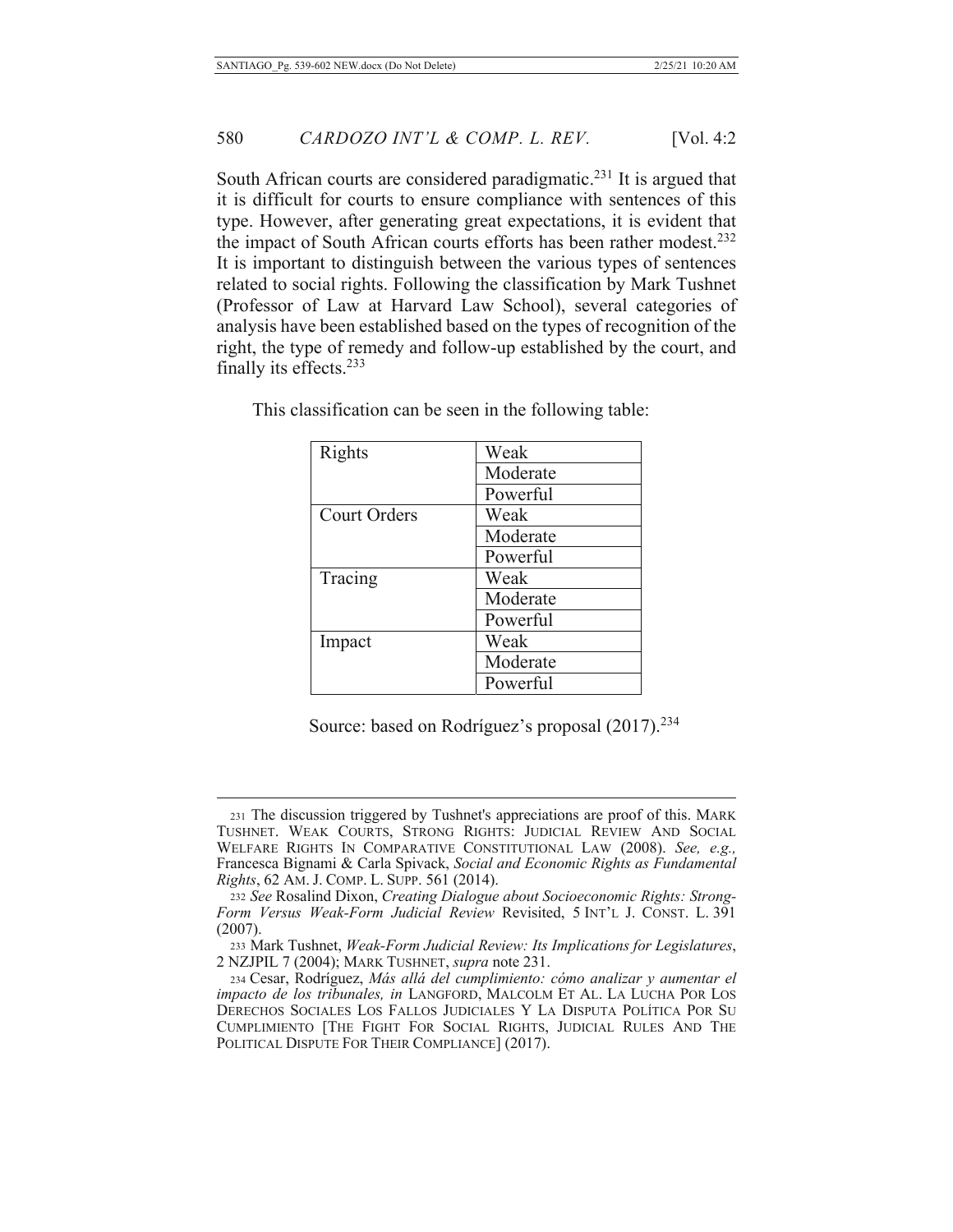It is true that there are few cases in which courts venture to issue judgments of "strong rights," that is to say, that there is a clear recognition of the judicial enforceability of the right in question, as well as remedies or "strong court orders" that establish obligations to provide services that involve expenditures or budget modifications.<sup>235</sup> The Colombian system of human rights protection is perhaps the one that has gone further in this regard than most.<sup>236</sup> However, the disadvantage of Colombian judicial power activism, is the lack of general or structural effects of its decisions. For instance, David Landau<sup>237</sup> warns that the effects of the rulings had not been structural and had mainly benefited the Colombian middle and upper class. Landau explains that this is due to the fact that the rulings which obligate the state to provide services have consequences only for the parties of the conflict.<sup>238</sup> These rulings will sometimes declare unconstitutional the norms that limit social rights that have previously been recognized. Landau affirms that the individualized application of social rights tends to disproportionately benefit groups of the middle and upper classes and because of that, its effect on bureaucratic efficacy is, at best, ambiguous.<sup>239</sup>

The judgments of the courts have had positive results for higherincome groups, which may use the judicial system to claim the exercise of their rights.<sup>240</sup> This phenomenon operates in the area of health, since compliance with judgments that establish budget allocations disproportionately affect the middle and upper classes.<sup>241</sup> This same phenomenon occurs in Brazil, where, according to Octavio Motta Ferraz,<sup>242</sup> litigation in the social field benefits a small minority that is able to use the judicial system in their favor. Additionally, it is common to find difficulties in effectively enforcing the judgments surrounding social rights.

242 Octavio Luiz Motta, Harming the Poor through Social Rights Litigation: Lessons from Brazil, 89 TEX. L. REV. 1643, 1662 (2011).

<sup>235</sup> Id. at 121.

<sup>236</sup> David Landau, The Reality of Social Rights Enforcement, 53 HARV. INT'L L. J. 190, 203 (2012).

<sup>237</sup> Id. at 233.

<sup>238</sup> Id. at 230.

 $239$  *Id.* 

<sup>240</sup> *Id.* at 234.

<sup>241</sup> MALCOLM LANGFORD ET AL., LA LUCHA POR LOS DERECHOS SOCIALES. LOS FALLOS JUDICIALES Y LA DISPUTA POLÍTICA POR SU CUMPLIMIENTO [THE STRUGGLE FOR SOCIAL RIGHTS. JUDICIAL MISTAKES AND THE POLITICAL DISPUTE FOR THEIR FULFILMENT], 103 (Dejusticia, 2017).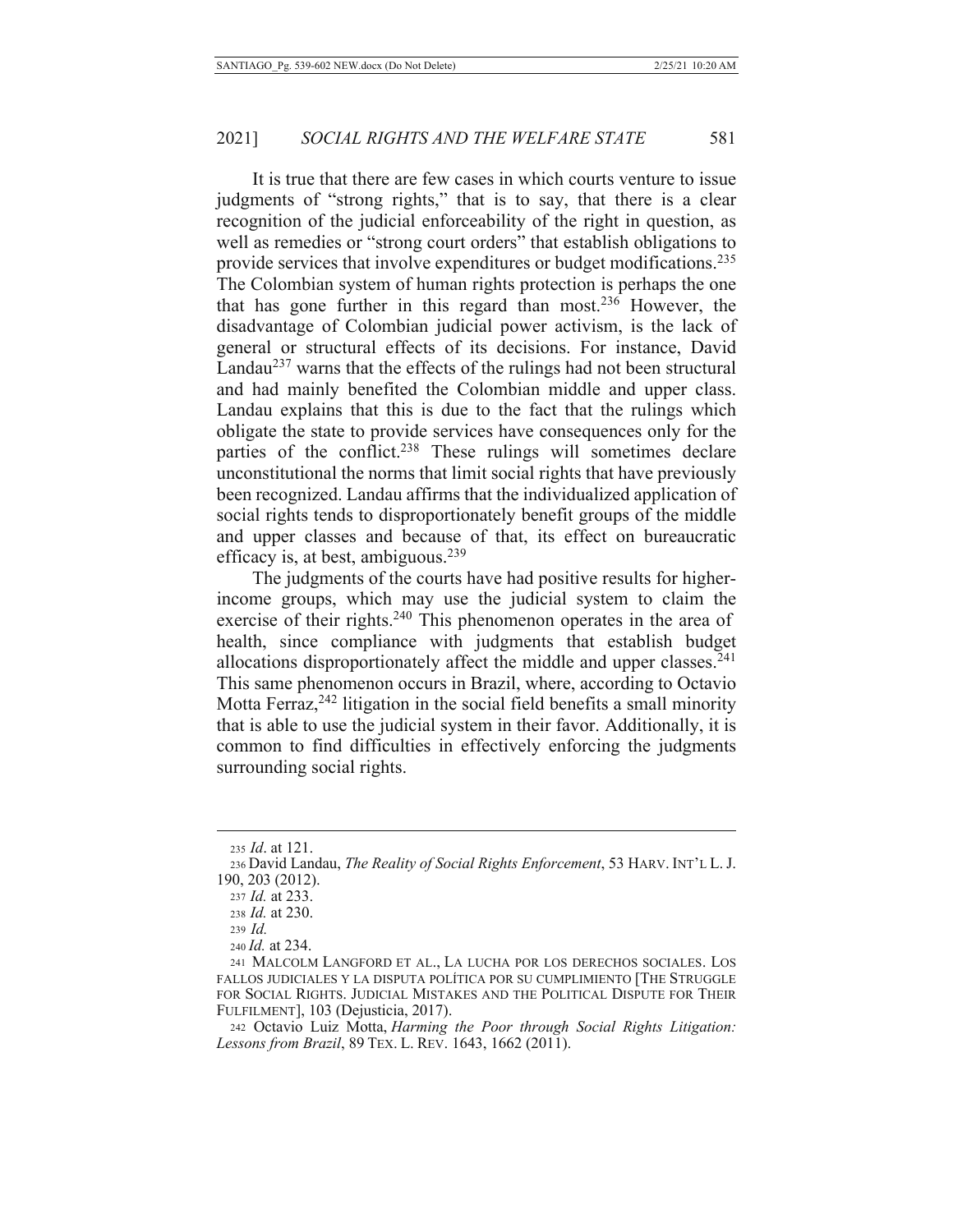Based on the previously stated, it is crucial that national courts guarantee social rights, as recommended by the Committee. However, it is also important that courts pronounce themselves on the most abstract economic policy issues, without regard to solutions in particular cases. It is true that judging these cases may, on certain occasion, be outside of the court's competence, however, it is always possible to address the legislative and executive powers in order to obtain the necessary evidence to justify the government's actions.<sup>243</sup>

#### A. The Supranational Protection

Administrative discretion implies that public authorities have a range of powers that allow them, but do not obligate them, to distribute public goods.<sup>244</sup> This principle has been reinterpreted in recent years by supra-state rights protection bodies. In this section, we will explain the arguments that have been used by organizations of the universal human rights system and by international institutions in Europe, such as the European Council and the European Union with regard to specific cases of violations of social rights.

# 1. International Systems: The United Nations and Welfare

The analysis of the United Nations reflects the difficulties of the state representatives in envisaging the methods that would make their social rights obligations effective.<sup>245</sup> This issue requires an appropriate since many dissimilar economies and different approach, interpretations of the state freedom of decision-making in economic and development matters are involved.<sup>246</sup>

The international systems that protect social rights have increasingly emphasized the violation of social rights committed by many states. In some cases, the resolutions contain explicit criticism of the economic decisions that have been made.<sup>247</sup> For the purpose of this article, we will emphasize the recommendations that are related to

246 *Id.* at 348.

<sup>243</sup> Gunter Frankenberg, Why Care - The Trouble with Social Rights, 17 CARDOZO L. REV. 1365, 1375 (1995).

<sup>244</sup> Allison Corkery & Sally-Anne Way, Integrating Quantitative and Qualitative Tools to Monitor the Obligation to Fulfill Economic, Social and Cultural Rights: The OPERA Framework, 30 NORDIC J. HUM. RTS. 324, 329 (2012). ("[T]he idea that states enjoy a 'margin of discretion' in choosing their policies and in deciding on the level of resources they allocate-although this does not mean that states can evade responsibility for the realization of ESCR.").

<sup>245</sup> *Id.* at 341.

 $247$  *Id.*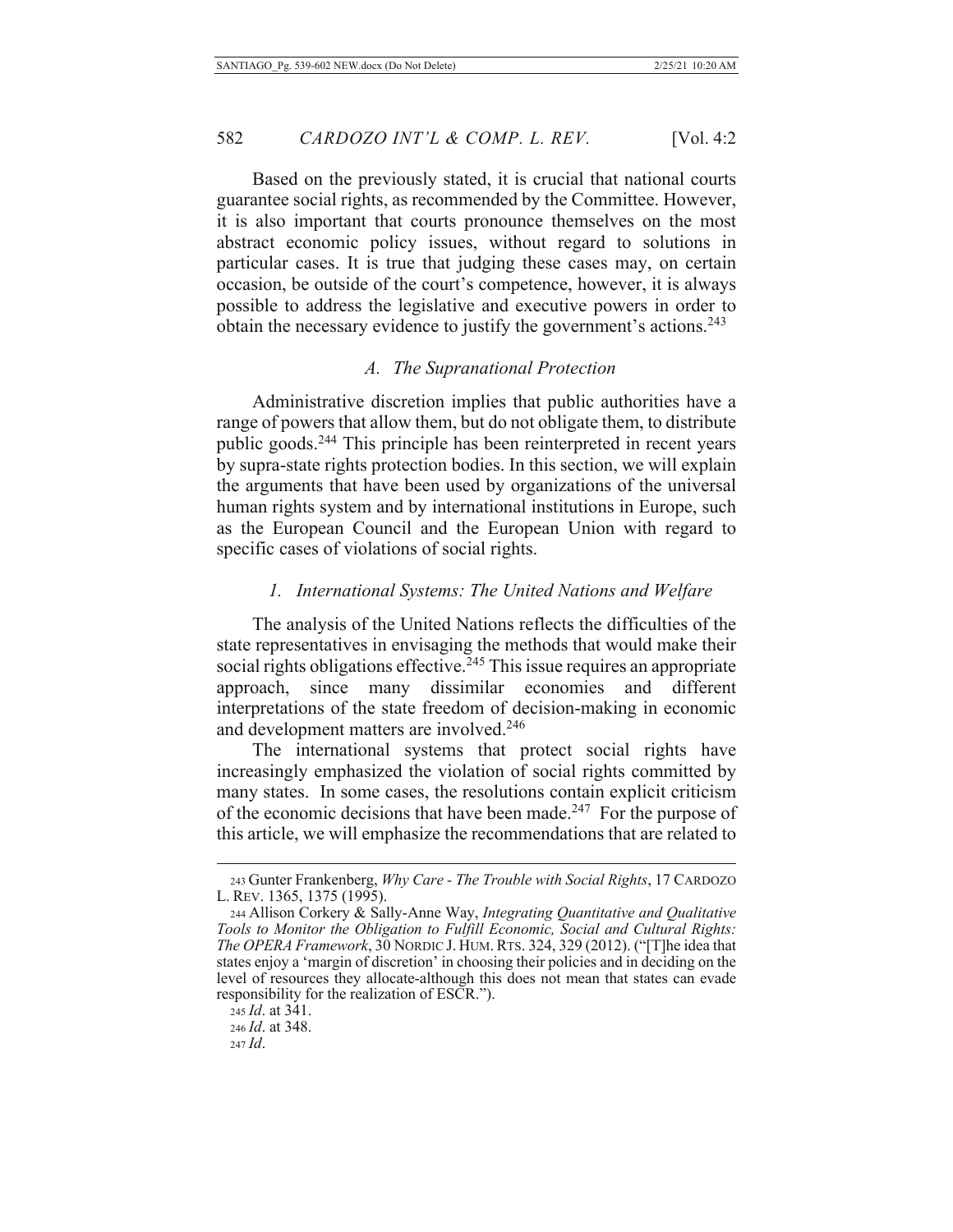the core of the problem: the existing structures that lead to the lack of fulfillment of social rights in specific places. These recommendations are elaborated based upon the arguments that have origins in the welfare state, which is noticeable in its two essential pillars: promotion of full employment and the obligation to guarantee social rights.

### 2. Full Employment

Although many economists have ceased pursuit of full employment as something that is "achievable," the CESCR continues linking this objective with the realization of the right to work included in Article 6 of the ICESCR:<sup>248</sup>

19. The principal obligation of States parties is to ensure the progressive realization of the exercise of the right to work. States parties must, therefore, adopt, as quickly as possible, measures aiming at achieving full employment.<sup>249</sup>

41. Such a national strategy also imposes a requirement to identify the resources available to State parties for achieving their objectives as well as the most cost-effective ways of using them. $250$ 

The most transparent international treaty regarding the full employment goal is the Convention 122 of the ILO, which states the following in Article 1.1: "With a view to stimulating economic growth and development, raising levels of living, meeting manpower requirements and overcoming unemployment and underemployment, each Member shall declare and pursue, as a major goal, an active policy designed to promote full, productive and freely chosen employment."<sup>251</sup> The "quantitative" dimension of work, explained by Vania Brino, which deals with the promotion of full employment and

<sup>248</sup> U.N. CESCR, on its Thirty-Fifth Session, U.N. Doc. E/C.12/GC/186, at 19, 41 24, (Nov. 2005) (Available http://docstore.ohchr.org/SelfServices/FilesHandler.ashx?enc=4slQ6QSmlBEDzF EovLCuW1a0Szab0oXTdImnsJZZVQfUKxXVisd7Dae%2FCu%2B13J25Nha7l9 NlwYZ%2FTmK57O%2FSr7TB2hbCAidyVu5x7XcqjNXn44LZ52C%2BIkX8A GQrVyIc).

<sup>249</sup> Id. 19.

<sup>250</sup> *Id.*  $\P$  41.

<sup>251</sup> International Labour Conference, Employment Policy Convention, art 1.1, 1964, No. 122. (Available) June 17, at https://www.ilo.org/dyn/normlex/en/f?p=1000:12100:0::NO::P12100 INSTRUME NT ID, P12100 LANG CODE: 312267, en: NO).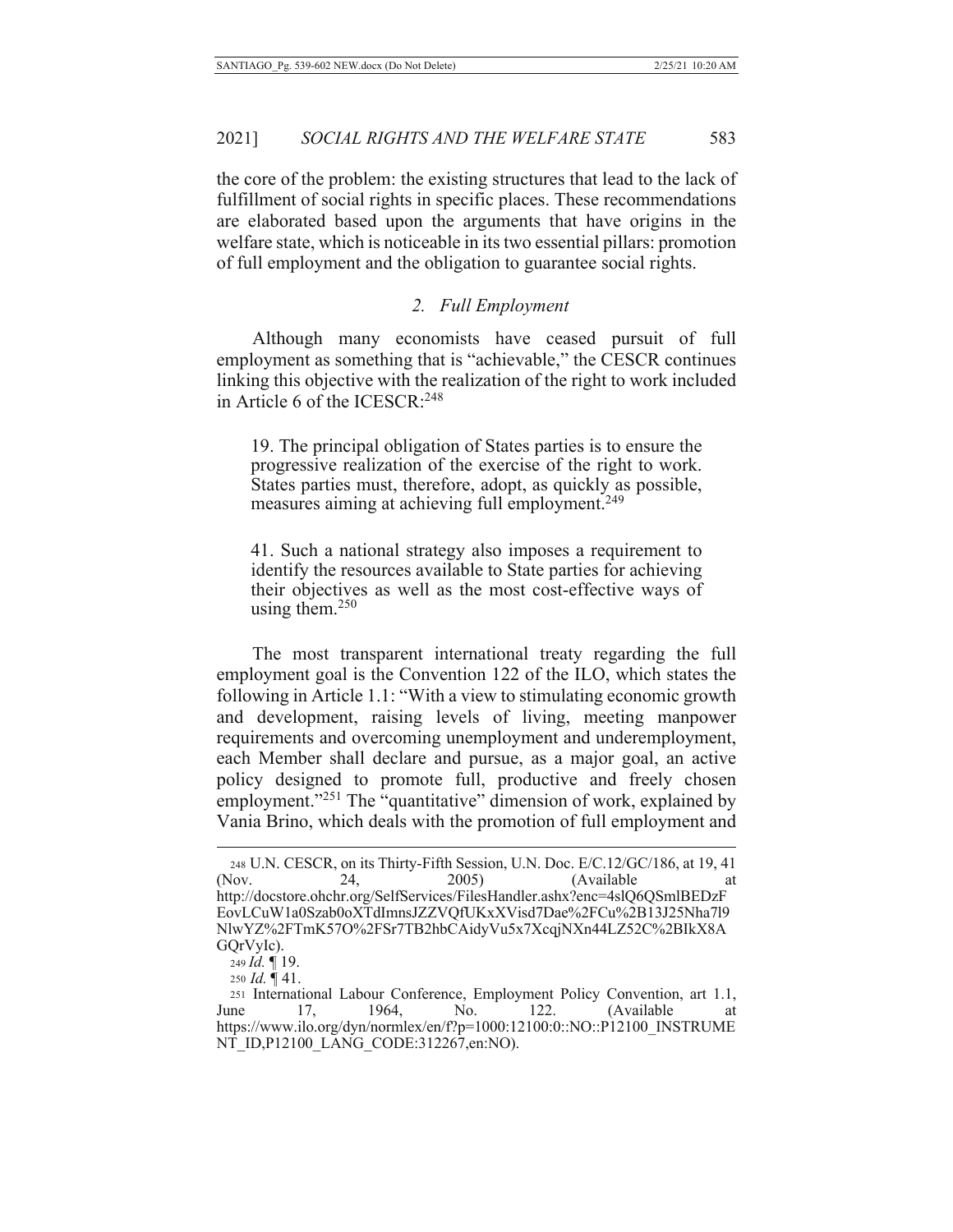at the introduction of measures to combat unemployment, combines a more purely "qualitative" dimension considered as the right to freely choose one's own job and to carry it out in decent conditions. In that sense, "employment is a cross-cutting issue and the result of multilayered policy interactions" and therefore, "in order to foster the quality and quantity of employment, a wide range of integrated and well-designed policy interventions, cutting across both macro and microeconomic dimensions and addressing both labour demand and supply are required."252

These policies do not differ in great extent among European countries. Article 1.1 of the ESC establishes that state parties must achieve and maintain "a level of employment as high and stable as possible, with a view to the attainment of full employment."253 The European Committee of Social Rights (ECSR) interpreting this article, said that "article  $1§1$  is an obligation of conduct rather than of result, which means that failure to achieve full employment, and even the existence of a high rate of unemployment as such, will not be regarded as a breach of the Charter."<sup>254</sup> The equivalent provision in the EU Charter of Fundamental Rights only refers to the freedom of everyone to engage in work (replicating Article 1 para. 2 of the European Social Charter), without implying a duty of the State to aim to provide employment to all: although other provisions of the EU Charter refer to the right of access to placement services free of charge (Article 29) or to the right to protection against unjustified dismissal (Article 31), these are only specific dimensions of the broader set of duties that correspond to the fulfilment of the right to work as a human right.<sup>255</sup>

<sup>252</sup> INTERNATIONAL LABOUR OFFICE, GUIDE FOR THE FORMULATION OF NATIONAL EMPLOYMENT POLICIES (2012) (https://www.ilo.org/wcmsp5/groups/public/---ed\_emp/---

emp\_policy/documents/publication/wcms\_188048.pdf).

<sup>253</sup> European Social Charter (ESC) Article 1.1. (The art. 14 of the X establish the "[r]ight to benefit from social welfare services. The Contracting Parties undertake:  $(1)$  to promote or provide services which, by using methods of social work, would contribute to the welfare and development of both individuals and groups in the community, and to their adjustment to the social environment; (2) to encourage the participation of individuals and voluntary or other organizations in the establishment and maintenance of such services.").

<sup>254</sup> Vania Brino, C122 - ILO Employment Policy Convention, 1964 (No. 122), in INTERNATIONAL AND EUROPEAN LABOUR LAW (Edoardo Ales and Mark Bell et al.  $eds., 2018.$ 

<sup>255</sup> Olivier De Schutter, The European Pillar of Social Rights and The Role of the *European Social Charter in the EU Legal Order, COUNCIL OF EUROPE (NOV. 14,* 2018), https://rm.coe.int/study-on-the-european-pillar-of-social-rights-and-the-roleof-the-esc-/1680903132.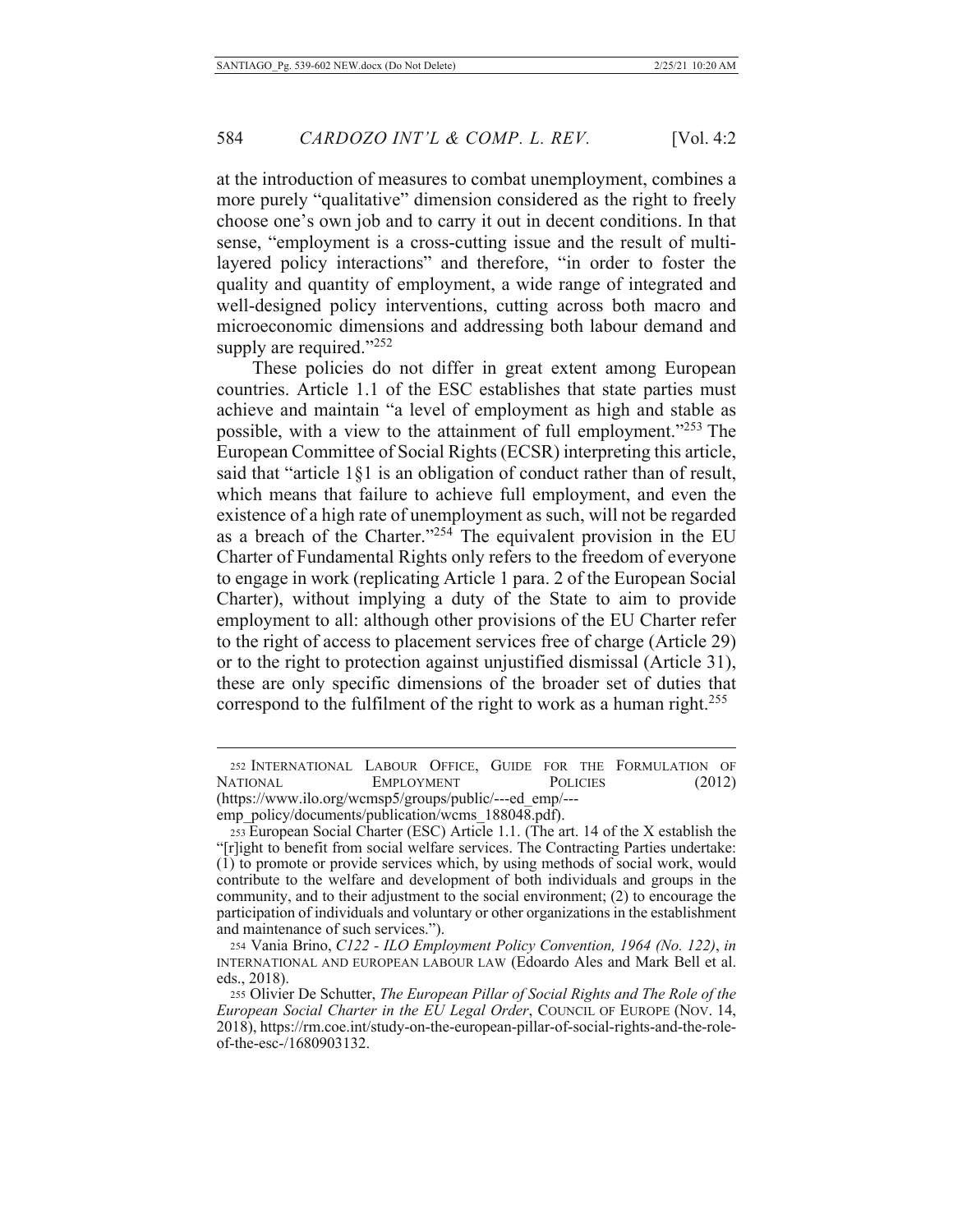# 3. Obligation to Guarantee Social Rights: Redistribution of Wealth

One of the most important characteristics of the a modern welfare state is its concern regarding the consequences of economic liberalism without restraint, especially when it comes to the accumulation of wealth and its results: cyclical economic crises and massive unemployment.<sup>256</sup> Nevertheless, though the benefits of markets and private ownership were recognized, "both should be made subordinate to conscious social control of private ownership and investment with measures such as redistribution of income through progressive taxation, transfer payments and the provision of public education and public goods."257 This thought, developed in the nineteenth century, was confirmed during the first half of the twentieth century, and continues to be part of the cornerstone of the welfare state.<sup>258</sup> The United Nations, through the expert committees of the different human rights treaties, has insisted on the state's obligation to guarantee social rights within its social expenses. The following is their interpretation of article 2 of ICESCR:

Article 2.1. Each State Party to the present Covenant agrees to take steps, individually and through international assistance and cooperation, especially economic and technical, to the maximum of its available resources, with a view to progressively endeavor the full realization of the rights recognized in the present Covenant by all appropriate means, including particularly the adoption of legislative measures.<sup>259</sup>

As such, the state is obligated to progressively endeavor the full realization of those rights. The question that arises and has not yet been answered, is whether the state should guarantee social rights within its own budget. Even the United Nations respects the freedom of the

<sup>256</sup> See JAMES ANGRESANO. FRENCH WELFARE STATE REFORM. IDEALISM VERSUS SWEDISH, NEW ZEALAND AND DUTCH PRAGMATISM 13 (2007). ("Societies adopting such a welfare state would have to be welfare societies, with upper income members supportive of large-scale income redistribution and employment security as a means of increasing the social welfare of less fortunate citizens.").

<sup>257</sup> This was the philosophical conclusion in England in the XIX century following the ideas of Orwell and Stuart Mill. See JAMES ANGRESANO, *supra* note 254, at 10.

<sup>258</sup> Robert J. Lampman, Recent Thought On Egalitarianism, 71(2) Q. J. ECON., 234, 238 (May, 1957).

<sup>259</sup> GA. Res. 2200A  $(XXI),$ art 2.1  $(1976).$ https://www.ohchr.org/EN/ProfessionalInterest/Pages/CESCR.aspx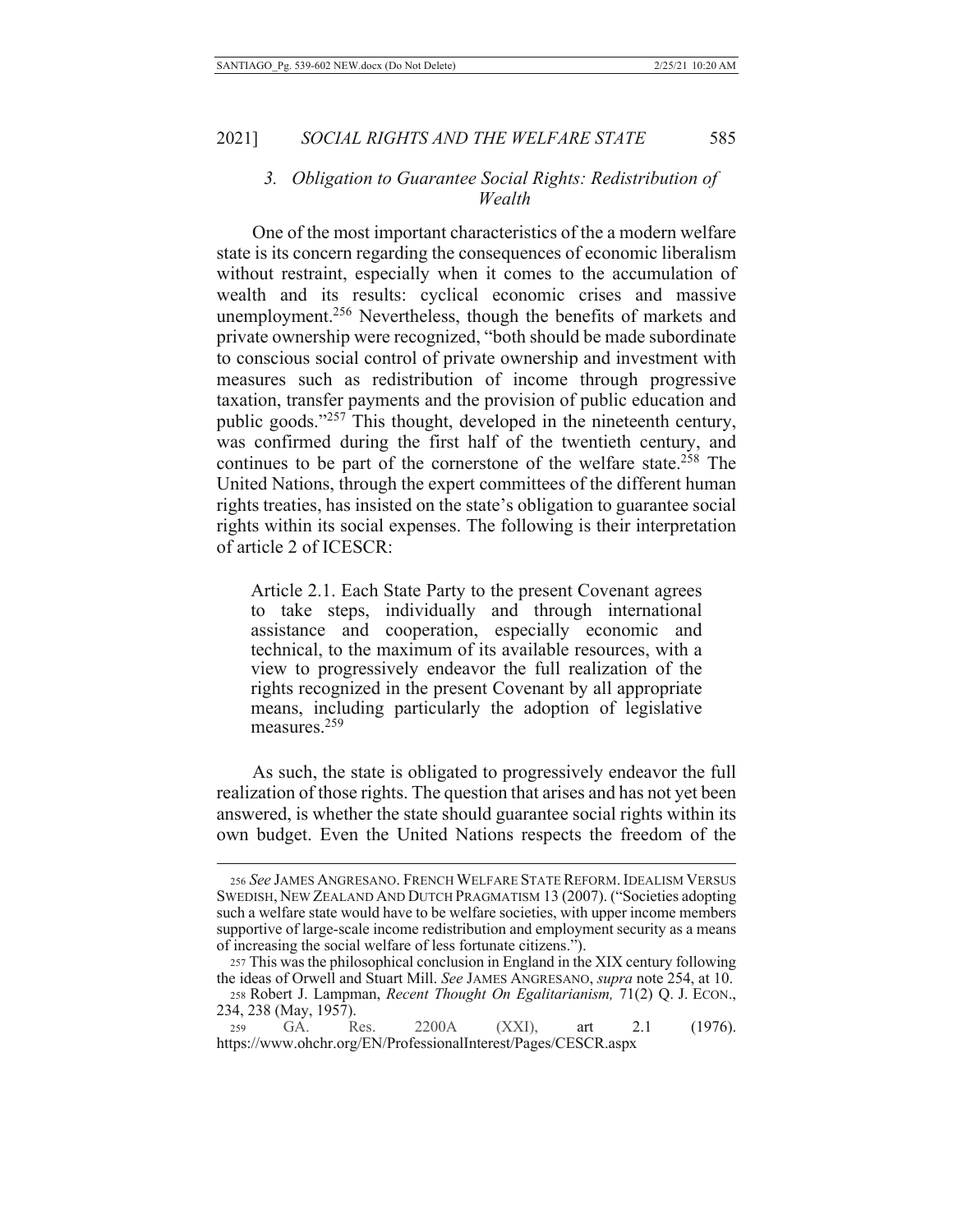states to choose the ways of fulfilling social rights.<sup>260</sup> Given the wide margins of maneuvers that states have to fulfill their obligations and to determine measures, the CESCR has declared that the states should implement policies to fulfill rights recognized in the Covenant. Per the UN's perspective, the fulfillment of social rights, has been related to public policies of the states and, of course, the element of timing is crucial: each state has to take steps to implement their commitments as quickly and effectively as possible.<sup>261</sup>

The United Nations has clearly expressed the direct and positive obligation of the states to guarantee certain services with their own resources regarding certain social rights related to specific groups of the population. For instance, in the field of the Human Treatment of Persons Deprived of Their Liberty, the Human Rights Committee has said that: "Treating all persons deprived of their liberty with humanity and with respect for their dignity is a fundamental and universally applicable rule. Consequently, the application of this rule, as a minimum, cannot be dependent on the material resources available in the State party."262 The Committee on the Elimination of Racial Discrimination, in its general recommendation number 27, related to the Discrimination of Roma people, pointed out that the states should: "... take the necessary measures, as appropriate, for offering Roma

260 U.N. Committee on Economic, Social, and Cultural Rights, Masstricht Guidelines on Violations of Economic, Social and Cultural Rights, at 8, U.N. Doc. E/C.12/2000/13 (January 22-26, 1997) ("As in the case of civil and political rights, States enjoy a margin of discretion in selecting the means for implementing their respective obligations. State practice and the application of legal norms to concrete cases and situations by international treaty monitoring bodies as well as by domestic courts have contributed to the development of universal minimum standards and the common understanding of the scope, nature and limitation of economic, social and cultural rights. The fact that the full realization of most economic, social and cultural rights can only be achieved progressively, which in fact also applies to most civil and political rights, does not alter the nature of the legal obligation of States which requires that certain steps be taken immediately and others as soon as possible. Therefore, the burden is on the State to demonstrate that it is making measurable progress toward the full realization of the rights in question. The State cannot use the progressive realization" provisions in article 2 of the Covenant as a pretext for non-compliance. Nor can the State justify derogations or limitations of rights recognized in the Covenant because of different social, religious and cultural backgrounds.") (Available) http://hrlibrary.umn.edu/instree/Maastrichtguidelines .html).

<sup>261</sup> Econ. & Soc. Council, Comm. on Economic, Social and Cultural Rights, General Comment No. 18: The Right to Work (Art. 6 of the Covenant), U.N. Doc.  $E/C.12/GC/18$  (2006).

<sup>262</sup> General Comment No. 21: Article 10 (Humane Treatment of Persons Deprived of Their Liberty, U.N. Human Rights Comm. On its Forty-Fourth Session at  $\P$  4, U.N. Doc. HRI/GEN/1/Rev.9 (Vol. 1) (Apr. 10, 1992).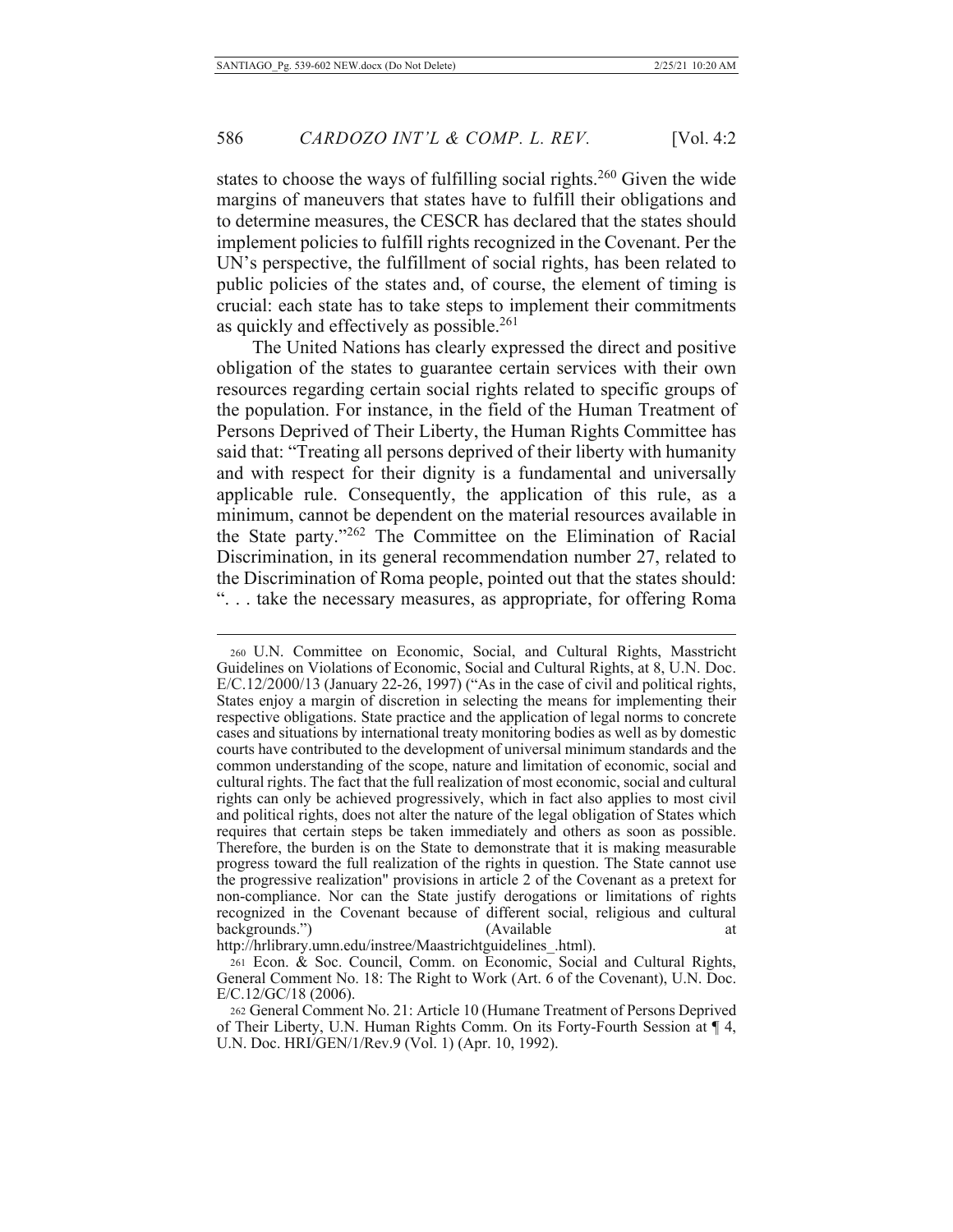nomadic groups or travelers camping places for their caravans, with all necessary facilities."263 In these cases it is evident that it is the state (and only the state) that is obligated to respond to the demands of social rights. However, the United Nations has made it clear that in order to guarantee social rights, especially when it comes to results, states are free to use the policies they consider appropriate.<sup>264</sup> Nonetheless, as we will later show, this freedom cannot be interpreted mere arbitrariness, because states must demonstrate the as a reasonableness of their policies.<sup>265</sup>

Over time, states have tended to recognize their obligation regarding income distribution. After analyzing ICESCR state party reports filed from 1977 through 2011, Davy Ulrike noticed states increasing commitment to ICESCR rights, not only in terms of the recognition of their obligations to guarantee social rights, but also in the form of concrete policies, which focused on the redistribution of wealth, aimed at "economic and social development," "social development," or "human development."266 For instance, the Colombian state addressed the change quite openly.<sup>267</sup> According to its 1994 report of Columbia, the new policy addressed "the problem of poverty" and accelerating "economic growth." <sup>268</sup> Similarly, the state of Guyana expressed in its 1995 report, that it was intending to

265 G.A. Res. A/RES/63/117 (Dec. 10, 2008).

266 Ulrike Davy, How Human Rights Shape Social Citizenship: On Citizenship and the Understanding of Economic and Social Rights, 13 WASH. U. GLOBAL. STUD. L. REV. 201 (2014).

267 *Id.* at 258.

<sup>263</sup> U.N. Comm. on the Elimination of Racial Discrimination (CERD), on its Fifty-Seventh Session, CERD General Recommendation XXVII on Discrimination Against Roma, ¶ 32, U.N. Doc A/55/18 (Aug. 16, 2020).

<sup>264</sup> U.N. Committee on Economic, Social, and Cultural Rights, Masstricht Guidelines on Violations of Economic, Social and Cultural Rights, U.N. Doc. E/C.12/2000/13, at 7 (Jan. 22-26, 1997) ("The obligations to respect, protect and fulfill each contain elements of obligation of conduct and obligation of result. The obligation of conduct requires action reasonably calculated to realize the enjoyment of a particular right. In the case of the right to health, for example, the obligation of conduct could involve the adoption and implementation of a plan of action to reduce maternal mortality. The obligation of result requires States to achieve specific targets to satisfy a detailed substantive standard. With respect to the right to health, for example, the obligation of result requires the reduction of maternal mortality to levels agreed upon at the 1994 Cairo International Conference on Population and Development and the 1995 Beijing Fourth World Conference on Women.").

<sup>268</sup> Id. (citing to Econ. & Soc. Council, Implementation of the ICESCR, Third Periodic Reports Submitted by States Parties Under Articles 16 and 17 of the Covenant, Addendum: Colombia, U.N. Doc. E/1994/104/Add.2, at 126 (Aug. 15,  $1994$ ).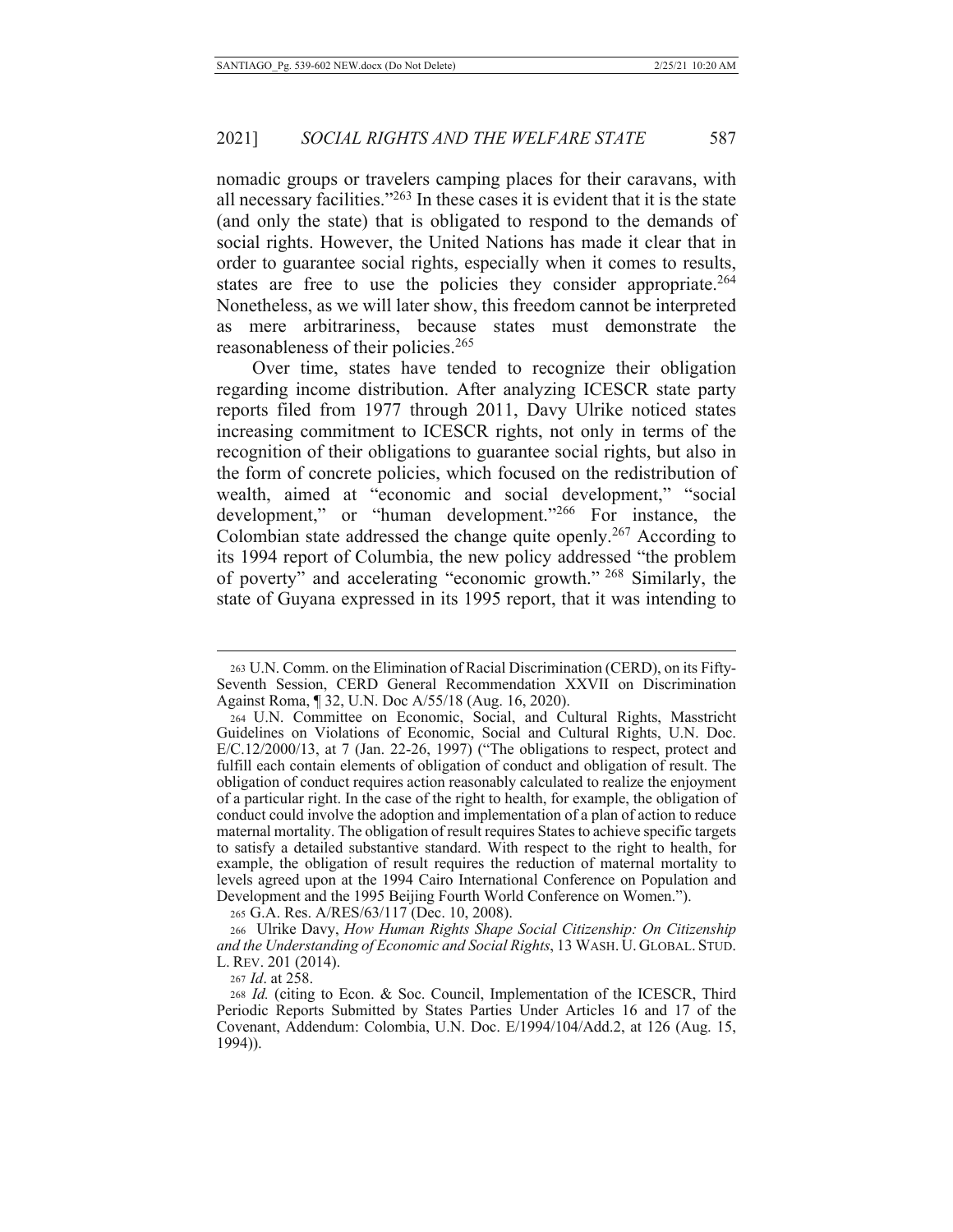"modify priorities," and planned to grant more resources to health, education, and housing which were all in a critical state.<sup>269</sup>

# 4. Minimum Core Obligations of Rights Without Regression

The United Nations has been especially clear in cases related to the fulfillment of social rights in rich countries.<sup>270</sup> In the UN Special Rapporteur on the right to food, the debt-to-GDP ratio was discussed in the report on its 2012 country mission:

The Special Rapporteur is concerned that the 2012 federal budget reportedly envisages a reduction of public spending of CAN \$5 billion annually, with a total reduction in spending of CAN \$37 billion over five years, without the implications for the realization of the right to food having been given explicit consideration. Canada has one of the lowest deficit to GDP ratios and debt-to-GDP ratios among industrialized countries, and it is precisely in times of economic and financial crisis that guaranteeing robust social protection measures is most required.<sup>271</sup>

The United Nations made a clear statement about the role states play in their fulfillment of social rights.<sup>272</sup> Even though states must fulfill its obligation progressively, they must also take immediate action, irrespective of the resources they have, in five areas: elimination of discrimination; economic, social and cultural rights not subject to progressive realization; obligation to "take steps"; nonretrogressive measures; and minimum core obligations.<sup>273</sup> However, in the depth of the argument, there is an ideological dispute about the

<sup>269</sup> Id. (citing to Econ. & Soc. Council, Implementation of the ICESCR, Initial Reports Submitted by States Parties under Articles 16 and 17 of the Covenant, Addendum: Guyana, ¶ 3 U.N. Doc. E/1990/5/Add.27, at 3 (Aug. 7, 1995)).

<sup>270</sup> See e.g., Conclusions and recommendations of the Committee on Economic, Social and Cultural Rights: Australia, [28, U.N. Doc. E/C.12/1/Add.50 (2000).

<sup>271</sup> Office of the United Nations High Commissioner for Human Rights (OHCHR), Realizing Human Rights Through Government Budgets, 56, U.N. Doc.<br>HR/PUB/17/3 (New York and Geneva, 2017) (citing Report of the Special Rapporteur on the right to food, ¶40, U.N. Doc. A/HRC/22/50/Add.1).

<sup>272</sup> U.N. Committee on Economic, Social, and Cultural Rights, Masstricht Guidelines on Violations of Economic, Social and Cultural Rights, U.N. Doc.  $E/C.12/2000/13$ , at 4 (Jan. 22-26, 1997) ("It is now undisputed that all human rights are indivisible, interdependent, interrelated and of equal importance for human dignity. Therefore, states are as responsible for violations of economic, social and cultural rights as they are for violations of civil and political rights.").

<sup>273</sup> G.A. Res. A/RES/63/117 (Dec. 10, 2008).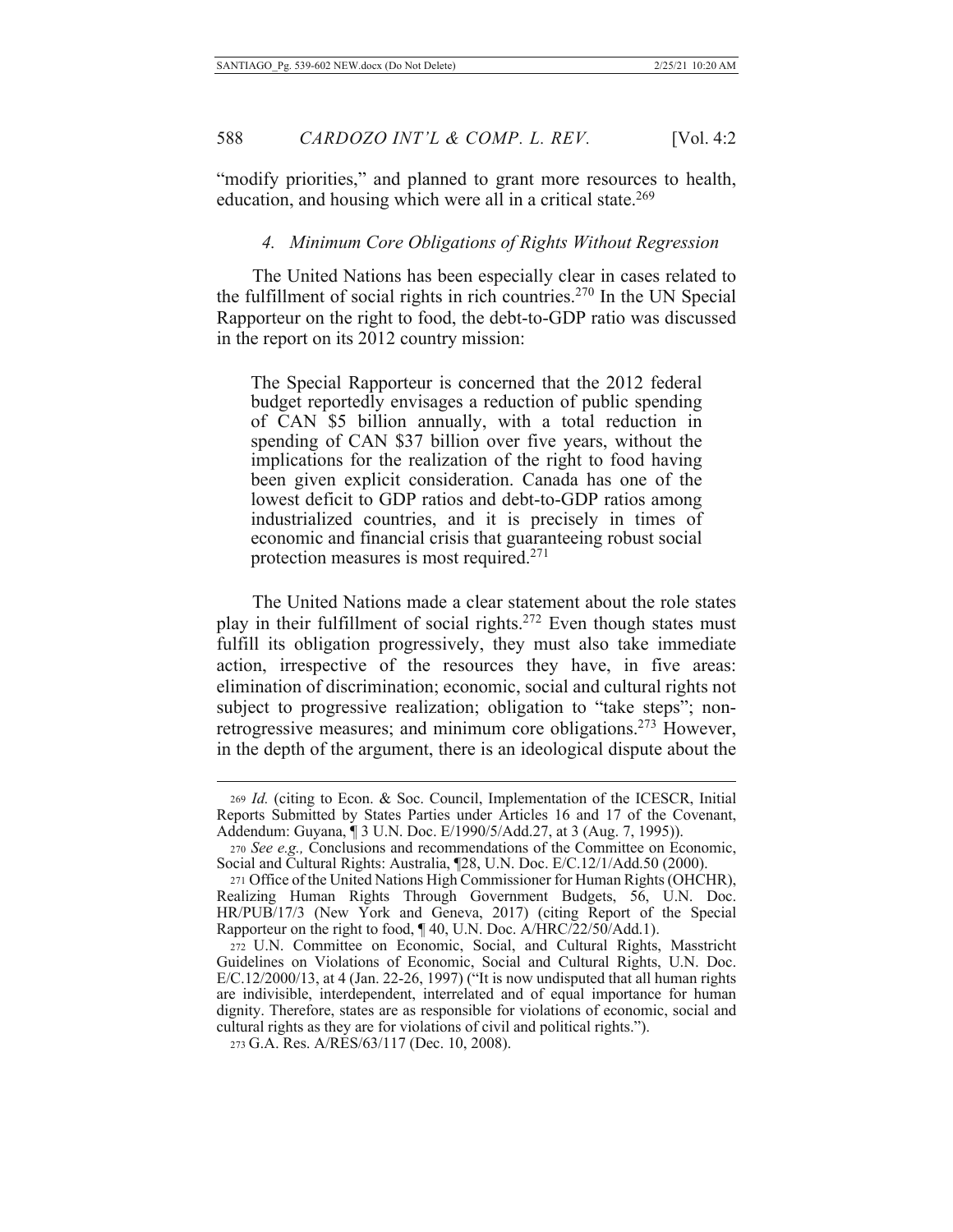best way to achieve compliance with international commitments.<sup>274</sup> It is evident that the United Nations is using an argument linked to the welfare state and that it has interpreted the notion of progressivity and the availability of resources of the ICESCR.<sup>275</sup> For the United Nations, the State must avoid a setback in the tax system by applying progressive taxes:

Non-discrimination means that the impact of the government's revenue-raising schemes must not have a disproportionate and negative impact on certain groups, particularly those in the lowest income brackets. The government should carry out regular tax incidence analyses of the ways it raises revenue to assess the impact on different groups. In particular, government should take measures to ensure that the tax system is progressive, recognizing that regressive taxes, such as user fees, disproportionately affect the poorest.  $276$ 

The steps taken towards the full realization of the rights in the treaty are taken through public spending of the state.<sup>277</sup> The CESCR

<sup>274</sup> Louis Henkin, Economic Rights under the United States Constitution, 32 COLUM. J. TRANSNAT'L L. 97, 128 (1994). In the United States welfare rights are legislative, not constitutional, and are subject to political, ideological and budgetary restraints. Europe is the birthplace of the welfare state and welfare rights are longer and deeper in the life of every European country.

<sup>275</sup> U.N. Committee on Economic, Social, and Cultural Rights, Masstricht Guidelines on Violations of Economic, Social and Cultural Rights, U.N. Doc. E/C.12/2000/13, at 10 (Jan. 22-26, 1997) ("10. In many cases, compliance with such obligations may be undertaken by most States with relative ease, and without significant resource implications. In other cases, however, full realization of the rights may depend upon the availability of adequate financial and material resources. Nonetheless, as established by Limburg Principles 25-28, and confirmed by the developing jurisprudence of the Committee on Economic, Social and Cultural Rights, resource scarcity does not relieve States of certain minimum obligations in respect of the implementation of economic, social and cultural rights."). Katharine G. Young, The Minimum Core of Economic and Social Rights: A Concept in Search of Content, 33 YALE J. INT'L L. 113, 121 (2008). ("This standard of obligation, which distinguishes the Covenant from other human rights instruments, gives state parties the latitude to implement rights over time depending upon the availability of necessary resources, rather than requiring them to guarantee rights immediately.").

<sup>276</sup> Realizing Human Right Through Government Budget, UNITED NATIONS HUMAN RIGHTS OFFICE OF THE HIGH COMMISSIONER 87  $(2017),$ https://www.ohchr.org/Documents/Publications/RealizingHRThroughGovernment Budgets.pdf.

<sup>277</sup> U.N. Committee on Economic, Social, and Cultural Rights, Masstricht Guidelines on Violations of Economic, Social and Cultural Rights, U.N. Doc. E/C.12/2000/13 (Jan. 22-26, 1997). ("Obligations to respect, protect and fulfil. Like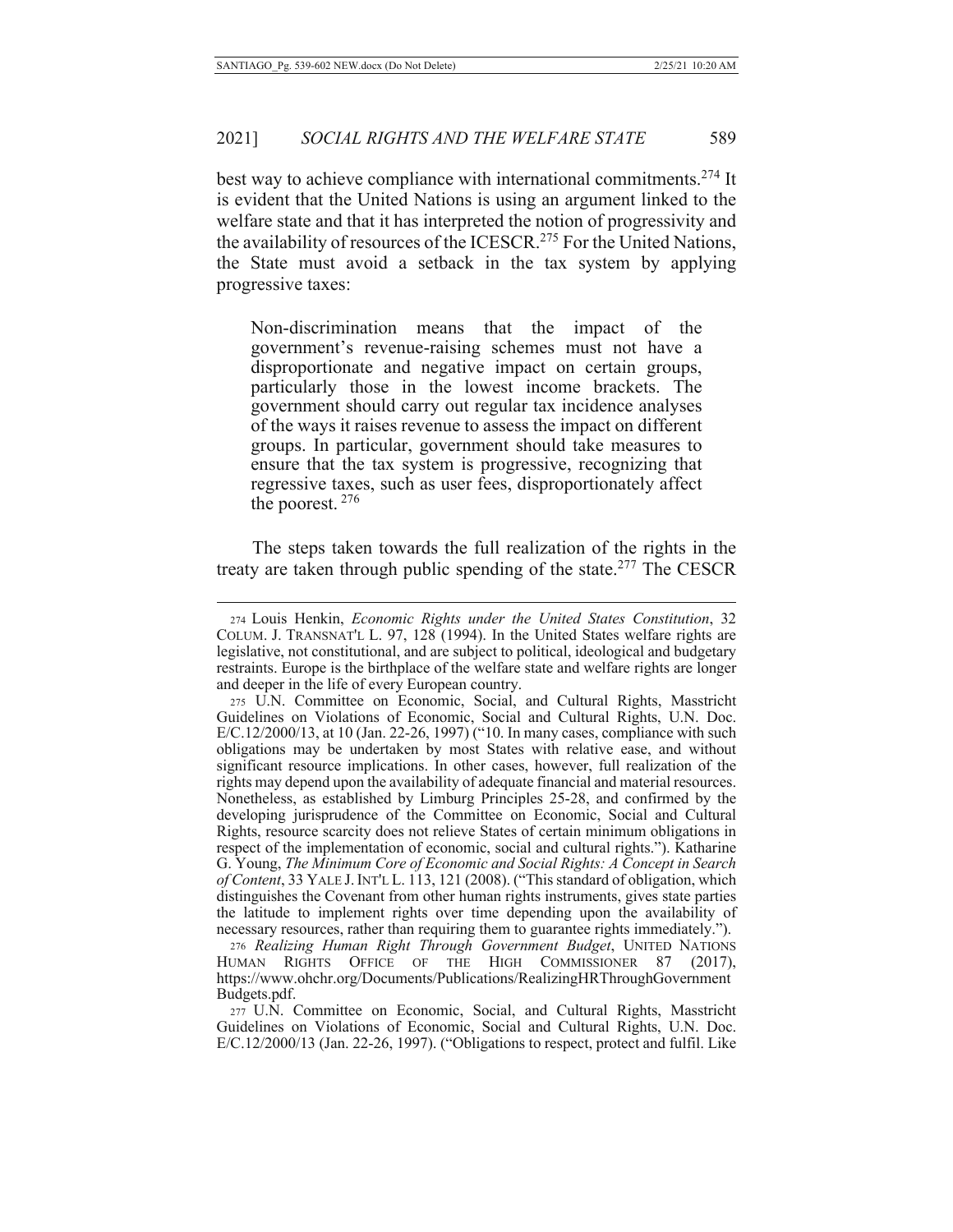has also said that the obligation of governments to avoid retrogressive measures implies that there should be no unjustified reductions in public expenditure devoted to implementing ESCR in the absence of adequate compensatory measures aimed to protect those who might be affected by the cuts.<sup>278</sup>

In its general observations, the CESCR has established the concept of an essential core, which has helped to point out actions that are considered "retrogressive."<sup>279</sup> Although the UN agencies have emphasized the care that governments must take in the design and implementation of public policies, while seeking for the exercise of the ESCR to be protected.<sup>280</sup> On several occasions, the United Nations committees have recommended that states expand or improve social security, always with a view of making their systems universal.<sup>281</sup> They have promoted the protection of specific population groups, such

278 See Committee on Economic, Social and Cultural Rights, U.N. Doc. E/1991/23, ¶ 9 (1990).

279 Katharine G. Young, *supra* note 273, at 121 ("The Committee has insisted that the "progressive realization" of the Covenant rights requires the taking of "deliberate, concrete and targeted" steps. The minimum core provides an understanding of the direction that the steps should follow and an indication as to when their direction becomes retrogressive.").

280 Id. at 124.

281 See Economic and Social Council, U.N. Doc. E/C.12/GC/19, ¶ 59 (Feb. 4, 2008) (State parties have a core obligation to ensure the satisfaction of, at the very least, minimum essential levels of each of the rights enunciated in the Covenant. This requires the State party: (a) To ensure access to a social security scheme that provides a minimum essential level of benefits to all individuals and families that will enable them to acquire at least essential health care, basic shelter and housing, water and sanitation, foodstuffs, and the most basic forms of education. If a State party cannot provide this minimum level for all risks and contingencies within its maximum available resources, the Committee recommends that the State party, after a wide process of consultation, select a core group of social risks and contingencies.

civil and political rights, economic, social and cultural rights impose three different types of obligations on States: the obligations to respect, protect and fulfil. Failure to perform any one of these three obligations constitutes a violation of such rights. The obligation to respect requires States to refrain from interfering with the enjoyment of economic, social and cultural rights. Thus, the right to housing is violated if the State engages in arbitrary forced evictions. The obligation to protect requires States to prevent violations of such rights by third parties. Thus, the failure to ensure that private employers comply with basic labour standards may amount to a violation of the right to work or the right to just and favourable conditions of work. The obligation to fulfill requires States to take appropriate legislative, administrative, budgetary, judicial and other measures towards the full realization of such rights. Thus, the failure of States to provide essential primary health care to those in need may amount to a violation.").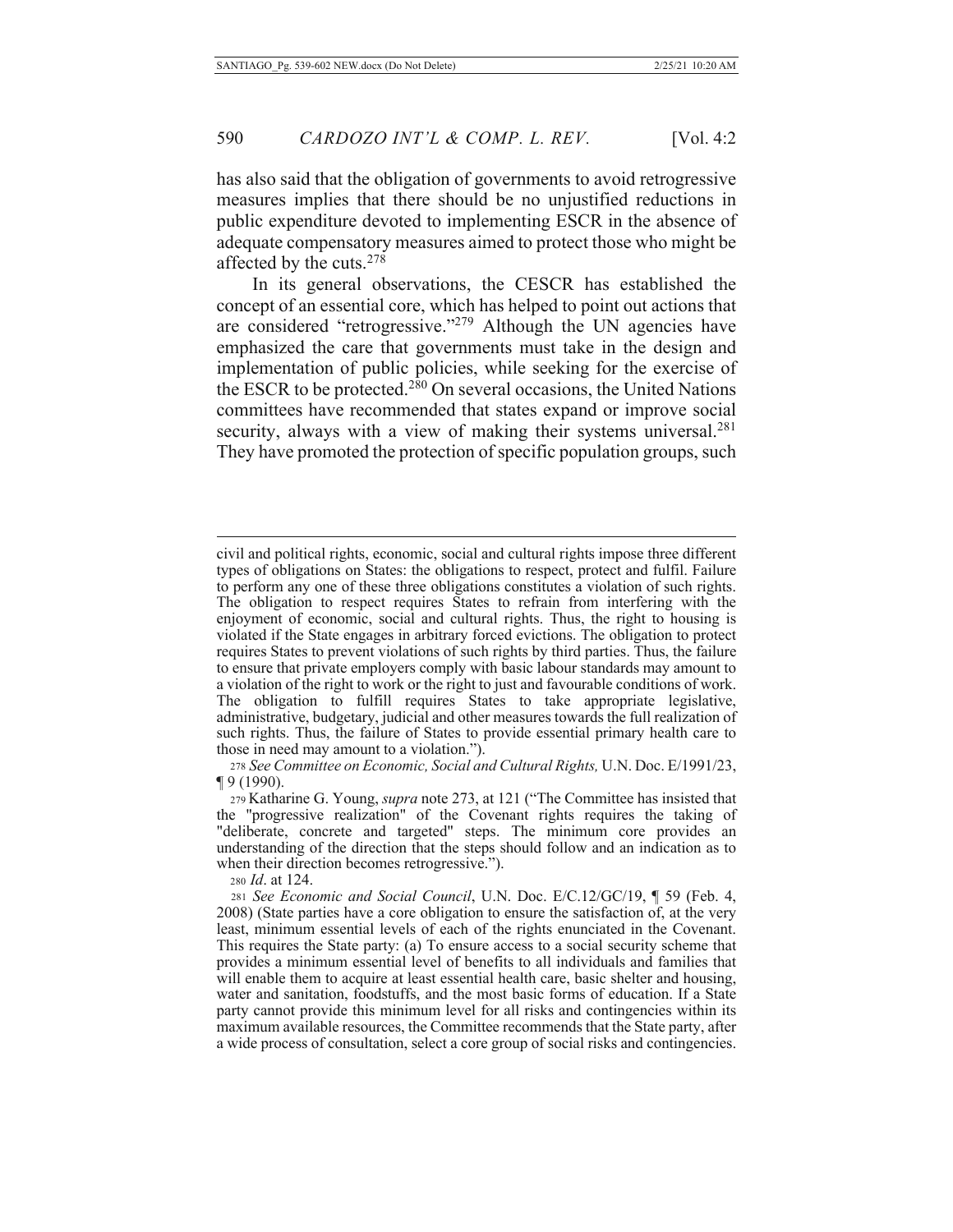as elderly people,  $282$  children,  $283$  or migrant workers and members of their families.<sup>284</sup> The CESCR has insisted on the importance of tax policies in order to raise resources that allow the state to fulfill its international obligations:

28. The duty to provide obligates State Parties to mobilize resources to provide the goods and services necessary for the complete fulfillment of the Covenant rights, when rights holders are not in a position to provide for themselves for reasons beyond their control. To this end, State parties should raise resources, including by direct taxation of business income.<sup>285</sup>

# *B. Europe: From the European Court of Human Rights 3/3 to the European Committee of Social Rights*

In Europe, two systems of human rights protection coexist. The one created by the Council of Europe, founded in 1949 by the Statute of the Council of Europe<sup>286</sup> and the system that emerged as an agreement of the member states of the European Union, at the time that the European Economic Community (EEC) was created by the Statute of Rome in 1957.<sup>287</sup> The perspective regarding social rights in Europe has been linked with the classical division among the type of rights. It is maintained that the justiciability of these rights cannot be equated with civil and political rights.<sup>288</sup>

<sup>282</sup> *Id.* 15.

<sup>283</sup> See Convention on the Rights of the Child, U.N. Doc. CRC/GC/13, ¶43(Apr. 18, 2011) ("Social measures should reflect governmental commitment to fulfilling child protection rights and provide for basic and targeted services. They can be initiated and implemented by both State and civil society actors under the responsibility of the State.").

<sup>&</sup>lt;sup>284</sup> International Convention on the Protection of the Rights of All Migrant *Workers and Members of their Families, U.N. Doc. CMW/GC/2,* 1 28 (Aug. 28, 2013).

<sup>285</sup> Committee on Economic, Social and Cultural Rights, U.N. Doc. E/C.12/60/R.1  $(2017).$ 

<sup>286</sup> Statute of the Council of Europe (London, 5.V.1949); See BIRTE WASSENBERG, HISTORY OF THE COUNCIL OF EUROPE, COUNCIL OF EUROPE, STRASBOURG (2013).

<sup>287</sup> See The Treaty of Rome 25 March 1957, 298 U.N.T.S. 3 (officially the Treaty establishing the European Economic Community, brought about the creation of the European Economic Community (EEC), the best known of the European Communities  $(EC)$ ).

<sup>288</sup> See JEAN-FRANÇOIS AKANDJI-KOMBE, POSITIVE OBLIGATIONS UNDER THE EUROPEAN CONVENTION ON HUMAN RIGHTS: A GUIDE TO THE IMPLEMENTATION OF THE EUROPEAN CONVENTION ON HUMAN RIGHTS, HUMAN RIGHTS HANDBOOKS  $7(2007).$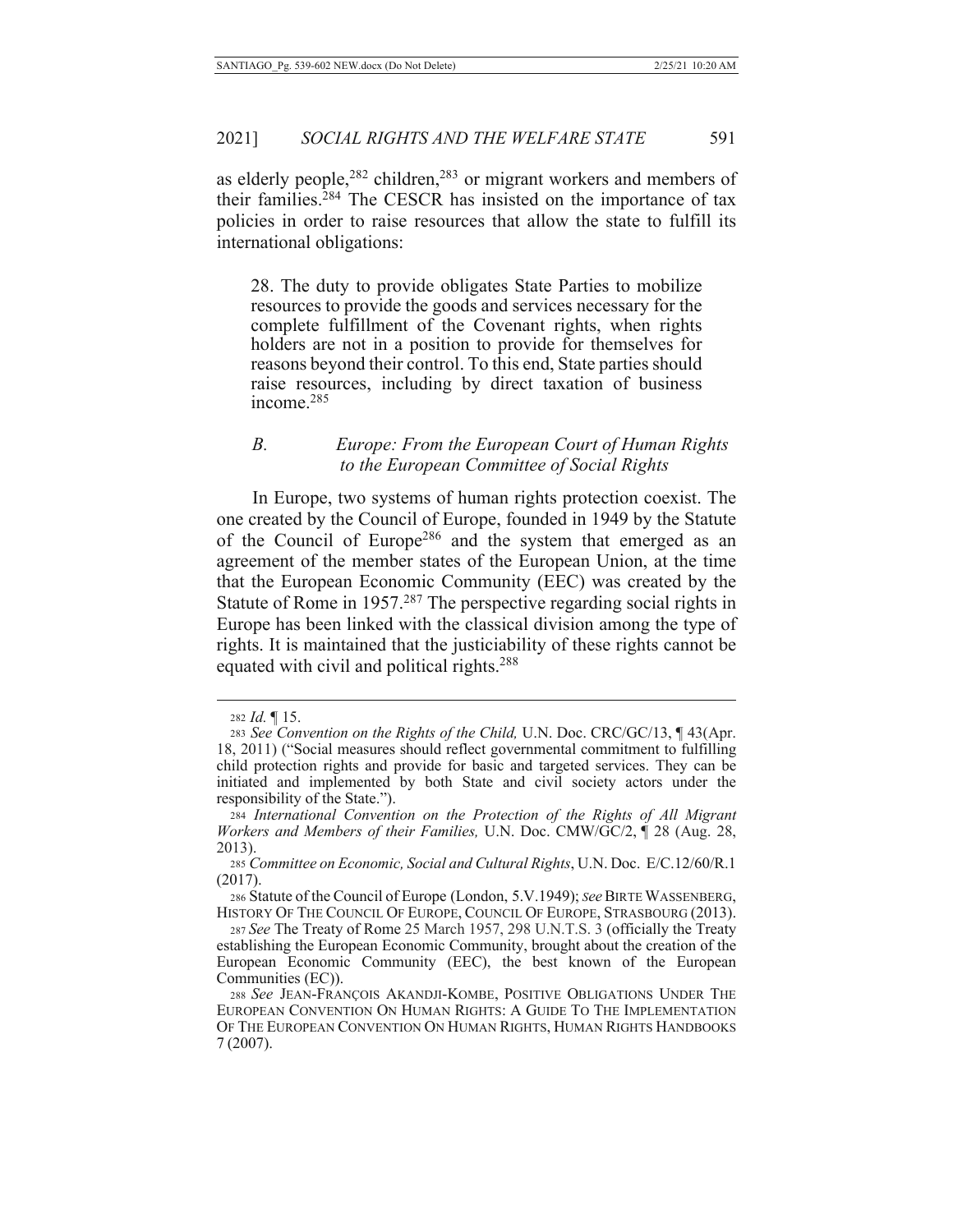The traditional argument has been that there is an economic difficulty in fulfilling the positive obligations related to social rights.<sup>289</sup> Consequently, the Council of Europe approved two conventions following the classical distinction. The European Convention for the Protection of Human Rights and Fundamental Freedoms, better known as the European Convention on Human Rights or Convention for the Protection of Human Rights and Fundamental Freedoms (ECHR), which was adopted by the Council of Europe in Rome on November 4, 1950, and the European Social Charter (ESC), adopted in Turin on October 18, 1961 and was revised in 1996.<sup>290</sup>

While the ECHR system includes a Court—the European Court of Human Rights—whose decisions have a binding force on States (Article 46 of the ECHR) and a procedure of individual claims, the control body of the ESC is the European Committee of Social Rights (ECSR) and the protection system is based on the submission of reports by the States.<sup>291</sup> The rejection of the applications related to social rights cases is almost a rule in the ECHR. Nevertheless, the ECHR includes important judgments related to social rights that are especially critical for the concept of "positive obligations" of the state.<sup>292</sup> We can assert that the concept of positive obligation is key in requiring the state to guarantee social rights. In other words, rather than merely requiring states to refrain from interfering with individuals' rights, Courts insist that those states take direct action to protect those rights. Moreover, the criticism behind the possibly false dichotomy between positive and negative rights,<sup>293</sup> has been useful to require the state, in some cases, to ensure respect for some social rights. In the Belgian Linguistic case, the ECHR says:

293 Brice Dickson, *supra* note 290.

<sup>289</sup> *Id.* at 11.

<sup>290</sup> See generally European Convention on Human Rights, Convention for the Protection of Human Rights and Fundamental Freedoms, 1950, Rome, 4.XI.1950 (https://www.echr.coe.int/documents/convention eng.pdf)

<sup>291</sup> Anna Maria Maugeri, Fundamental Rights in the European Legal Order, Both as a Limit on Punitive Power and as a Source of Positive Obligations to Criminalise, 4 NEW J. EUR. CRIM. L. 374 (2013).

<sup>292</sup> Brice Dickson, Positive Obligations and the European Court of Human Rights, 61 N. IR. LEGAL Q. 203 (2010) (All rights have correlative obligations, and nothing is added to the truth of this statement by sub-dividing obligations into those that are negative and those that are positive. Negative obligations can easily be restated as positive obligations (and vice versa), and all rights can just, as readily, be described as having correlative obligations that are both positive and negative. This idea can be traced to Wesley Hohfeld). See Wesley Newcomb Hohfeld, Fundamental Legal Conceptions as Applied in Judicial Reasoning, 26 YALE L.J. 710 (1916-1917).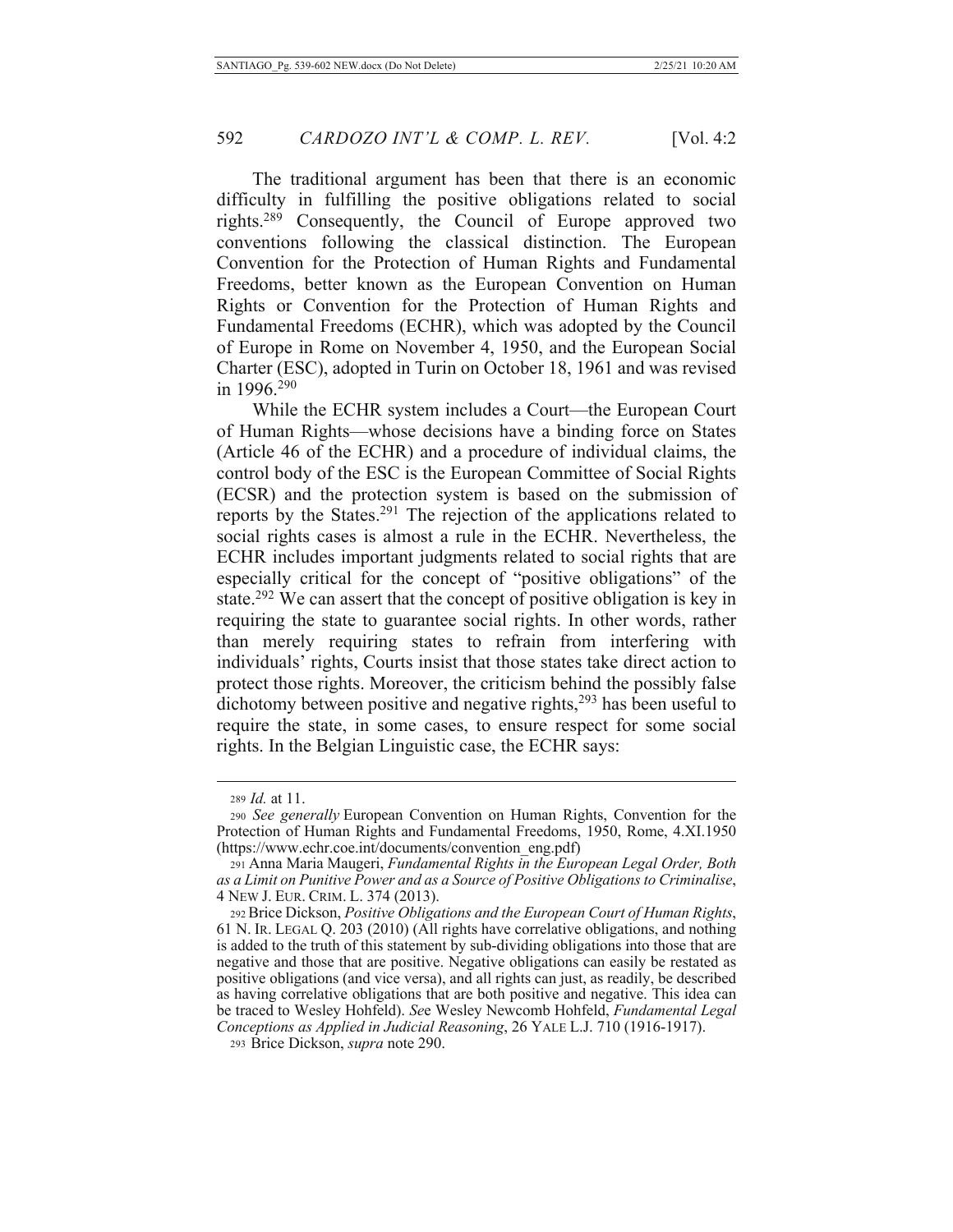The negative formulation indicates, as is confirmed by the "preparatory work" (...), that the Contracting Parties do not recognize such a right to education as would require them to establish at their own expense, or to subsidize, education of any particular type or at any particular level. However, it cannot be concluded from this that the State has no positive obligation to ensure respect for such a right as it is protected by Article 2 of the Protocol (P1-2). As a "right" does exist, it is secured, by virtue of Article 1 (art. 1) of the Convention, to everyone within the jurisdiction of a Contracting State.<sup>294</sup>

Nevertheless, the ECHR has been careful in using the concept of positive obligations of the states, especially when the case is related to public spending.<sup>295</sup> The ECHR has used this concept to condemn states for a lack of regulation in cases related to social rights. In Calvelli and Ciglio v. Italia,<sup>296</sup> the Court considered that, under Article 2 of the ECHR, the State was obligated to have established a regulatory framework that forced hospitals, both public and private, to adopt adequate measures to ensure the protection of the lives of their patients.<sup>297</sup>

When we seek recommendations on how states should guarantee social rights, we encounter a lack of clear regulation. European human rights protections had avoided establishing specific rules on how to comply with social rights, and the protection of those rights was not a priority for the foundation of the European Union, which was created mainly for economic purposes.<sup>298</sup> However, the founding treaties

296 Calvelli & Ciglio v Italy, (No. 32967/96) Eur. Ct. H.R. (2002).

<sup>294</sup> Case "Relating to certain aspects of the laws on the use of languages in education in Belg." v. Belg., App. N 1474/62 Eur. Ct. H.R. (1968).

<sup>295</sup> Pentiacova & Ors. v. Moldova, (No. 14462/03) Eur. Ct. H.R. (2005) (The plaintiffs had complained about insufficient funding public in the treatment of hemodialysis. Although the Court recognized that the matter could fall within the scope of the right to private and family life of Article 8, the ECHR rejected the application, because it considered that in this matter are the States who must configure the priorities in view of the limitations budgetary.).

<sup>297</sup> *Id.* at 3.

<sup>298</sup> F.-X. KAUFMANN, VARIATIONS OF THE WELFARE STATE: GREAT BRITAIN, SWEDEN, FRANCE AND GERMANY BETWEEN CAPITALISM AND SOCIALISM, IN GERMAN SOCIAL POLICY 219, 218 (Springer-Verlag Berlin Heidelberg 2013) ("Given the original goal of liberalizing economic relations, social policy did not seem to hold any special role within the framework of European integration. In fact, the concern was repeatedly raised that in view of the persistence of national differences in social policy, the liberalization of economic relations could lead to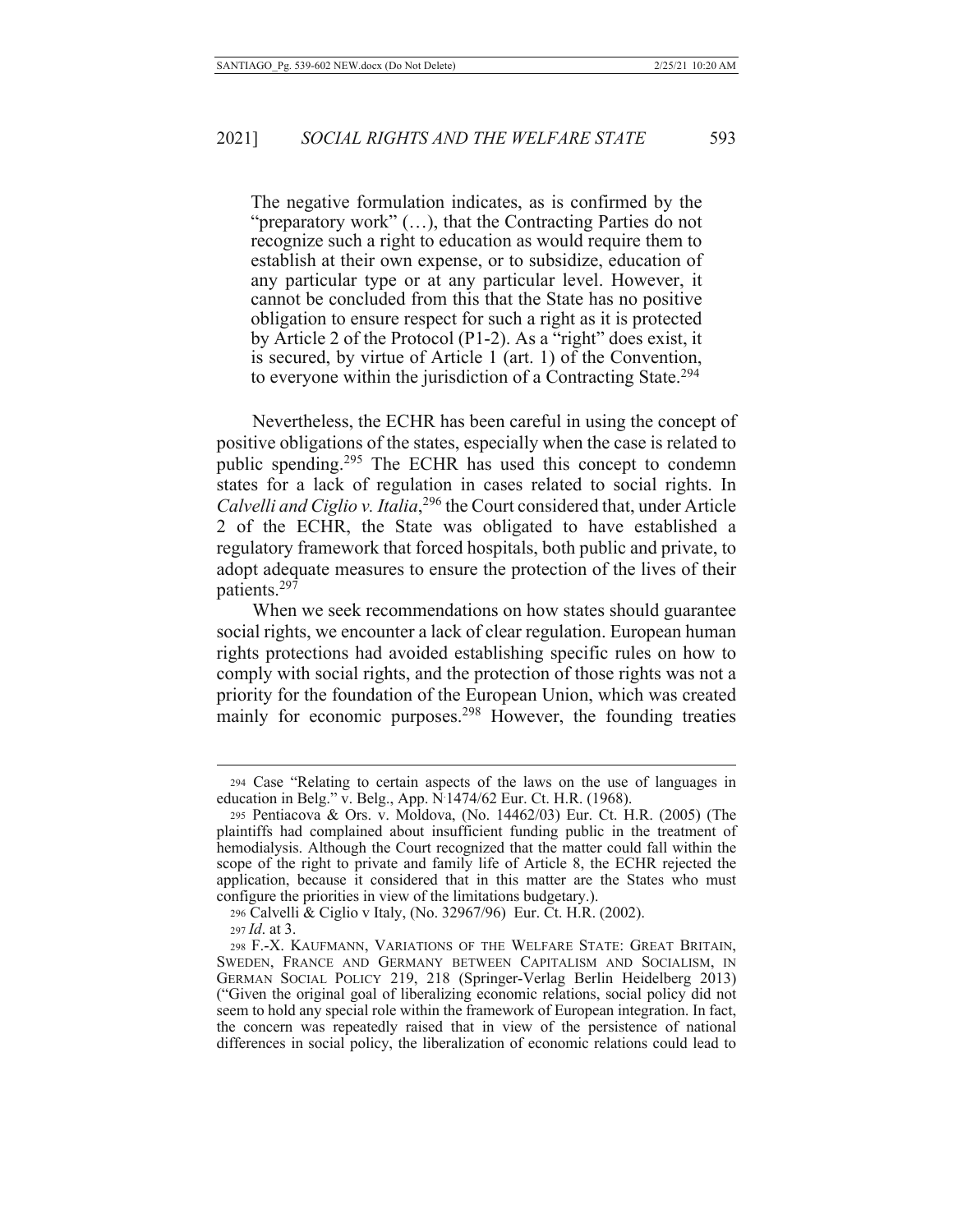referred to the certain fundamental rights of every human being that were to be respected by all authorities, such as an equal pay wage for women and men (the historical article 119 of the European Economic Community Treaty or EEC).<sup>299</sup> The Court of Justice of the European Union (CJEU) identified the existence of human rights in the founding treaties.<sup>300</sup> The European Council, holding a meeting in the German city of Cologne on June 3 and 4, 1999, made the decision to draft a Charter of Fundamental Rights (The Charter or CFR), which contained social rights that were to be read as a system based on the principles of the welfare state (see features of the welfare state above). The CFR contains the rights of social security and social assistance (art. 34), public services including education and universal health care (arts.  $14$  and  $35$ ),  $301$  and access to services of general economic interest (art. 36).<sup>302</sup> The European Union is also committed to its role in the economy via the role of their governments. Their commitment to full employment is clearly expressed in art. 3.3 of the Treaty on European Union, as well as through equal opportunities within the labor market and in the treatment of its people at work.<sup>303</sup>

301 The protection of health is configured by art. 35 as a subjective right of the person, as such recognized universally, without restrictions derived from the condition legal-political (citizenship) or juridical-administrative (stay) legal or irregular, affiliation or not to a national system of Social Security) of the assistance applicant. U.N. Charter art. 35.

302 U.N. Charter art. 36.

<sup>&</sup>quot;social dumping," which would compel the states that were more progressive on social policy to lower their standards of social protection.").

<sup>299</sup> Treaty of Rome Treaty Establishing the European Economic Community, aty. 119, March 25, 1957, 298 U.N.T.S. 3.

<sup>300</sup> See ARACELI MANGAS MARTIN (DIR.). CARTA DE LOS DERECHOS FUNDAMENTALES DE LA UNIÓN EUROPEA. COMENTARIO ARTÍCULO POR ARTÍCULO [CHARTER OF FUNDAMENTAL RIGHTS OF THE EUROPEAN UNION. ARTICLE BY ARTICLE COMMENT] (Fundación BBVA 2008).

<sup>303</sup> Treaty of Rome Treaty Establishing the European Economic Community, art. 3.3, March 25, 1957, 298 U.N.T.S. 3. The Union shall establish an internal market. It shall work for the sustainable development of Europe based on balanced economic growth and price stability, a highly competitive social market economy, aiming at full employment and social progress, and a high level of protection and improvement of the quality of the environment. It shall promote scientific and technological advance. It shall combat social exclusion and discrimination, and shall promote social justice and protection, equality between women and men, solidarity between generations and protection of the rights of the child. It shall promote economic, social and territorial cohesion, and solidarity among Member States. It shall respect its rich cultural and linguistic diversity, and shall ensure that Europe's cultural heritage is safeguarded and enhanced. Treaty on European Union https://eurlex.europa.eu/legal-content/EN/TXT/HTML/?uri=CELEX:12008M003.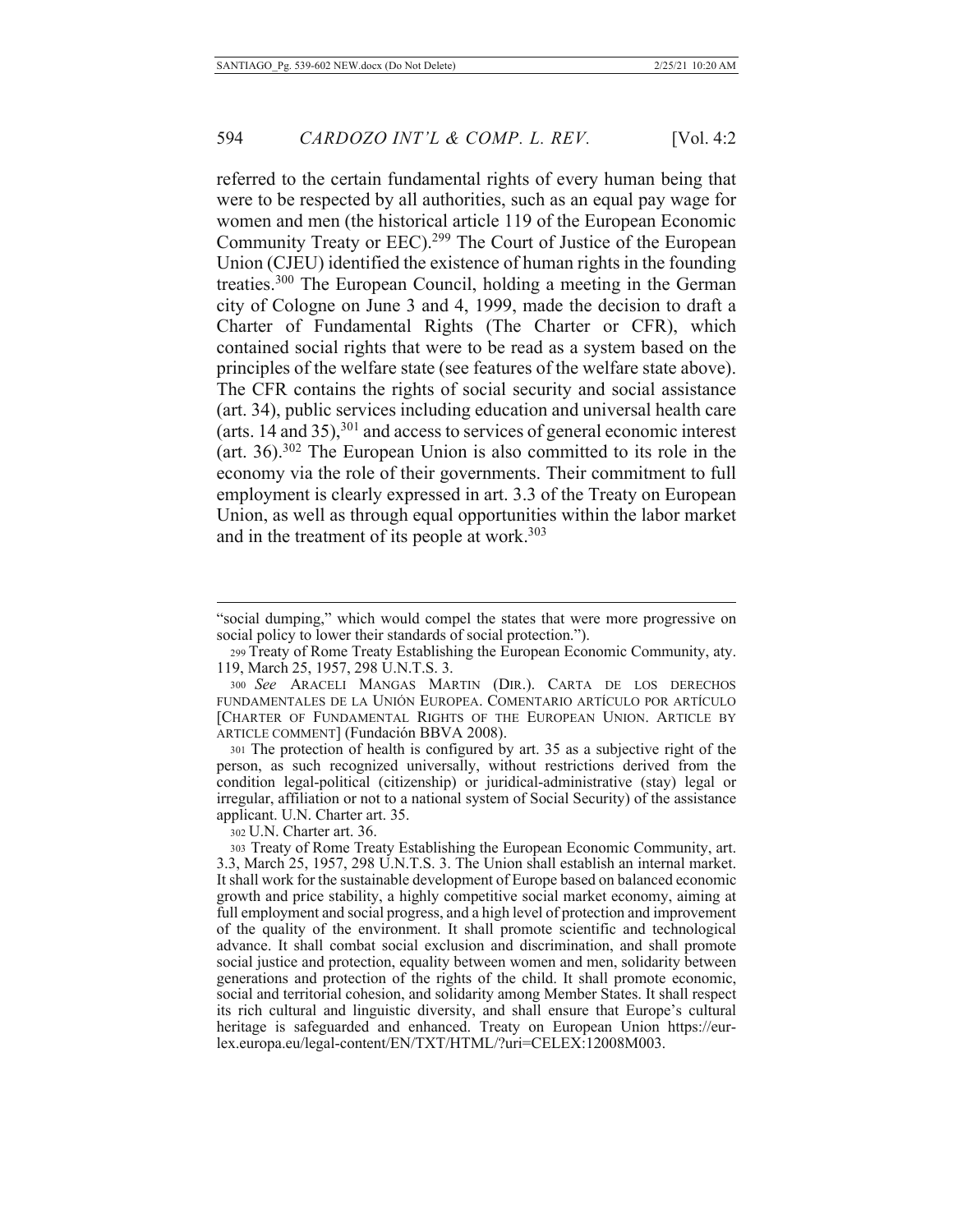#### C. Economic Crisis, Social Rights, and the Welfare State

The economic crisis of 2008 or subprime mortgage crisis in the United States, which was caused by a lack of economic regulation of the banking system, had great global effects.<sup>304</sup> Perhaps the most affected country, as a result of its own previous economic weakness, was Greece. The Mediterranean country entered the twenty-first century, enjoying economic growth, however, as Papadopoulos describes, the consequences of the global financial crisis, the deficiency of a balanced development of the economy after entering the Economic and Monetary Union, the failure of the Greek governments to refrain from participating in or tolerating political and economic corruption, and certain tax scandals, led to a dramatic rise in public debt and deficit and placed the country at the point of insolvency by the end of the first decade of this century.<sup>305</sup> In 2010, and later in 2012, the Greek government agreed to receive loans of billions of euros from its creditors in exchange for signing two Memoranda of Understanding, in which it was agreed that Greece had to undertake various austerity reforms that would reduce its deficit in the coming years.  $306$ 

The assistance conditions focused primarily on economic targets regarding public spending but, were simultaneously accompanied by detailed prescriptions for how the measures were to be achieved.<sup>307</sup> These were related to minimum wage, decentralization of collective bargaining, cuts in pensions and Social Security benefits, reforms in public healthcare, and education.<sup>308</sup> Consequently, several claims were presented to the ECSR. The Committee declared that the differentiated reduction of the minimum wage of persons under the age of twenty-five constituted a violation of Article 4.1 (right to a fair remuneration),  $309$  and that the successive cuts in pensions contravened Article 12.3 of the ESC that enshrines the right to Social Security and obligates signatories "to endeavor to progressively raise the system of

<sup>304</sup> See KEN MOAK, THE 2008 GLOBAL FINANCIAL CRISIS: EFFECTS ON THE GLOBAL ECONOMY. IN: DEVELOPED NATIONS AND THE ECONOMIC IMPACT OF GLOBALIZATION. PALGRAVE MACMILLAN, CHAM (2017).

<sup>305</sup> See Nikolaos A. Papadopoulos, Austerity Measures in Greece and Social Rights Protection under the European Social Charter Comment on GSEE v. Greece case, Complaint No. 111/2014, Vol. 10(1), EUROPEAN LABOUR L.J. 85 (2019).

<sup>306</sup> *Id.* at 86.

<sup>307</sup> Poulou, *supra* note 214, at 1147.

 $308$  *Id.* 

<sup>309</sup> General Federation of Employees of the National Electric Power Corporation (GENOP-DEI) and Confederation of Greek Civil Servants' Trade Unions (ADEDY) v. Greece, Complaint, (No. 66/2011), para. 65, 68, 69 (May 23, 2012).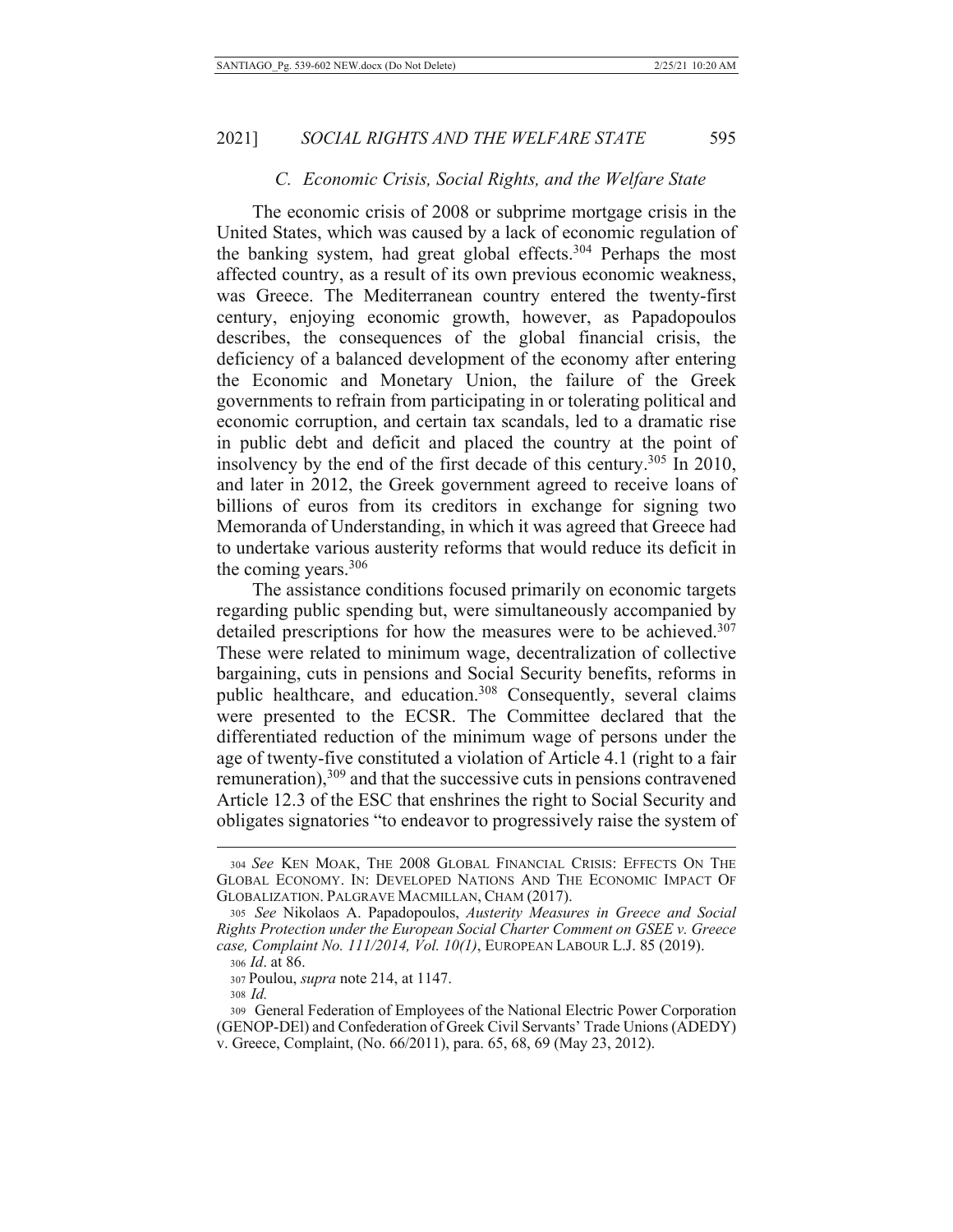Social Security to a higher level."<sup>310</sup> The question that we must formulate is whether the economic measures should prevail over rights. The ECSR's answer is that:

The state must take the legal and practical measures which are necessary and adequate to the goal of the effective protection of the right in question. States enjoy a margin of appreciation in determining the steps to be taken to ensure compliance with the Charter, particularly regarding the balance to be struck between the general interest and the interests of a specific group and the choices which must be made in terms of priorities and resources.<sup>311</sup>

While governments may adapt their economic policies and budgets to face an economic crisis, there should be evidence that the means to achieve the desired ends are appropriate and do not restrict social rights.<sup>312</sup> Such evidence could dwell in a case where a similar policy was successfully employed. However, the minimum core of social rights should never be affected  $313$  simply because the economic impact, which can bring long-term benefits for the majority, cannot be sustained by affecting human rights. $314$ 

# *D. From Minimum Core Obligations to Reasonableness*

Social rights have been recognized as human rights on both a national and international level.<sup>315</sup> However, the disparity among national standards is quite considerable. It can be assumed that one of the reasons for this difference is related to economic policies rather

<sup>310</sup> Federation of employed pensioners of Greece (IKA-ETAM) v. Greece, Complaint, (No.  $76/2012$ ).

<sup>311</sup> European Roma Rights Centre v. Bulgaria, ECSR Complaint, (No. 31/2005),  $(2006).$ 

<sup>312</sup> *Id.* 171.

<sup>313</sup> The concept of the "minimum core" in social rights seeks to establish a minimum legal content for the notoriously indeterminate claims of economic and social rights. By recognizing the "minimum essential levels" of the rights to food, health, housing, and education. Katharine G. Young, The Minimum Core of *Economic and Social Rights: A Concept in Search of Content, 33 YALE J. INT'L L.* 113 (2008).

<sup>314</sup> David Bilchitz, Socio-Economic Rights, Economic Crisis, and Legal Doctrine, 12 INT'L J. CONST. L. 710, 728, (2014) "Governments have often made arguments as to why an austerity package, for instance, of cutting important social benefits will be a crucial measure in order to secure greater benefits for all in the longer term."

 $315$  See Courtney Jung et al., *Economic and Social Rights in National* Constitutions, 62 AM. J. COMP. L. 1043, 1054 (2014).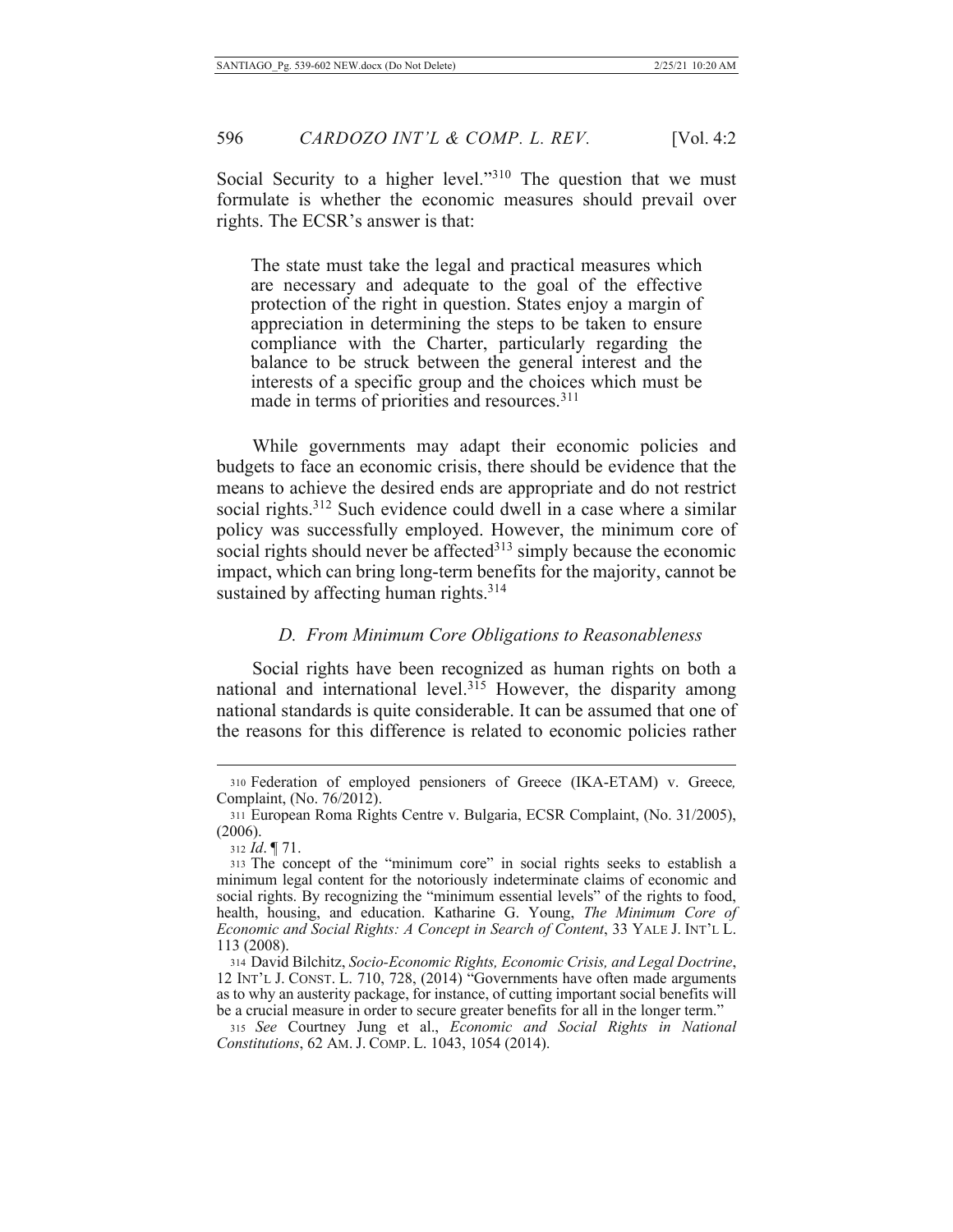than to the recognition of social rights. There is no economic model that should be used to ensure better protection of social rights.<sup>316</sup> As stated by Jeff King, "recognizing social human rights does not commit us to a particular type of welfare state, any more than recognizing civil human rights commits us to a particular model of democracy or voting system." $3\overline{17}$  However, it is evident that certain decisions affect the guarantee of rights in a pernicious way.

It is useful to analyze the core obligation in specific situations when governments comply with the minimum standard of the Convention. The ESRC has used this criterion to analyze the actions implemented by the states. For instance, in relation to the commitments acquired by national governments, in conjunction with the World Bank or the IMF, the ESCRC has said that:

28. State parties that are members of international financial institutions, in particular, the International Monetary Fund, the World Bank and regional development banks, should pay greater attention to the protection of the right to work in influencing the lending policies, credit agreements, structural adjustment programs and international measures of these institutions. The strategies, programs and policies adopted by State parties under structural adjustment programs should not interfere with their core obligations in relation to the right to work and impact negatively on the right to work of women, young persons and disadvantaged and marginalized individuals and groups.<sup>318</sup>

The idea of a minimum core is found in the ESRC via its reference to the minimum wage.<sup>319</sup> It is interesting to consider that,

<sup>316</sup> JEFF KING, JUDGING SOCIAL RIGHTS, CAMBRIDGE 54 (2012).

<sup>317</sup> *Id*.

<sup>318</sup> U.N. G.A. Res. E/C.12/GC/18 (Feb. 6, 2006).

<sup>319</sup> The States Parties to the present Covenant recognize the right of everyone to the enjoyment of just and favorable conditions of work which ensure, in particular: (a) Remuneration which provides all workers, as a minimum, with: (i) Fair wages and equal remuneration for work of equal value without distinction of any kind, in particular women being guaranteed conditions of work not inferior to those enjoyed by men, with equal pay for equal work; (ii) A decent living for themselves and their families in accordance with the provisions of the present Covenant; (b) Safe and healthy working conditions; (c) Equal opportunity for everyone to be promoted in his employment to an appropriate higher level, subject to no considerations other than those of seniority and competence; (d) Rest, leisure and reasonable limitation of working hours and periodic holidays with pay, as well as remuneration for public holidays. International Covenant on Economic, Social and Cultural Rights, *supra* note  $11$ , at art. 7.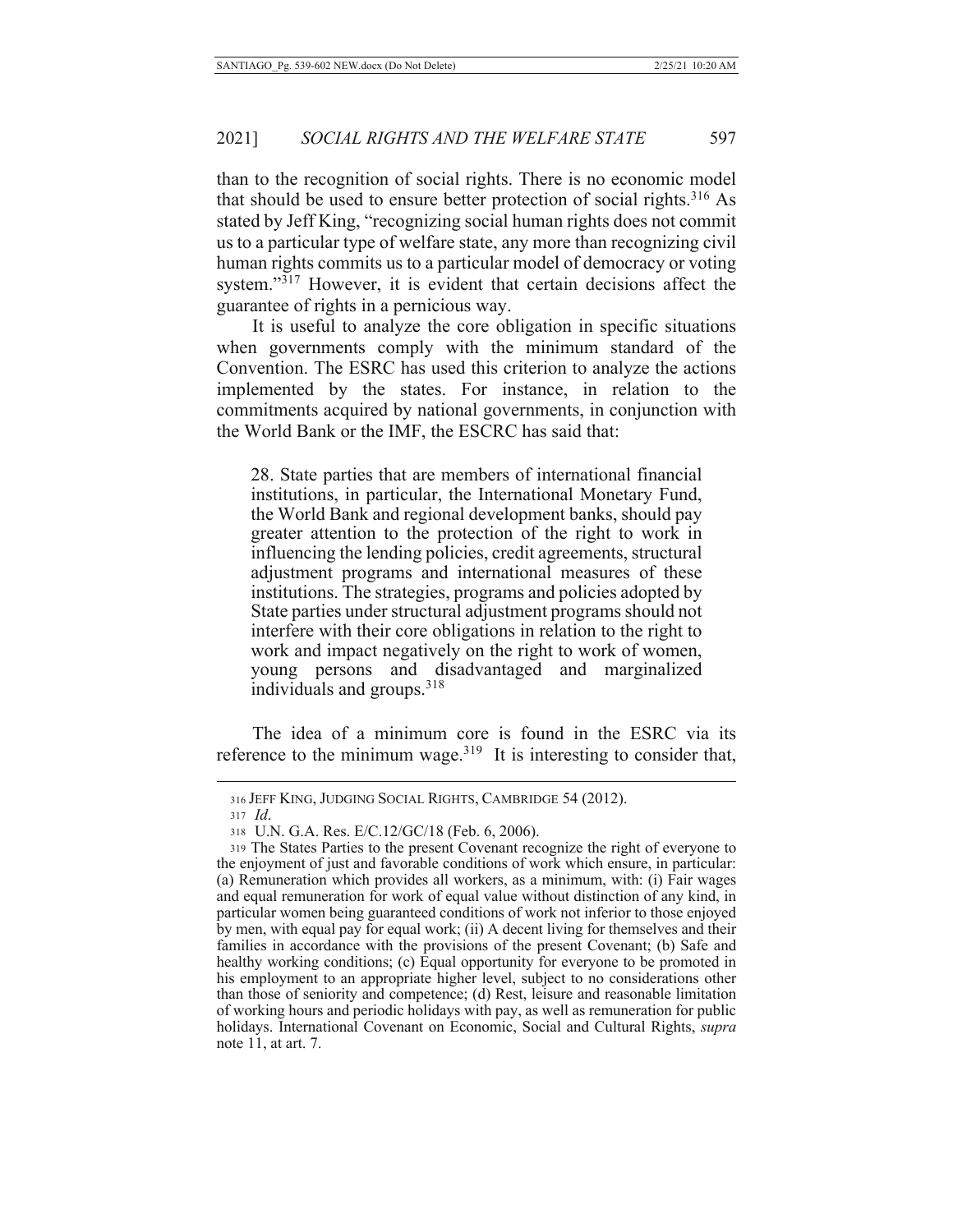according to the Convention, the minimum wage should be used to cover the basic expenses of "decent living."<sup>320</sup> The idea of the minimum core has also been used to determine basic unavailability of each of the social rights. States often claim a lack of necessary resources to guarantee the rights contained in the Convention. In such case, the Committee has determined that: "In order for a State party to be able to attribute its failure to meet at least its minimum core obligations due to a lack of available resources, it must demonstrate that every effort has been made to use all resources that are at its disposal in an effort to satisfy, as a matter of priority, those minimum obligations."321

The Optional Protocol of the Convention (Option Protocol or OP) has taken steps beyond the notion of the minimum core through the introduction of the criterion of reasonableness.<sup>322</sup> The idea of reasonableness, which has its origins in the jurisprudence of the South African Constitutional Court,  $323$  is found in article 8(4). On several occasions the Committee has used the criterion of reasonableness to determine whether the actions of the states comply with the obligations of the ICESCR.<sup>324</sup> The criterion of reasonableness of the OP seeks to find out whether the actions developed by the states imply "clear strategies and plans and (whether they) monitor progress toward identified goals while also meeting immediate obligations available commensurate with the resources and other historical/contextual challenges."<sup>325</sup> In this sense, the observations of the ESRC's report in the Republic of the Congo, where the Committee found that the State's decreased allocation of resources to the social

<sup>320</sup> Economic and Social Council, General Comment No. 23 (2016) on the Right to just and favorable conditions of work (article 7 of the International Covenant on Economic, Social and Cultural Rights) Remuneration that provides all workers with a decent living for themselves and their families, U.N. Doc. E/C.12/GC/23.

<sup>321</sup> Economic and Social Council, ¶10, U.N. Doc. E/C.12/GC/18 (Feb. 2006).

<sup>322</sup> G.A. Res. A/RES/63/117, at 10 (Dec. 2008).

<sup>323</sup> See Brian Griffey, The Reasonableness Test: Assessing Violations of State Oblations under the Optional Protocol to the International Covenant on Economic, Social and Cultural Rights, 11 HUM. RTS. L. REV. 275, 302, (2011); Sandra Liebenberg, Needs, rights and transformation: Adjudicating social rights, 17 STELL LR  $1, 5$  (2006).

<sup>324</sup> Lisa Forman, Can Minimum Core Obligations Survive a Reasonableness Standard of Review under the Optional Protocol to the International Covenant on Economic, Social and Cultural Rights, 47 OTTAWA L. REV. 561, 571. See too Brian Griffey, The Reasonableness Test: Assessing Violations of State Obligations (Si?) under the Optional Protocol to the International Covenant on Economic, Social and *Cultural Rights, 11 HUM. RTS. L. REV. 275 (2011).* 

<sup>325</sup> G.A. Res. A/RES/63/117, art. 8. (Dec. 2008).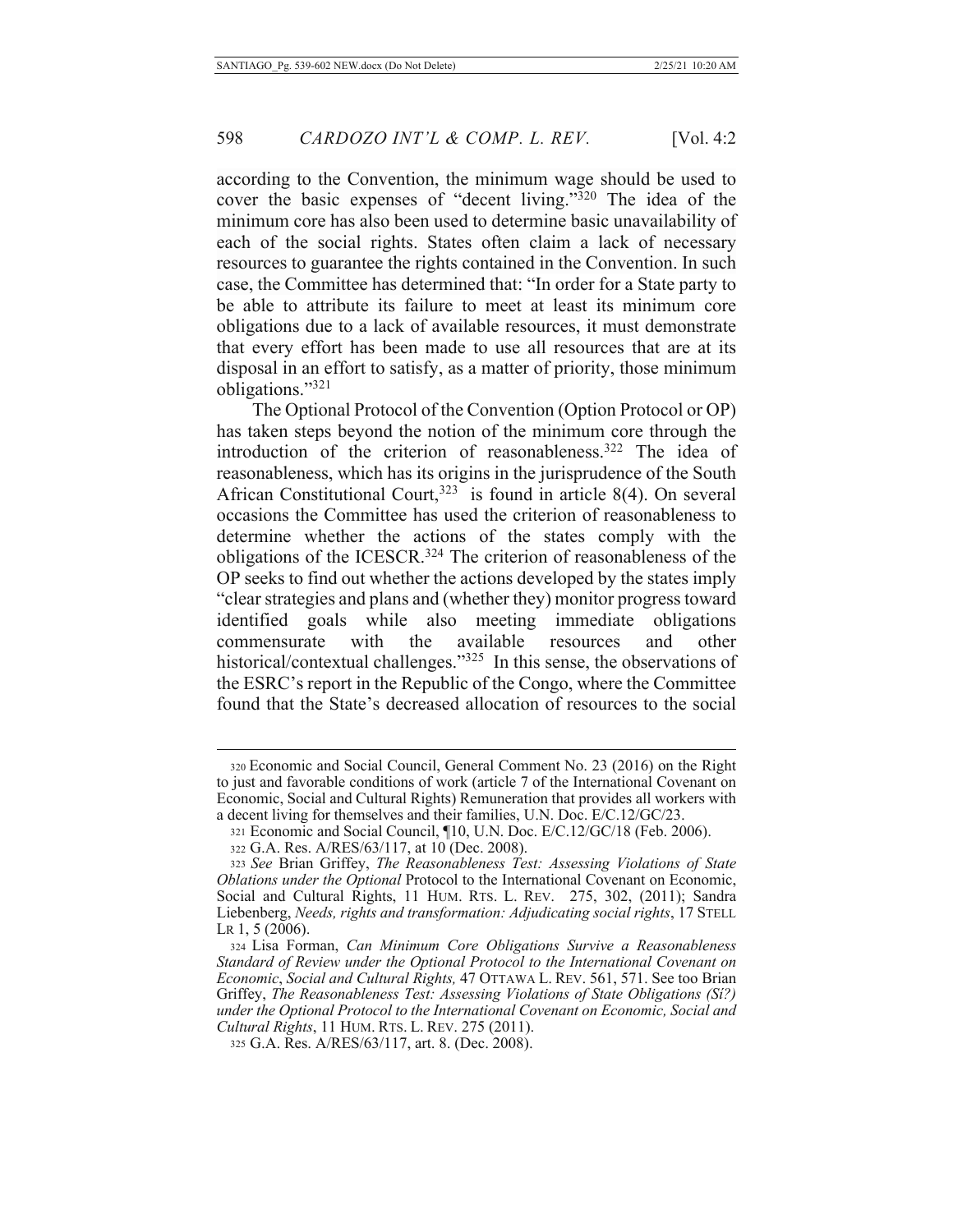sector development, combined with increased levels of military spending, resulted in a violation of this Covenant:

35. The Committee notes with concern that in spite of the significant increase in budgetary allocations to the education sector, access to primary schools remains fee-paying and therefore unaffordable for many. The Committee also notes with concern that school enrollment of children, especially girls, remains at an extremely low level and that the low level of birth registration in the State party continues to be a major obstacle to the enjoyment of the right to education. The Committee is further concerned that only a small part of the State budget allocated to education is actually being spent on education, especially in priority areas such as educational infrastructure and decent salaries for teachers.<sup>326</sup>

The committee emphasizes the need to prioritize social spending over other expenses unrelated to human rights.<sup>327</sup> In addition, the development of public budgets focused on the notion that human and social rights should be differentiated from the economic policies for development. In this sense, quantitative and qualitative monitoring of compliance with social rights is important.<sup>328</sup>

#### $V_{\cdot}$ **CONCLUSION**

Throughout these pages, we have tried to examine and determine the historical link between the exercise of social rights and the development of the Welfare State; two expressions of the same paradigm. The shift from the liberal state to a model of a state that protects all of its citizens, particularly socially disadvantaged people, as a modern standard, was a conclusion to which English utilitarian thought was approaching, especially that of Stuart Mill.<sup>329</sup>

The nineteenth-century European governments, aware of the threat of Marxism, began to recognize labor rights and their social

<sup>326</sup> U.N. Economic and Social Council, ¶ 17, U.N. Doc. E/C.12/COD/CO/4 (Dec.  $16, 2008$ ).

<sup>327</sup> CO ESC Philippines, ¶ 21, U.N. Doc /C.12/1995/7 (June 7, 1995); See JOHN TOBIN JOHN TOBIN, THE RIGHT TO HEALTH IN INTERNATIONAL LAW 228 (2012).

<sup>328</sup> See Allison Corkery & Sally-Anne Way, Integrating Quantitative and Qualitative Tools to Monitor the Obligation to Fulfill Economic, Social and Cultural Rights: The OPERA Framework, 30 NORDIC J. HUM. RTS. 324 (2012).

<sup>329</sup> Hans E. Jensen, John Stuart Mill's Theories of Wealth and Income Distribution, 59(4) REV. Soc. ECON. 491, 497 (2001).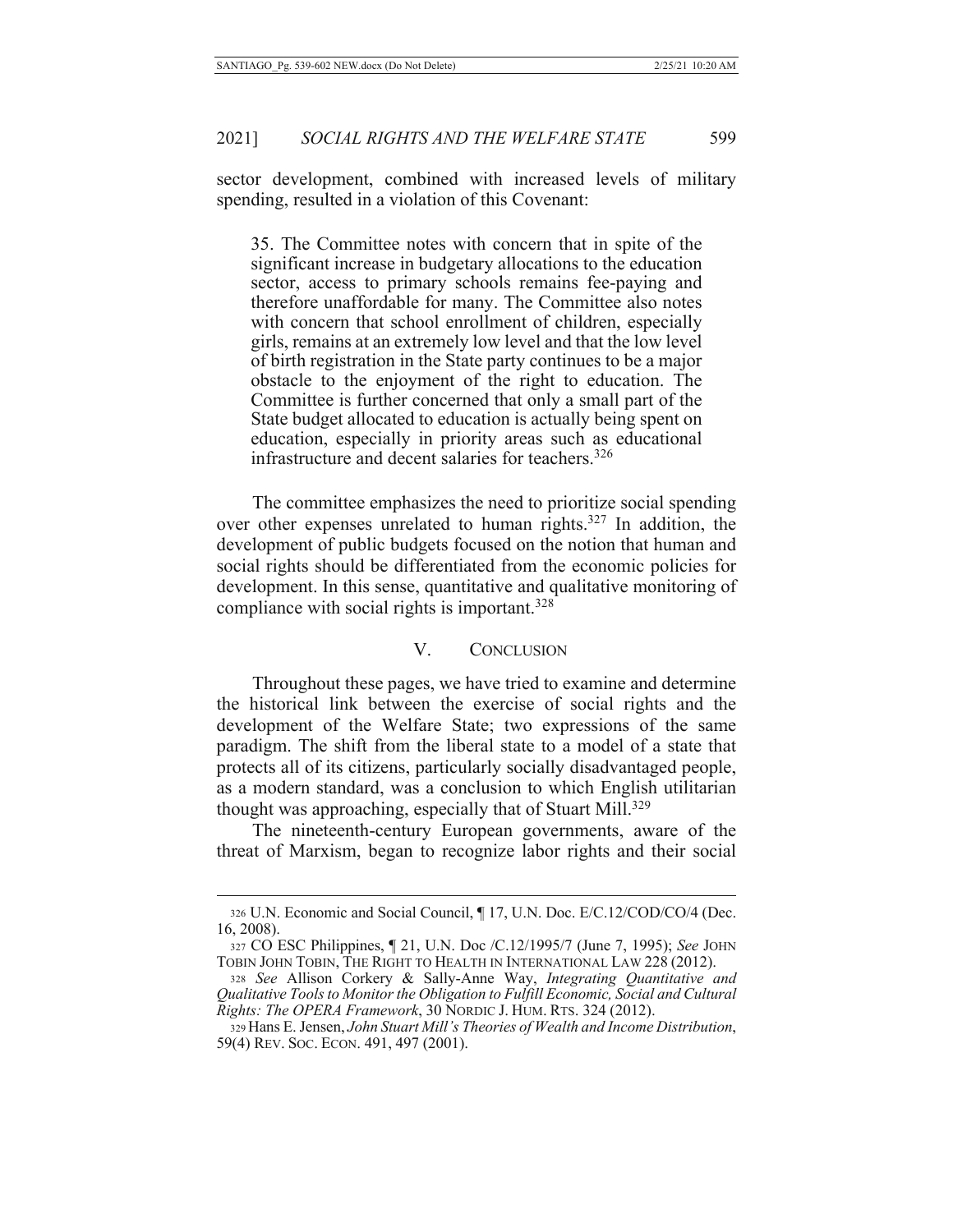benefits.<sup>330</sup> The industry-based economy saw the need to yield to the pressure of the working class and the new century brought forth the recognition of human rights with a universalist vocation for the first time in history (1911, the ILO).<sup>331</sup> At the same time, we witnessed a very important paradigm shift in the de-commodification of wages that ended with the freedom of contract, which continues to be highly defended even today.<sup>332</sup> Currently, it is generally agreed that a fair salary should allow for a decent life.<sup>333</sup> The idea of the economy subordinated to the law has its origin in the agreement reached after World War II.<sup>334</sup>

The role given to the State in the domestic sphere to regulate the economy and redistribute wealth was soon reflected at the international level. The anti-cyclical policies aimed at alleviating the damages of the Great Depression and those taken by the post-World War II European governments established a fundamental role of government policy, which related to economic development and welfare. Nonetheless, the role of the regulatory state responsible for the redistribution of wealth has been questioned since the 1970s.<sup>335</sup> As has been argued, the legal protection of social rights has been recognized in most nations. Today, most of the international constitutions recognize them. Internationally, the role of the State as guarantor of these rights has been ratified.<sup>336</sup>

It is also true that there has never been a consensus pertaining the economic policies that governments should use in order to ensure the full exercise of social rights by all. Economic crises, mainly those experienced by developing countries since the 1970s, tolerated experimentation of new economic measures based on the

<sup>330</sup> HAROL J. LASKI. THE RISE OF EUROPEAN LIBERALISM. AN ESSAY IN INTERPRETATION. GEORGE ALLEN & UNWIN LTD, 237 (1936).

<sup>331</sup> OLGA HIDALGO-WEBER1, SOCIAL AND POLITICAL NETWORKS AND THE CREATION OF THE ILO: THE ROLE OF BRITISH ACTORS. SANDRINE KOTT GLOBALIZING SOCIAL RIGHTS THE INTERNATIONAL LABOUR ORGANIZATION AND BEYOND (INTERNATIONAL LABOUR ORGANIZATION (ILO) CENTURY SERIES 2013).

<sup>332</sup> Marianne N. Koorie, Labor Law - Freedom of Contract and the Duty of Collective Bargaining, 17 LOY. L. REV. 209 (1970).

<sup>333</sup> See CESCR, General Comment C138 - Minimum Age Convention No. 138  $(1973),$ 

https://www.ilo.org/dyn/normlex/en/f?p=NORMLEXPUB:12100:0::NO::P12100\_ ILO CODE:C138

<sup>334</sup> Christian Joppke, The Crisis of the Welfare State, Collective Consumption, And the Rise of New Social Actors, 32 BERKELEY J. Soc. 237, 243 (1987).

<sup>335</sup> Walter Korpi, *supra* note 9, at 589.

<sup>336</sup> Courtney Jung et al., Economic and Social Rights in National Constitutions, 62 AM. J. COMP. L. 1043, 1054 (2014).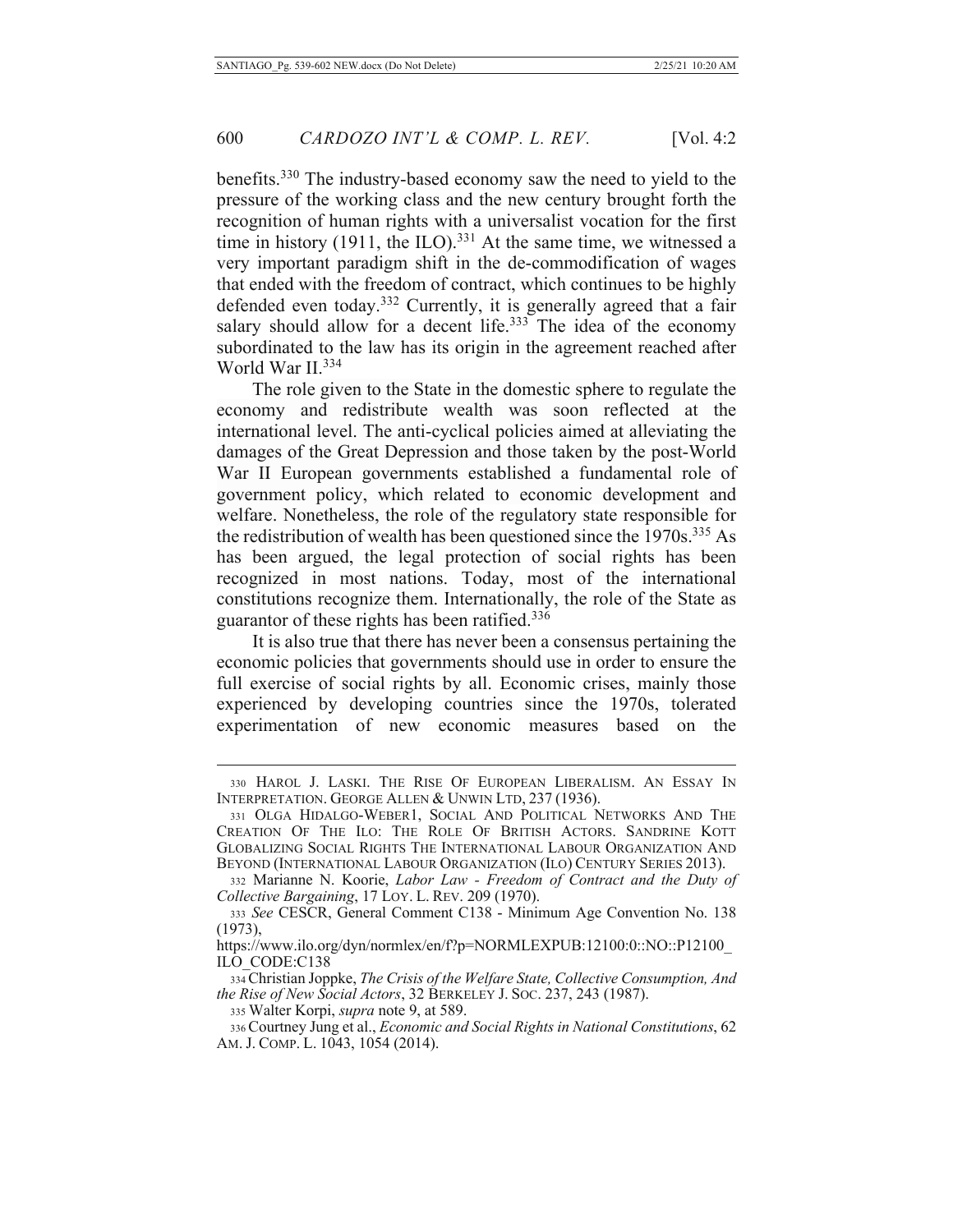commodification of public services.<sup>337</sup> These changes in economic arrangements were, in one way or another, imposed by supranational institutions such as the IMF and the World Bank.<sup>338</sup>

The response to the global crisis of 2008 forced us to reflect on the viability of liberalism in the era of globalization. The legal response to the crisis has seemingly been more ambivalent than the one after the Great Depression. Thereafter, governments were not responsible for the debacle and did not invest public resources to mitigate the effects of the crisis among the less favored groups. However, both the United Nations and European supranational institutions clearly stated that provided solutions cannot disregard social rights: economic decisions must be subordinated to the constitution and within international law.<sup>339</sup> It is challenging to create mechanisms that would bring these ideas into practice and that would go beyond rhetoric.

In recent years, proposals to guarantee the exercise of social<br>rights have relied on judicialization.<sup>340</sup> As a matter of fact, it has been demonstrated that national jurisdictional bodies do not have the capacity to modify erroneous economic policies and their resolutions have effects only in individual cases.<sup>341</sup> However, it is also true that if judges studied the effects of economic decisions on people's rights, they would be able to recognize the lack of reasonableness in many governmental decisions and the impact that they have on the exercise of social rights. Thus, these effects could be acknowledged in their sentences, which would serve as a limit to the wide range of decisions made by the governments that go beyond specific individual cases.

<sup>337</sup> Christian Joppke, *supra* note 332, at 243.

<sup>338</sup> Nancy Brune et al., The International Monetary Fund and the Global Spread of Privatization, 51 (2) IMF STAFF PAPERS 195, 197 (2004).

<sup>339</sup> Masstricht Guidelines on Violations of Economic, Social and Cultural Rights, Maastricht (Jan. 22-26, 1997) ("Minimum core obligations 9. Violations of the Covenant occur when a State fails to satisfy what the Committee on Economic, Social and Cultural Rights has referred to as 'a minimum core obligation to ensure the satisfaction of, at the very least, minimum essential levels of each of the rights. .... Thus, for example, a State party in which any significant number of individuals is deprived of essential foodstuffs, of essential primary health care, of basic shelter and housing, or of the most basic forms of education is, prima facie, violating the Covenant.' Such minimum core obligations apply irrespective of the availability of resources of the country concerned or of any other factors and difficulties.").

<sup>340</sup> Deval Desai, Courting Legitimacy: Democratic Agency and the Justiciability of Economic and Social Rights, 4 INTERDISC. J. HUM. RTS. L. 25, 28 (2009).

<sup>341</sup> David Landau, The Reality of Social Rights Enforcement, 53 HARV. INT'L L. J. 190, 201 (2012).